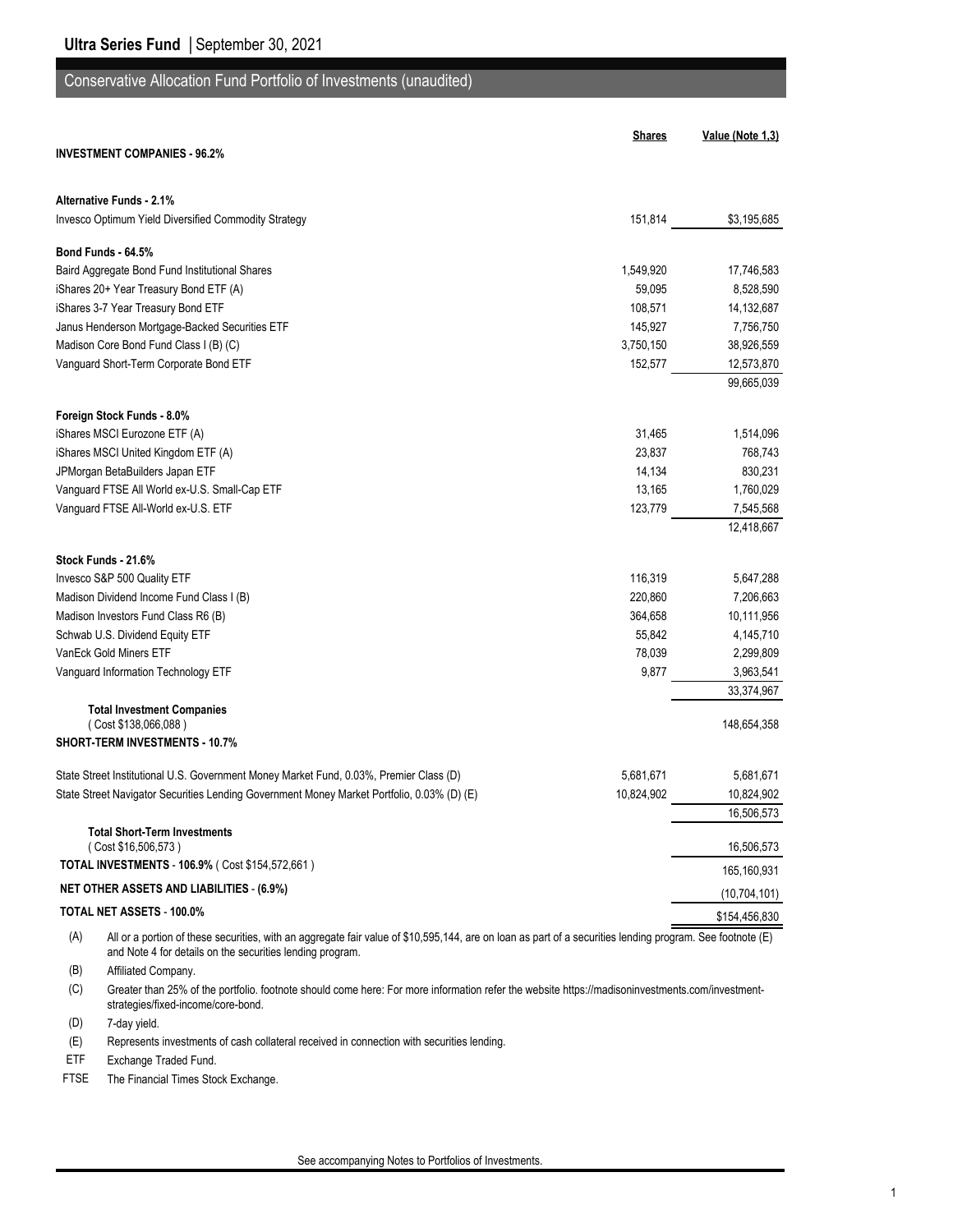# Moderate Allocation Fund Portfolio of Investments (unaudited)

|                                                                                                                                                                  | <b>Shares</b> | Value (Note 1,3) |
|------------------------------------------------------------------------------------------------------------------------------------------------------------------|---------------|------------------|
| <b>INVESTMENT COMPANIES - 94.7%</b>                                                                                                                              |               |                  |
| Alternative Funds - 3.6%                                                                                                                                         |               |                  |
| Invesco Optimum Yield Diversified Commodity Strategy                                                                                                             | 285,985       | \$6,019,984      |
|                                                                                                                                                                  |               |                  |
| Bond Funds - 39.7%                                                                                                                                               |               |                  |
| Baird Aggregate Bond Fund Institutional Shares                                                                                                                   | 614,085       | 7,031,271        |
| iShares 20+ Year Treasury Bond ETF (A)                                                                                                                           | 52,770        | 7,615,766        |
| iShares 3-7 Year Treasury Bond ETF                                                                                                                               | 79,527        | 10,352,030       |
| Janus Henderson Mortgage-Backed Securities ETF                                                                                                                   | 127,098       | 6,755,894        |
| Madison Core Bond Fund Class I (B)                                                                                                                               | 2,552,420     | 26,494,122       |
| Vanguard Short-Term Corporate Bond ETF                                                                                                                           | 91,688        | 7,556,008        |
|                                                                                                                                                                  |               | 65,805,091       |
| Foreign Stock Funds - 15.3%                                                                                                                                      |               |                  |
| iShares MSCI Eurozone ETF (A)                                                                                                                                    | 102,324       | 4,923,831        |
| iShares MSCI United Kingdom ETF (A)                                                                                                                              | 64,301        | 2,073,707        |
| JPMorgan BetaBuilders Japan ETF                                                                                                                                  | 31,806        | 1,868,285        |
| Vanguard FTSE All World ex-U.S. Small-Cap ETF                                                                                                                    | 40,158        | 5,368,723        |
| Vanguard FTSE All-World ex-U.S. ETF                                                                                                                              | 180,774       | 11,019,983       |
|                                                                                                                                                                  |               | 25,254,529       |
| Stock Funds - 36.1%                                                                                                                                              |               |                  |
| Invesco S&P 500 Quality ETF                                                                                                                                      | 135,415       | 6,574,398        |
| iShares Core S&P U.S. Growth ETF                                                                                                                                 | 7,911         | 810,165          |
| Madison Dividend Income Fund Class I (B)                                                                                                                         | 416,606       | 13,593,844       |
| Madison Investors Fund Class R6 (B)                                                                                                                              | 806,275       | 22,358,011       |
| Madison Mid Cap Fund Class R6 (B)                                                                                                                                | 141,886       | 1,989,237        |
| Schwab U.S. Dividend Equity ETF                                                                                                                                  | 33,450        | 2,483,328        |
| VanEck Gold Miners ETF                                                                                                                                           | 168,009       | 4,951,225        |
| Vanguard Information Technology ETF                                                                                                                              | 17,585        | 7,056,685        |
|                                                                                                                                                                  |               | 59,816,893       |
| <b>Total Investment Companies</b>                                                                                                                                |               |                  |
| (Cost \$133,459,067)                                                                                                                                             |               | 156,896,497      |
| <b>SHORT-TERM INVESTMENTS - 12.7%</b>                                                                                                                            |               |                  |
| State Street Institutional U.S. Government Money Market Fund, 0.03%, Premier Class (C)                                                                           | 8.688.737     | 8,688,737        |
| State Street Navigator Securities Lending Government Money Market Portfolio, 0.03% (C) (D)                                                                       | 12,403,203    | 12,403,203       |
|                                                                                                                                                                  |               | 21,091,940       |
| <b>Total Short-Term Investments</b>                                                                                                                              |               |                  |
| (Cost \$21,091,940)                                                                                                                                              |               | 21,091,940       |
| TOTAL INVESTMENTS - 107.4% ( Cost \$154,551,007 )                                                                                                                |               | 177,988,437      |
| <b>NET OTHER ASSETS AND LIABILITIES - (7.4%)</b>                                                                                                                 |               | (12, 260, 420)   |
| TOTAL NET ASSETS - 100.0%                                                                                                                                        |               | \$165,728,017    |
| (A)<br>All or a portion of these securities, with an aggregate fair value of \$12,129,894, are on loan as part of a securities lending program. See footnote (D) |               |                  |

and Note 4 for details on the securities lending program.

(B) Affiliated Company.

(C) 7-day yield.

(D) Represents investments of cash collateral received in connection with securities lending.

ETF Exchange Traded Fund.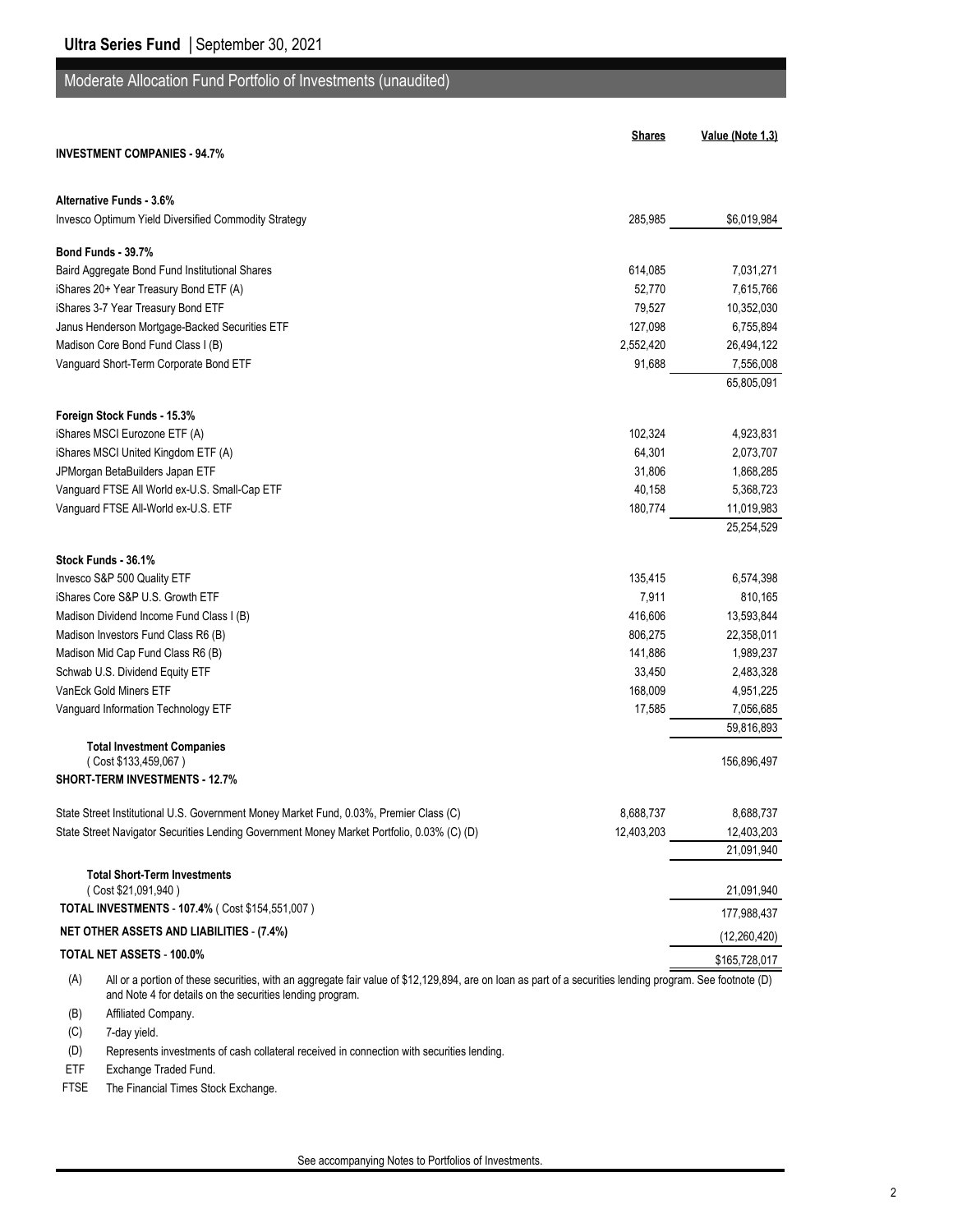## Aggressive Allocation Fund Portfolio of Investments (unaudited)

|                                                                                                                                                                 | <b>Shares</b> | Value (Note 1,3) |
|-----------------------------------------------------------------------------------------------------------------------------------------------------------------|---------------|------------------|
| <b>INVESTMENT COMPANIES - 93.1%</b>                                                                                                                             |               |                  |
| Alternative Funds - 4.7%                                                                                                                                        |               |                  |
| Invesco Optimum Yield Diversified Commodity Strategy                                                                                                            | 117.885       | \$2,481,479      |
| Bond Funds - 18.7%                                                                                                                                              |               |                  |
| Baird Aggregate Bond Fund Institutional Shares                                                                                                                  | 60,495        | 692,668          |
| iShares 20+ Year Treasury Bond ETF (A)                                                                                                                          | 11,175        | 1,612,776        |
| iShares 3-7 Year Treasury Bond ETF (A)                                                                                                                          | 10,435        | 1,358,324        |
| Janus Henderson Mortgage-Backed Securities ETF                                                                                                                  | 23,534        | 1,250,950        |
| Madison Core Bond Fund Class I (B)                                                                                                                              | 347,482       | 3,606,863        |
| Vanguard Short-Term Corporate Bond ETF                                                                                                                          | 17,089        | 1,408,305        |
|                                                                                                                                                                 |               | 9,929,886        |
| Foreign Stock Funds - 21.3%                                                                                                                                     |               |                  |
| iShares MSCI Eurozone ETF (A)                                                                                                                                   | 54,424        | 2,618,883        |
| iShares MSCI United Kingdom ETF (A)                                                                                                                             | 33,083        | 1,066,927        |
| JPMorgan BetaBuilders Japan ETF                                                                                                                                 | 14,920        | 876,401          |
| Vanguard FTSE All World ex-U.S. Small-Cap ETF (A)                                                                                                               | 18,688        | 2,498,398        |
| Vanguard FTSE All-World ex-U.S. ETF                                                                                                                             | 69,372        | 4,228,917        |
|                                                                                                                                                                 |               | 11,289,526       |
| Stock Funds - 48.4%                                                                                                                                             |               |                  |
| Invesco S&P 500 Quality ETF                                                                                                                                     | 59,146        | 2,871,538        |
| iShares Core S&P U.S. Growth ETF (A)                                                                                                                            | 7,618         | 780,159          |
| iShares MSCI Minimum Volatility ETF                                                                                                                             | 14,117        | 1,037,600        |
| Madison Dividend Income Fund Class I (B)                                                                                                                        | 185,675       | 6,058,572        |
| Madison Investors Fund Class R6 (B)                                                                                                                             | 285,319       | 7,911,882        |
| Madison Mid Cap Fund Class R6 (B)                                                                                                                               | 54,830        | 768,718          |
| Schwab U.S. Dividend Equity ETF (A)                                                                                                                             | 14,342        | 1,064,750        |
| VanEck Gold Miners ETF                                                                                                                                          | 71,820        | 2,116,535        |
| Vanguard Information Technology ETF (A)                                                                                                                         | 7,561         | 3,034,154        |
|                                                                                                                                                                 |               | 25,643,908       |
| <b>Total Investment Companies</b><br>(Cost \$40,702,960)                                                                                                        |               | 49,344,799       |
| <b>SHORT-TERM INVESTMENTS - 14.8%</b>                                                                                                                           |               |                  |
| State Street Institutional U.S. Government Money Market Fund, 0.03%, Premier Class (C)                                                                          | 3,629,369     | 3,629,369        |
| State Street Navigator Securities Lending Government Money Market Portfolio, 0.03% (C) (D)                                                                      | 4,220,692     | 4,220,692        |
| <b>Total Short-Term Investments</b>                                                                                                                             |               |                  |
| (Cost \$7,850,061)<br>TOTAL INVESTMENTS - 107.9% (Cost \$48,553,021)                                                                                            |               | 7,850,061        |
| <b>NET OTHER ASSETS AND LIABILITIES - (7.9%)</b>                                                                                                                |               | 57,194,860       |
| TOTAL NET ASSETS - 100.0%                                                                                                                                       |               | (4, 164, 447)    |
| All or a portion of these securities, with an aggregate fair value of \$7,031,275, are on loan as part of a securities lending program. See footnote (D)<br>(A) |               | \$53,030,413     |

and Note 4 for details on the securities lending program.

(B) Affiliated Company.

(C) 7-day yield.

(D) Represents investments of cash collateral received in connection with securities lending.

ETF Exchange Traded Fund.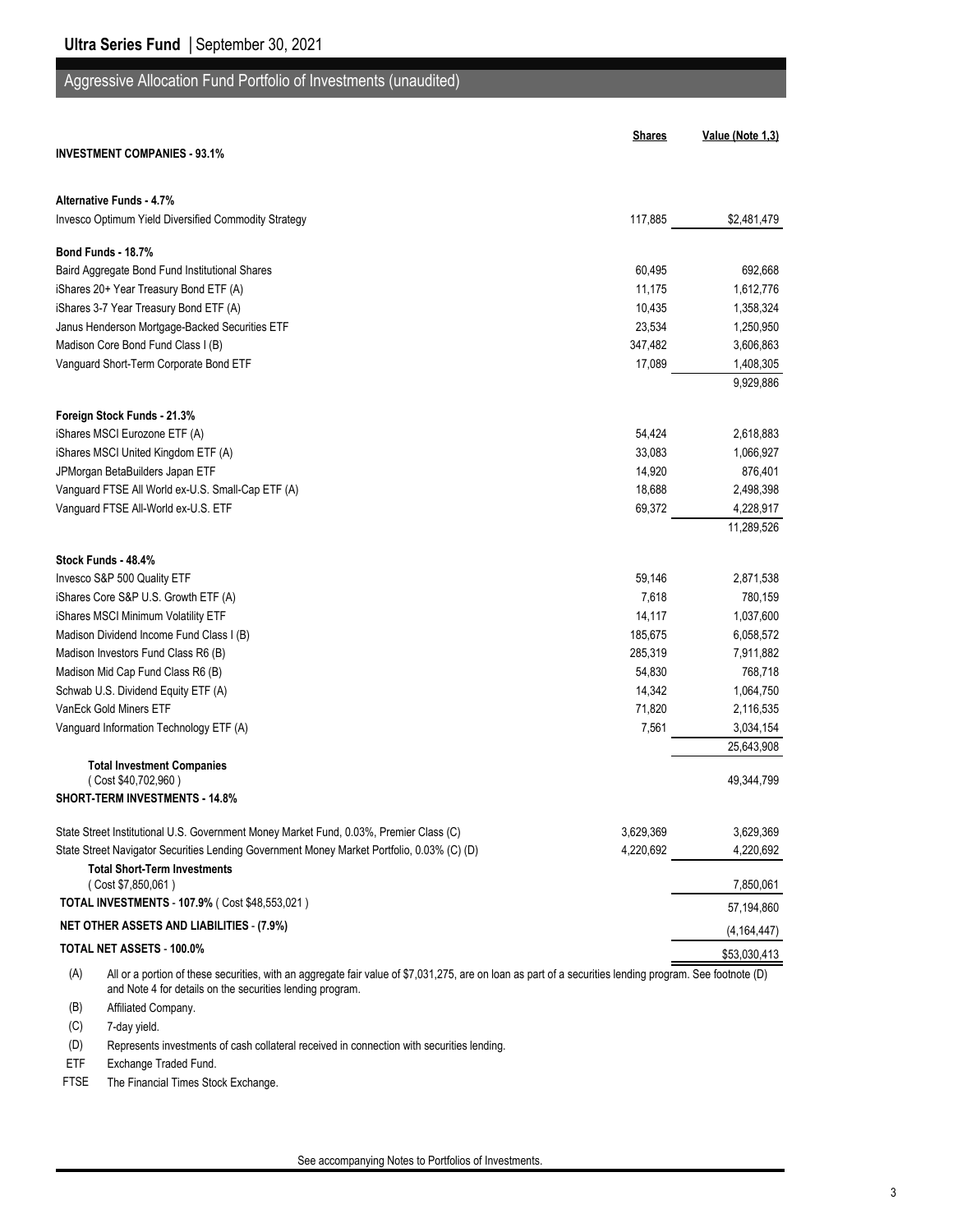| Core Bond Fund Portfolio of Investments (unaudited) |  |  |  |
|-----------------------------------------------------|--|--|--|
|-----------------------------------------------------|--|--|--|

|                                                                                                          | <b>Par Value</b> | Value (Note 1,3) |
|----------------------------------------------------------------------------------------------------------|------------------|------------------|
| <b>ASSET BACKED SECURITIES 4.2%</b>                                                                      |                  |                  |
| CCG Receivables Trust, Series 2020-1, Class A2 (A), 0.54%, 12/14/27                                      | \$226,683        | \$227,227        |
| Chesapeake Funding II LLC, Series 2018-3A, Class B (A), 3.62%, 1/15/31                                   | 100,000          | 101,792          |
| Chesapeake Funding II LLC, Series 2018-2A, Class A1 (A), 3.23%, 8/15/30                                  | 32,778           | 32,885           |
| Chesapeake Funding II LLC, Series 2018-2A, Class B (A), 3.52%, 8/15/30                                   | 150,000          | 150,591          |
| CNH Equipment Trust, Series 2019-A, Class A4, 3.22%, 1/15/26                                             | 225,000          | 233,256          |
| Dell Equipment Finance Trust, Series 2019-2, Class A3 (A), 1.91%, 10/22/24                               | 308,177          | 310,185          |
| Donlen Fleet Lease Funding LLC, Series 2021-2, Class A2 (A), 0.56%, 12/11/34                             | 450,000          | 450,527          |
| Enterprise Fleet Financing LLC, Series 2019-3, Class A2 (A), 2.06%, 5/20/25                              | 250,118          | 252,963          |
| GreatAmerica Leasing Receivables Funding LLC, Series 2020-1, Class A2 (A), 1.76%, 6/15/22                | 58,483           | 58,596           |
|                                                                                                          |                  | 172,129          |
| JPMorgan Chase Bank NA, Series 2020-2, Class B (A), 0.84%, 2/25/28                                       | 171,892          |                  |
| JPMorgan Chase Bank NA, Series 2021-1, Class B (A), 0.875%, 9/25/28                                      | 215,062          | 215,216          |
| JPMorgan Chase Bank NA, Series 2021-2, Class B (A), 0.889%, 12/26/28                                     | 250,000          | 249,928          |
| JPMorgan Chase Bank NA, Series 2021-3, Class C (A), 0.86%, 2/26/29                                       | 434,926          | 434,706          |
| Santander Consumer Auto Receivables Trust, Series 2020-BA, Class A3 (A), 0.46%, 8/15/24                  | 250,000          | 250,291          |
| Santander Revolving Auto Loan Trust, Series 2019-A, Class C (A), 3%, 1/26/32                             | 300,000          | 314,270          |
| Synchrony Credit Card Master Note Trust, Series 2018-2, Class C, 3.87%, 5/15/26                          | 500,000          | 525,187          |
| Verizon Owner Trust, Series 2018-A, Class A1A, 3.23%, 4/20/23                                            | 87,726           | 88,055           |
| Verizon Owner Trust, Series 2020-A, Class B, 1.98%, 7/22/24                                              | 250,000          | 256,014          |
| Wheels SPV LLC, Series 2019-1A, Class A3 (A), 2.35%, 5/22/28                                             | 200,000          | 203,545          |
| <b>Total Asset Backed Securities</b><br>(Cost \$4,508,027)                                               |                  | 4,527,363        |
| <b>COLLATERALIZED MORTGAGE OBLIGATIONS - 4.8%</b>                                                        |                  |                  |
| Bunker Hill Loan Depositary Trust, Series 2019-2, Class A1 (A) (B), 2.879%, 7/25/49                      | 174,729          | 176,757          |
| Fannie Mae REMICS, Series 2015-12, Class NI, IO, 3.5%, 3/25/30                                           | 878,489          | 81,915           |
| Fannie Mae REMICS, Series 2011-31, Class DB, 3.5%, 4/25/31                                               | 184,113          | 197,743          |
| Fannie Mae REMICS, Series 2011-36, Class QB, 4%, 5/25/31                                                 | 275,349          | 300,137          |
| Fannie Mae REMICS, Series 2005-79, Class LT, 5.5%, 9/25/35                                               | 255,212          | 295,185          |
| Fannie Mae REMICS, Series 2020-44, Class TI, IO, 5.5%, 12/25/35                                          | 2,276,093        | 411,667          |
| Fannie Mae REMICS, Series 2016-21, Class BA, 3%, 3/25/42                                                 | 147,848          | 149,881          |
| Freddie Mac REMICS, Series 4066, Class DI, IO, 3%, 6/15/27                                               |                  | 52,298           |
|                                                                                                          | 973,841          |                  |
| Freddie Mac STACR REMIC Trust, Series 2021-DNA3, Class M1, (SOFR30A + 0.750%) (A) (C), 0.8%,<br>10/25/33 | 500,000          | 500,506          |
| Freddie Mac STACR REMIC Trust, Series 2021-DNA5, Class M1, (SOFR30A + 0.650%) (A) (C), 0.7%, 1/25/34     | 170,217          | 170,321          |
| GCAT Trust, Series 2021-NQM1, Class A1 (A) (C) (D), 0.874%, 1/25/66                                      | 383,819          | 383,085          |
| Government National Mortgage Association, Series 2015-53, Class IL, IO, 3%, 9/20/44                      | 170,372          | 3,363            |
| JPMorgan Mortgage Trust, Series 2019-5, Class A3 (A) (C) (D), 4%, 11/25/49                               | 46,753           | 47,392           |
| JPMorgan Mortgage Trust, Series 2019-7, Class A3 (A) (C) (D), 3.5%, 2/25/50                              | 124,509          | 126,620          |
| JPMorgan Mortgage Trust, Series 2021-1, Class A3 (A) (C) (D), 2.5%, 6/25/51                              | 411,035          | 416,735          |
| JPMorgan Mortgage Trust, Series 2021-6, Class A4 (A) (C) (D), 2.5%, 10/25/51                             | 466,159          | 474,517          |
| JPMorgan Wealth Management, Series 2020-ATR1, Class A3 (A) (C) (D), 3%, 2/25/50                          | 214,756          | 219,310          |
| Onslow Bay Mortgage Loan Trust, Series 2015-1, Class 2A4 (A) (C) (D), 2.972%, 11/25/45                   | 88,187           | 90,481           |
| PSMC Trust, Series 2019-2, Class A1 (A) (C) (D), 3.5%, 10/25/49                                          | 28,053           | 28,146           |
| PSMC Trust, Series 2020-2, Class A2 (A) (C) (D), 3%, 5/25/50                                             | 141,615          | 142,867          |
| PSMC Trust, Series 2021-1, Class A11 (A) (C) (D), 2.5%, 3/25/51                                          | 232,712          | 237,201          |
| Sequoia Mortgage Trust, Series 2013-7, Class A2 (C) (D), 3%, 6/25/43                                     | 330,737          | 333,988          |
|                                                                                                          | 338,925          |                  |
| Towd Point HE Trust, Series 2021-HE1, Class A1 (A) (C) (D), 0.918%, 2/25/63                              |                  | 338,784          |
| Wells Fargo Mortgage Backed Securities Trust, Series 2019-2, Class A1 (A) (C) (D), 4%, 4/25/49           | 26,164           | 26,214           |
| <b>Total Collateralized Mortgage Obligations</b><br>(Cost \$5,419,217)                                   |                  | 5,205,113        |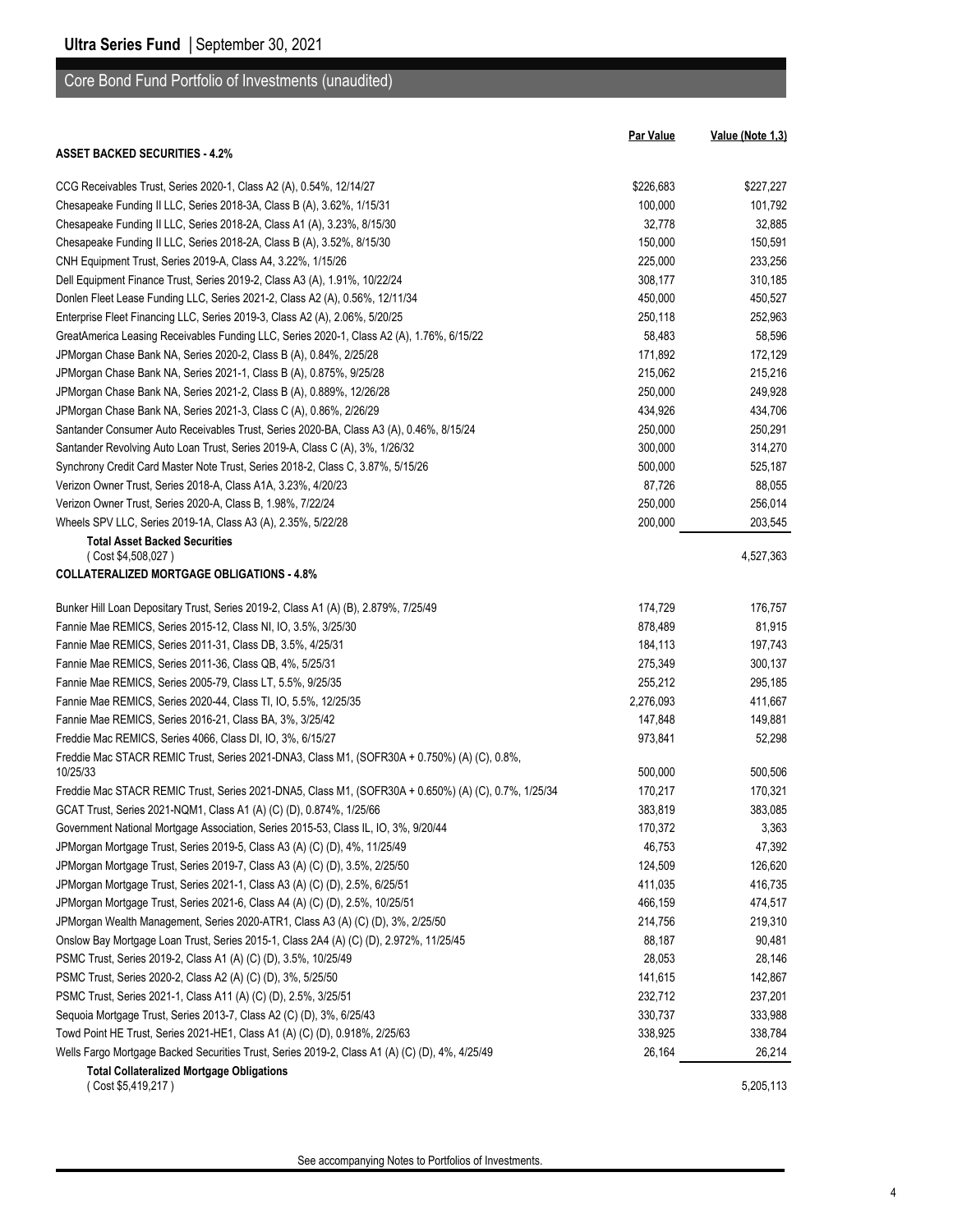### Core Bond Fund Portfolio of Investments (unaudited)

#### **COMMERCIAL MORTGAGE-BACKED SECURITIES - 1.8%**

| Fannie Mae-Aces, Series 2017-M15, Class ATS2 (C) (D), 3.198%, 11/25/27                                     | 250,000    | 265,830   |
|------------------------------------------------------------------------------------------------------------|------------|-----------|
| FHLMC Multifamily Structured Pass Through Certificates, Series K718, Class X1, IO (C) (D), 0.697%, 1/25/22 | 15,384,496 | 10,886    |
| FHLMC Multifamily Structured Pass Through Certificates, Series KJ17, Class A2, 2.982%, 11/25/25            | 247,457    | 263,268   |
| FHLMC Multifamily Structured Pass Through Certificates, Series K059, Class X1, IO (C) (D), 0.428%, 9/25/26 | 11,708,411 | 157,841   |
| FHLMC Multifamily Structured Pass Through Certificates, Series K066, Class A2, 3.117%, 6/25/27             | 650,000    | 712,303   |
| FREMF Mortgage Trust, Series 2015-K721, Class B (A) (C) (D), 3.678%, 11/25/47                              | 500,000    | 512,613   |
| <b>Total Commercial Mortgage-Backed Securities</b>                                                         |            |           |
| (Cost \$1,808,783)                                                                                         |            | 1,922,741 |
| <b>CORPORATE NOTES AND BONDS - 43.6%</b>                                                                   |            |           |
|                                                                                                            |            |           |
| <b>Communication Services - 4.2%</b>                                                                       |            |           |
| Alibaba Group Holding Ltd. (E) (F), 2.125%, 2/9/31                                                         | 250,000    | 240,020   |
| AT&T, Inc., 2.25%, 2/1/32                                                                                  | 500,000    | 486,215   |
| CCO Holdings LLC / CCO Holdings Capital Corp. (A), 4.75%, 3/1/30                                           | 200,000    | 208,964   |
| Charter Communications Operating LLC / Charter Communications Operating Capital Corp., 4.464%, 7/23/22     | 400,000    | 410,166   |
| Charter Communications Operating LLC / Charter Communications Operating Capital Corp., 3.85%, 4/1/61       | 200,000    | 190,397   |
| Discovery Communications LLC, 5%, 9/20/37                                                                  | 250,000    | 299,875   |
| eBay, Inc., 1.9%, 3/11/25                                                                                  | 325,000    | 334,652   |
| Expedia Group, Inc., 3.25%, 2/15/30                                                                        | 350,000    | 361,614   |
| Lumen Technologies, Inc. (A), 4.5%, 1/15/29                                                                | 125,000    | 121,123   |
| T-Mobile USA, Inc., 2.625%, 4/15/26                                                                        | 200,000    | 204,500   |
| Verizon Communications, Inc., 4.329%, 9/21/28                                                              | 347,000    | 398,549   |
| Verizon Communications, Inc., 3.875%, 2/8/29                                                               | 300,000    | 336,182   |
| Verizon Communications, Inc., 4.4%, 11/1/34                                                                | 300,000    | 354,794   |
| Verizon Communications, Inc., 3.7%, 3/22/61                                                                | 300,000    | 315,820   |
| Vodafone Group PLC (E), 5%, 5/30/38                                                                        | 250,000    | 312,560   |
|                                                                                                            |            | 4,575,431 |
|                                                                                                            |            |           |
| <b>Consumer Discretionary - 3.7%</b>                                                                       |            |           |
| 7-Eleven, Inc. (A), 1.8%, 2/10/31                                                                          | 300,000    | 285,831   |
| American Airlines, Inc. / AAdvantage Loyalty IP Ltd. (A) (E), 5.5%, 4/20/26                                | 200,000    | 210,250   |
| Clarios Global LP / Clarios U.S. Finance Co. (A), 6.25%, 5/15/26                                           | 150,000    | 157,601   |
| Hilton Domestic Operating Co., Inc. (A), 5.375%, 5/1/25                                                    | 200,000    | 209,000   |
| Lowe's Cos., Inc., 3%, 10/15/50                                                                            | 500,000    | 486,298   |
| McDonald's Corp., 2.125%, 3/1/30                                                                           | 250,000    | 252,069   |
| McDonald's Corp., 4.875%, 12/9/45                                                                          | 400,000    | 507,529   |
| Picasso Finance Sub, Inc. (A), 6.125%, 6/15/25                                                             | 135,000    | 142,748   |
| QVC, Inc., 4.75%, 2/15/27                                                                                  | 225,000    | 238,500   |
| Southwest Airlines Co., 5.25%, 5/4/25                                                                      | 350,000    | 395,057   |
| Southwest Airlines Co., 5.125%, 6/15/27                                                                    | 500,000    | 584,456   |
| Tractor Supply Co. (F), 1.75%, 11/1/30                                                                     | 200,000    | 191,914   |
| Vail Resorts, Inc. (A), 6.25%, 5/15/25                                                                     | 150,000    | 158,625   |
| Walgreens Boots Alliance, Inc. (F), 3.45%, 6/1/26                                                          | 176,000    | 190,807   |
|                                                                                                            |            | 4,010,685 |
| <b>Consumer Staples - 2.1%</b>                                                                             |            |           |
| Estee Lauder Cos., Inc., 2.6%, 4/15/30                                                                     | 200,000    | 209,531   |
| General Mills, Inc. (F), 2.875%, 4/15/30                                                                   | 200,000    | 209,993   |
| Hormel Foods Corp., 1.8%, 6/11/30                                                                          | 200,000    | 196,506   |
| Keurig Dr Pepper, Inc., 3.8%, 5/1/50                                                                       | 300,000    | 335,334   |
| Kimberly-Clark Corp., 3.1%, 3/26/30                                                                        | 225,000    | 246,142   |
| Mars, Inc. (A), 3.875%, 4/1/39                                                                             | 350,000    | 404,570   |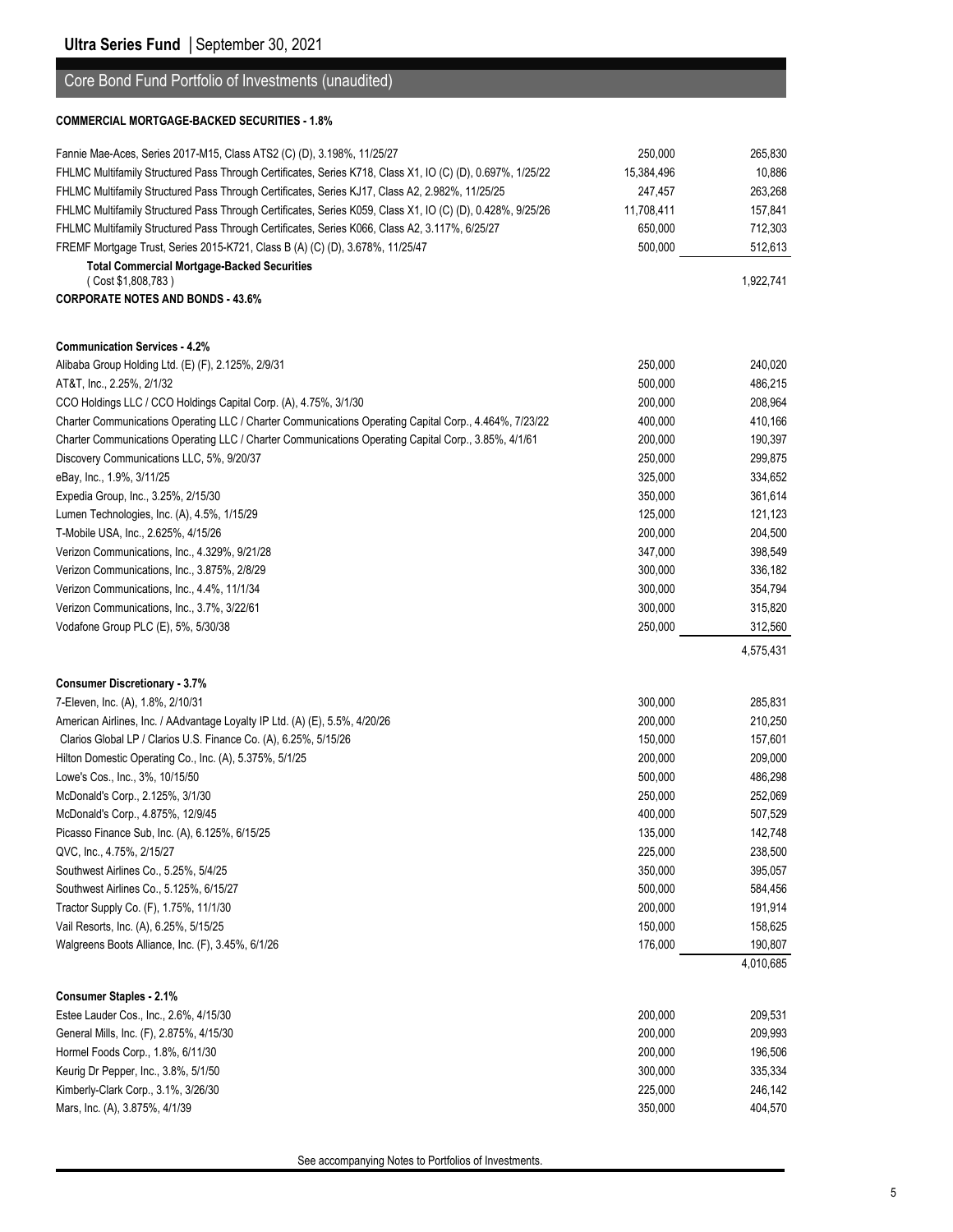| Core Bond Fund Portfolio of Investments (unaudited)                             |         |           |
|---------------------------------------------------------------------------------|---------|-----------|
| Mars, Inc. (A), 2.375%, 7/16/40                                                 | 350,000 | 333,622   |
| Performance Food Group, Inc. (A), 5.5%, 10/15/27                                | 100,000 | 104,700   |
| Sysco Corp., 5.95%, 4/1/30                                                      | 199,000 | 252,889   |
|                                                                                 |         | 2,293,287 |
| <b>Energy - 5.3%</b>                                                            |         |           |
| Eastern Gas Transmission & Storage, Inc. (A), 3%, 11/15/29                      | 150,000 | 157,306   |
| Energy Transfer LP, 5.25%, 4/15/29                                              | 300,000 | 351,350   |
| EnLink Midstream Partners LP, 5.45%, 6/1/47                                     | 550,000 | 530,662   |
| Enterprise Products Operating LLC, 3.75%, 2/15/25                               | 500,000 | 542,269   |
| Helmerich & Payne, Inc., 4.65%, 3/15/25                                         | 200,000 | 220,818   |
| Kinder Morgan, Inc., 5.55%, 6/1/45                                              | 550,000 | 703,953   |
| Marathon Petroleum Corp., 4.7%, 5/1/25                                          | 275,000 | 306,869   |
| MPLX LP (F), 4.8%, 2/15/29                                                      | 250,000 | 289,803   |
| MPLX LP, 2.65%, 8/15/30                                                         | 200,000 | 200,473   |
| Occidental Petroleum Corp., 3.5%, 8/15/29                                       | 450,000 | 457,704   |
| Occidental Petroleum Corp., 4.4%, 8/15/49                                       | 200,000 | 196,250   |
| ONEOK, Inc., 5.85%, 1/15/26                                                     | 100,000 | 117,292   |
| Phillips 66, 2.15%, 12/15/30                                                    | 500,000 | 487,241   |
| Pioneer Natural Resources Co., 2.15%, 1/15/31                                   | 200,000 | 194,406   |
| Sabine Pass Liquefaction LLC, 4.5%, 5/15/30                                     | 250,000 | 287,877   |
| Sunoco LP / Sunoco Finance Corp., 6%, 4/15/27                                   | 150,000 | 156,188   |
| Valero Energy Partners LP, 4.5%, 3/15/28                                        | 500,000 | 564,021   |
|                                                                                 |         | 5,764,482 |
|                                                                                 |         |           |
| Financials - 15.0%                                                              |         |           |
| AerCap Ireland Capital DAC / AerCap Global Aviation Trust (E), 1.75%, 1/30/26   | 300,000 | 296,814   |
| AerCap Ireland Capital DAC / AerCap Global Aviation Trust (E), 4.625%, 10/15/27 | 200,000 | 222,845   |
| Affiliated Managers Group, Inc., 4.25%, 2/15/24                                 | 250,000 | 270,419   |
| Aflac, Inc., 4.75%, 1/15/49                                                     | 400,000 | 521,787   |
| Air Lease Corp., 1.875%, 8/15/26                                                | 250,000 | 249,014   |
| Ally Financial, Inc., (5 year CMT + 3.868%) (C), 4.7%, 5/15/26                  | 250,000 | 260,213   |
| American International Group, Inc., 4.75%, 4/1/48                               | 200,000 | 254,536   |
| Avolon Holdings Funding Ltd. (A) (E), 2.125%, 2/21/26                           | 300,000 | 296,764   |
| Belrose Funding Trust (A), 2.33%, 8/15/30                                       | 200,000 | 197,070   |
| Capital One Financial Corp., 3.3%, 10/30/24                                     | 400,000 | 429,067   |
| Capital One Financial Corp. (5 year CMT + 3.157%) (C), 3.95%, 9/1/26            | 500,000 | 515,525   |
| Cboe Global Markets, Inc., 3.65%, 1/12/27                                       | 365,000 | 401,984   |
| Charles Schwab Corp. (10 year CMT + 3.079%) (C), 4%, 12/1/30                    | 550,000 | 565,653   |
| Citigroup, Inc. (3M USD LIBOR + 1.192%) (C), 4.075%, 4/23/29                    | 450,000 | 503,901   |
| Discover Bank, 3.45%, 7/27/26                                                   | 75,000  | 81,275    |
| Empower Finance LP (A), 3.075%, 9/17/51                                         | 125,000 | 127,285   |
| Fifth Third Bancorp, 2.55%, 5/5/27                                              | 175,000 | 183,869   |
| Goldman Sachs BDC, Inc., 2.875%, 1/15/26                                        | 200,000 | 205,558   |
| Goldman Sachs Group, Inc. (3M USD LIBOR + 1.201%) (C), 3.272%, 9/29/25          | 400,000 | 427,067   |
| Goldman Sachs Group, Inc., 3.5%, 11/16/26                                       | 250,000 | 270,052   |
| Healthpeak Properties, Inc., 3.25%, 7/15/26                                     | 250,000 | 271,095   |
| Host Hotels & Resorts LP, 3.5%, 9/15/30                                         | 200,000 | 207,544   |
| Huntington Bancshares, Inc. (5 year CMT + 1.170%) (A) (C), 2.487%, 8/15/36      | 500,000 | 492,185   |
| Huntington National Bank, 3.55%, 10/6/23                                        | 250,000 | 264,787   |
| Intercontinental Exchange, Inc., 3.75%, 9/21/28                                 | 200,000 | 222,940   |
| Iron Mountain, Inc. (A), 4.5%, 2/15/31                                          | 100,000 | 101,430   |
| Jefferies Finance LLC / JFIN Co-Issuer Corp. (A), 5%, 8/15/28                   | 200,000 | 203,000   |
| JPMorgan Chase & Co., Series II, (SOFR + 2.745%) (C), 4%, 4/1/25                | 400,000 | 401,700   |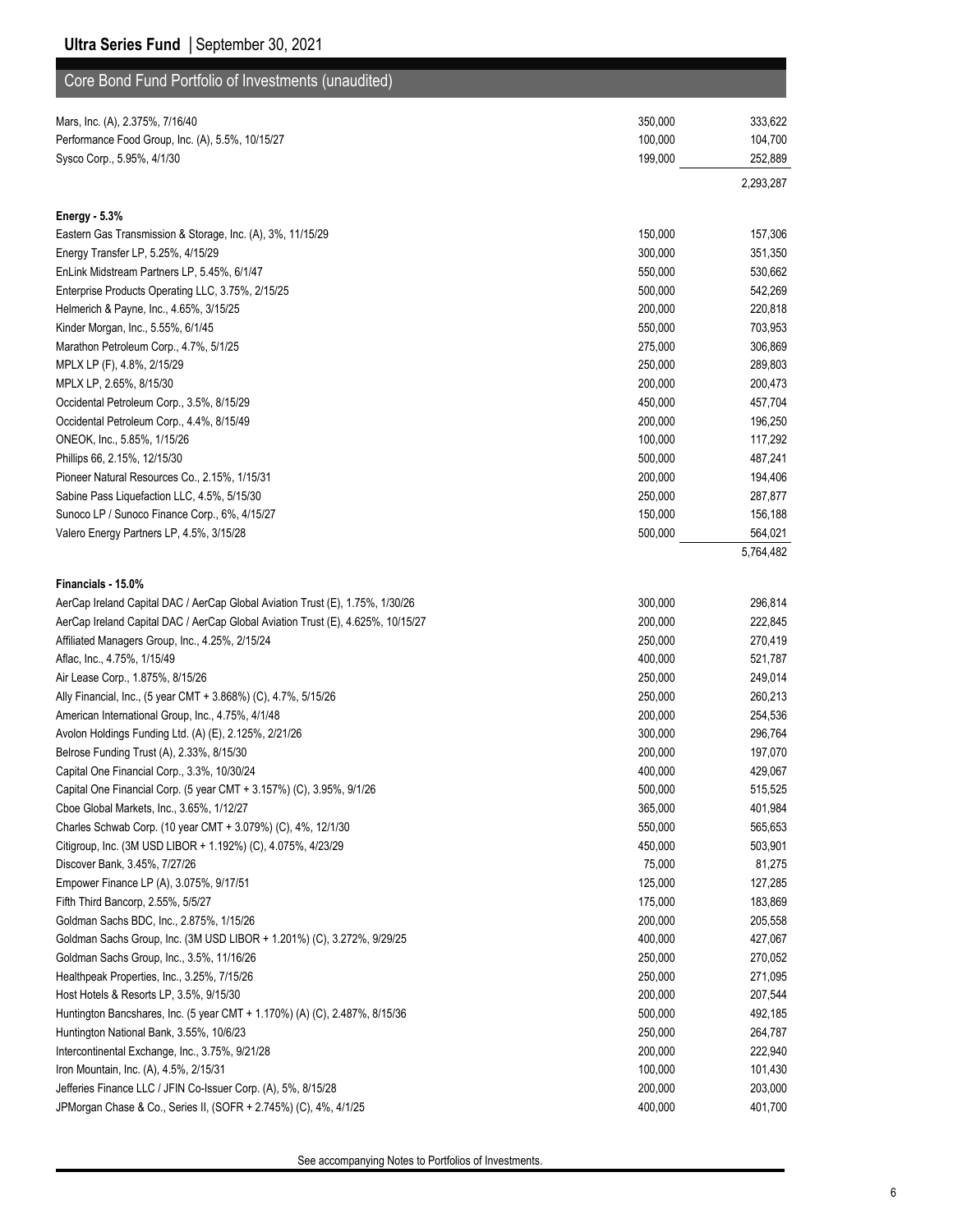| Core Bond Fund Portfolio of Investments (unaudited)                    |         |              |
|------------------------------------------------------------------------|---------|--------------|
| JPMorgan Chase & Co. (SOFR + 0.695%) (C), 1.04%, 2/4/27                | 400,000 | 392,164      |
| KKR Group Finance Co. VIII LLC (A), 3.5%, 8/25/50                      | 250,000 | 263,067      |
| Liberty Mutual Group, Inc. (A), 4.25%, 6/15/23                         | 166,000 | 175,885      |
| Liberty Mutual Group, Inc. (A), 4.569%, 2/1/29                         | 400,000 | 464,557      |
| Liberty Mutual Group, Inc. (A), 3.95%, 5/15/60                         | 150,000 | 166,094      |
| M&T Bank Corp., 3.55%, 7/26/23                                         | 250,000 | 263,600      |
| MetLife, Inc., (5 year CMT + 3.576%) (C) (F), 3.85%, 9/15/25           | 350,000 | 367,063      |
| Morgan Stanley (SOFR + 1.990%) (C), 2.188%, 4/28/26                    | 175,000 | 180,715      |
| Morgan Stanley (SOFR + 0.879%) (C), 1.593%, 5/4/27                     | 250,000 | 250,552      |
| Morgan Stanley (SOFR + 1.020%) (C), 1.928%, 4/28/32                    | 500,000 | 478,942      |
| NASDAQ, Inc., 1.65%, 1/15/31                                           | 250,000 | 235,276      |
| Old Republic International Corp., 3.85%, 6/11/51                       | 250,000 | 269,450      |
| Omega Healthcare Investors, Inc., 3.375%, 2/1/31                       | 225,000 | 228,843      |
| PNC Bank NA, 2.7%, 10/22/29                                            | 125,000 | 131,032      |
| Prudential Financial, Inc. (5 year CMT + 3.035%) (C), 3.7%, 10/1/50    | 250,000 | 260,279      |
| Regions Financial Corp., 1.8%, 8/12/28                                 | 495,000 | 488,681      |
| Royal Bank of Canada (E), 1.15%, 6/10/25                               | 500,000 | 500,773      |
| SBA Communications Corp., 3.875%, 2/15/27                              | 250,000 | 259,063      |
| State Street Corp. (SOFR + 1.490%) (C), 3.031%, 11/1/34                | 125,000 | 131,800      |
| STORE Capital Corp., 4.5%, 3/15/28                                     | 200,000 | 225,315      |
| Teachers Insurance & Annuity Association of America (A), 3.3%, 5/15/50 | 300,000 | 314,519      |
| Truist Bank, 2.25%, 3/11/30                                            | 325,000 | 328,149      |
| Truist Financial Corp. (SOFR + 0.609%) (C), 1.267%, 3/2/27             | 300,000 | 298,814      |
| UBS Group AG (5 year CMT + 3.313%) (A) (C) (E), 4.375%, 2/10/31        | 200,000 | 202,040      |
| USAA Capital Corp. (A), 2.125%, 5/1/30                                 | 175,000 | 176,092      |
| Wells Fargo & Co. (5 year CMT + 3.453%) (C), 3.9%, 3/15/26             | 250,000 | 257,813      |
| Wells Fargo & Co., (SOFR + 2.100%) (C), 2.393%, 6/2/28                 | 250,000 | 257,501      |
| Western Union Co., 2.85%, 1/10/25                                      | 125,000 | 131,015      |
|                                                                        |         | 16, 144, 473 |
| Health Care 3.1%                                                       |         |              |
| Anthem, Inc., 2.375%, 1/15/25                                          | 300,000 | 312,455      |
| Centene Corp., 2.45%, 7/15/28                                          | 300,000 | 301,500      |
| Cigna Corp., 4.375%, 10/15/28                                          | 50,000  | 57,733       |
| Cigna Corp., 4.9%, 12/15/48                                            | 200,000 | 255,148      |
| CVS Health Corp., 5.125%, 7/20/45                                      | 250,000 | 321,533      |
| Health Care Service Corp. A Mutual Legal Reserve Co. (A), 2.2%, 6/1/30 | 250,000 | 249,431      |
| Royalty Pharma PLC (E) (F), 2.2%, 9/2/30                               | 250,000 | 244,117      |
| Royalty Pharma PLC (E), 3.55%, 9/2/50                                  | 250,000 | 244,985      |
| STERIS Irish FinCo UnLtd Co. (E), 3.75%, 3/15/51                       | 350,000 | 376,836      |
| Viatris, Inc. (A), 2.7%, 6/22/30                                       | 400,000 | 403,937      |
| Zoetis, Inc., 3%, 9/12/27                                              | 300,000 | 322,771      |
| Zoetis, Inc., 3%, 5/15/50                                              | 250,000 | 251,151      |
|                                                                        |         | 3,341,597    |
| Industrials - 3.7%                                                     |         |              |
| Ball Corp., 4.875%, 3/15/26                                            | 150,000 | 165,750      |
| Boeing Co., 3.625%, 2/1/31                                             | 200,000 | 214,010      |
| Boeing Co., 5.805%, 5/1/50                                             | 350,000 | 464,881      |
| Carlisle Cos., Inc., 3.5%, 12/1/24                                     | 200,000 | 214,045      |
| Carrier Global Corp., 3.577%, 4/5/50                                   | 150,000 | 158,977      |
| DAE Funding LLC (A), 5.25%, 11/15/21                                   | 200,000 | 200,125      |
| Otis Worldwide Corp., 2.565%, 2/15/30                                  | 300,000 | 307,671      |
| Quanta Services, Inc., 2.9%, 10/1/30                                   | 250,000 | 258,330      |
|                                                                        |         |              |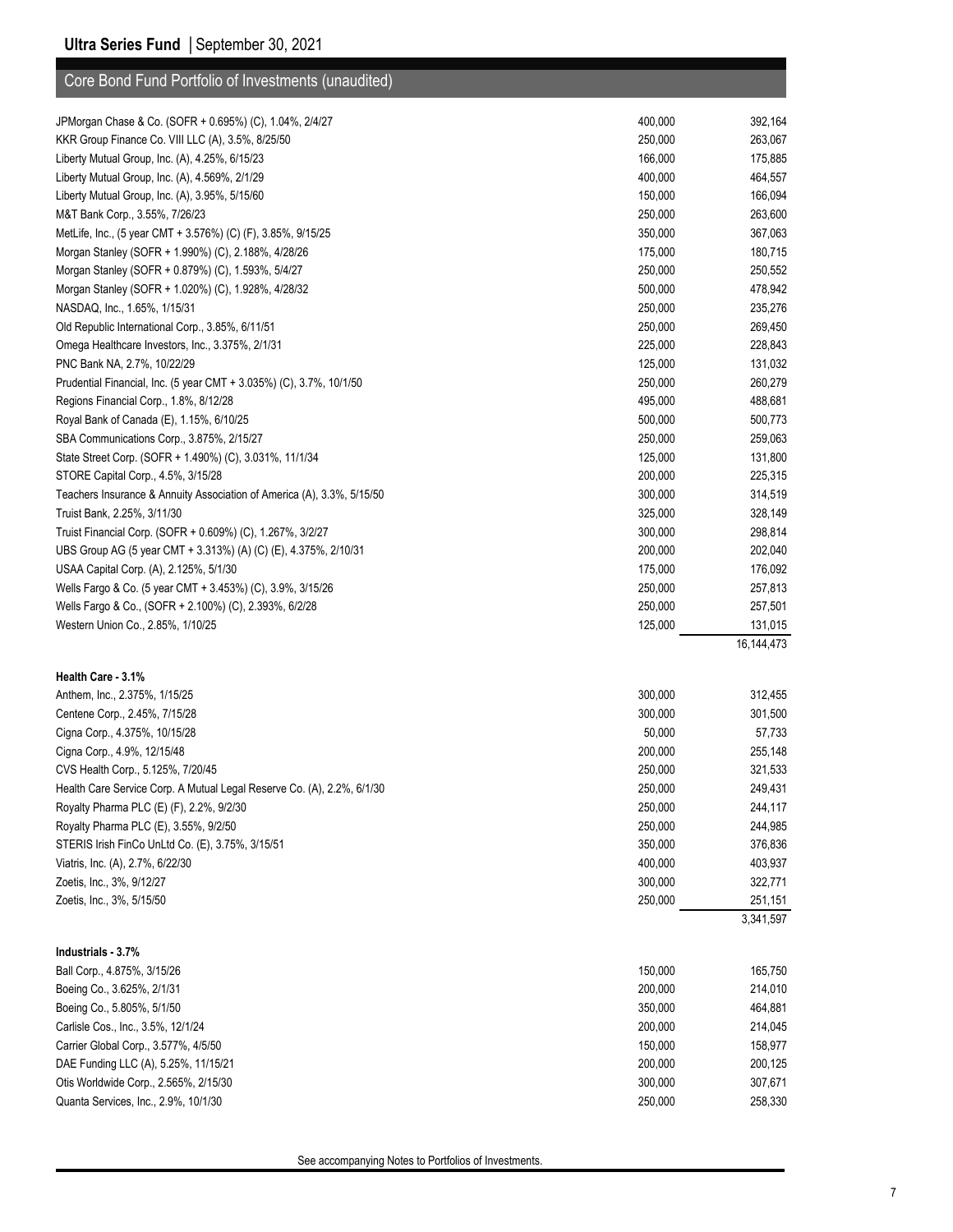| Core Bond Fund Portfolio of Investments (unaudited)                                  |           |                      |
|--------------------------------------------------------------------------------------|-----------|----------------------|
| Spirit AeroSystems, Inc. (A), 5.5%, 1/15/25                                          | 150,000   | 158,625              |
| Square, Inc. (A), 2.75%, 6/1/26                                                      | 300,000   | 304,095              |
| Textron, Inc., 2.45%, 3/15/31                                                        | 250,000   | 250,219              |
| TransDigm, Inc. (A), 6.25%, 3/15/26                                                  | 200,000   | 209,274              |
| Vulcan Materials Co., 3.5%, 6/1/30                                                   | 250,000   | 274,171              |
| WRKCo, Inc., 3.9%, 6/1/28                                                            | 450,000   | 501,580              |
| Xylem, Inc., 2.25%, 1/30/31                                                          | 350,000   | 349,875              |
|                                                                                      |           | 4,031,628            |
| Information Technology - 3.7%                                                        |           |                      |
| Broadcom, Inc., 4.15%, 11/15/30                                                      | 238,000   | 263,556              |
| Broadcom, Inc., 3.187%, 11/15/36                                                     | 12,000    | 11,983               |
| Citrix Systems, Inc., 4.5%, 12/1/27                                                  | 105,000   | 116,149              |
| Dell International LLC / EMC Corp., 8.35%, 7/15/46                                   | 250,000   | 404,815              |
| HP, Inc. (A), 2.65%, 6/17/31                                                         | 400,000   | 395,571              |
| Intuit, Inc., 1.65%, 7/15/30                                                         | 250,000   | 243,326              |
| Lam Research Corp., 1.9%, 6/15/30                                                    | 350,000   | 348,556              |
| Marvell Technology, Inc. (A), 4.2%, 6/22/23                                          | 400,000   | 422,350              |
| Micron Technology, Inc., 2.497%, 4/24/23                                             | 250,000   | 257,320              |
| NXP BV / NXP Funding LLC / NXP USA, Inc. (A) (E), 3.15%, 5/1/27                      | 200,000   | 213,152              |
| Oracle Corp., 3.95%, 3/25/51                                                         | 400,000   | 423,874              |
| SYNNEX Corp. (A), 1.75%, 8/9/26                                                      | 500,000   | 494,423              |
| SYNNEX Corp. (A), 2.65%, 8/9/31                                                      | 200,000   | 195,372              |
| VMware, Inc., 2.2%, 8/15/31                                                          | 250,000   | 244,144              |
|                                                                                      |           | 4,034,591            |
|                                                                                      |           |                      |
| Materials - 1.1%                                                                     |           |                      |
| Arconic Corp. (A), 6%, 5/15/25                                                       | 150,000   | 157,602              |
| DuPont de Nemours, Inc., 4.725%, 11/15/28                                            | 300,000   | 352,488              |
| International Flavors & Fragrances, Inc. (A), 1.832%, 10/15/27                       | 250,000   | 250,231              |
| LYB International Finance III LLC, 3.625%, 4/1/51                                    | 400,000   | 419,457<br>1,179,778 |
|                                                                                      |           |                      |
| Utilities - 1.7%                                                                     |           |                      |
| AES Corp., 1.375%, 1/15/26                                                           | 450,000   | 443,912              |
| Berkshire Hathaway Energy Co., 1.65%, 5/15/31                                        | 200,000   | 191,316              |
| Duke Energy Corp., 3.75%, 9/1/46                                                     | 650,000   | 692,553              |
| Interstate Power and Light Co., 3.5%, 9/30/49                                        | 225,000   | 244,149              |
| Wisconsin Electric Power Co., 1.7%, 6/15/28                                          | 250,000   | 248,835              |
| <b>Total Corporate Notes and Bonds</b>                                               |           | 1,820,765            |
| (Cost \$44,532,134)                                                                  |           | 47,196,717           |
| <b>FOREIGN CORPORATE BONDS - 0.1%</b>                                                |           |                      |
|                                                                                      |           |                      |
| <b>Consumer Discretionary - 0.1%</b>                                                 |           |                      |
| Carnival Corp. (A) (E), 5.75%, 3/1/27                                                | 150,000   | 154,875              |
| <b>Total Foreign Corporate Bonds</b><br>(Cost \$153,632)                             |           | 154,875              |
| <b>LONG TERM MUNICIPAL BONDS - 2.0%</b>                                              |           |                      |
|                                                                                      |           |                      |
| Metropolitan Transportation Authority Revenue, 6.548%, 11/15/31                      | 1,000,000 | 1,288,033            |
| Washington County Hillsboro School District #1J, General Obligation, 4.355%, 6/30/34 | 800,000   | 874,463              |
| <b>Total Long Term Municipal Bonds</b>                                               |           |                      |
| (Cost \$2,049,269)                                                                   |           | 2,162,496            |
|                                                                                      |           |                      |

See accompanying Notes to Portfolios of Investments.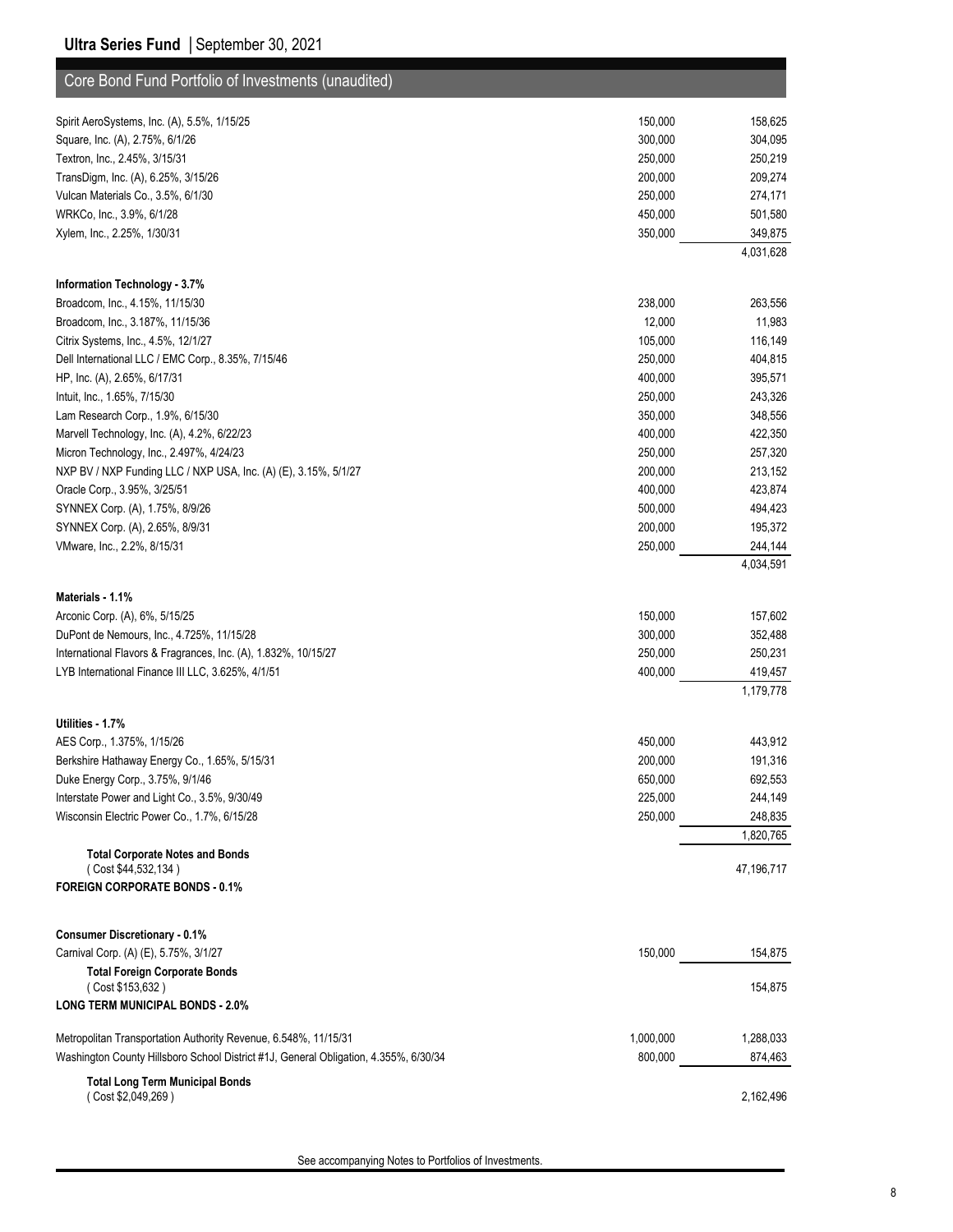### Core Bond Fund Portfolio of Investments (unaudited)

#### **MORTGAGE BACKED SECURITIES - 18.1%**

| 3%, 9/1/30 Pool #890696<br>548,783<br>581,951<br>3%, 12/1/30 Pool # AL8924<br>225,543<br>237,920<br>7%, 11/1/31 Pool # 607515<br>14,684<br>16,466<br>3.5%, 12/1/31 Pool # MA0919<br>58,600<br>62,290<br>6.5%, 3/1/32 Pool # 631377<br>19,682<br>22,112<br>5,576<br>7%, 5/1/32 Pool # 644591<br>5,364<br>6.5%, 6/1/32 Pool # 545691<br>136,765<br>155,213<br>3.5%, 8/1/32 Pool # MA3098<br>68,706<br>73,618<br>5.5%, 11/1/33 Pool # 555880<br>176,293<br>201,459<br>7%, 7/1/34 Pool # 792636<br>32,439<br>33,819<br>4%, 2/1/35 Pool # MA2177<br>615,508<br>674,079<br>5%, 8/1/35 Pool # 829670<br>218,652<br>249,340<br>5%, 9/1/35 Pool # 820347<br>289,186<br>331,041<br>5%, 9/1/35 Pool # 835699<br>249,987<br>281,172<br>3.5%, 12/1/35 Pool # MA2473<br>354,595<br>382,080<br>5%, 12/1/35 Pool # 850561<br>75,373<br>86,052<br>4%, 6/1/36 Pool # AL8618<br>172,239<br>188,356<br>5.5%, 10/1/36 Pool # 901723<br>132,453<br>150,203<br>6.5%, 10/1/36 Pool #894118<br>235,261<br>268,553<br>6%, 11/1/36 Pool #902510<br>255,882<br>302,391<br>6%, 10/1/37 Pool #947563<br>253,536<br>299,676<br>6.5%, 8/1/38 Pool # 987711<br>412,116<br>496,238<br>3%, 11/1/39 Pool # MA3831<br>80,642<br>84,413<br>4%, 1/1/41 Pool # AB2080<br>601,039<br>661,666<br>2.5%, 5/1/41 Pool # MA4334<br>486,642<br>503,817<br>4.5%, 7/1/41 Pool # AB3274<br>242,884<br>271,331<br>5.5%, 7/1/41 Pool # AL6588<br>538,103<br>624,709<br>4%, 9/1/41 Pool # AJ1406<br>308,802<br>339,925<br>3.5%, 6/1/42 Pool # AO4136<br>618,120<br>669,355<br>4%, 6/1/42 Pool # MA1087<br>173,989<br>191,848<br>3.5%, 8/1/42 Pool # AP2133<br>282,301<br>306,566<br>3.5%, 9/1/42 Pool # AB6228<br>547,096<br>594,076<br>4%, 10/1/42 Pool # AP7363<br>412,309<br>454,531<br>3.5%, 3/1/43 Pool # AT0310<br>372,443<br>405,574<br>4%, 1/1/45 Pool # AS4257<br>83,415<br>91,797<br>4.5%, 2/1/45 Pool # MA2193<br>282,833<br>310,167<br>3.5%, 11/1/45 Pool # BA4907<br>196,888<br>211,708<br>3.5%, 12/1/45 Pool # AS6309<br>123,996<br>133,351<br>4.5%, 10/1/46 Pool # MA2783<br>42,241<br>46,353<br>139,180<br>4%, 12/1/46 Pool # BD2379<br>150,570<br>3%, 1/1/47 Pool # BE0108<br>280,420<br>300,720<br>2.5%, 12/1/47 Pool # FM3165<br>598,105<br>618,753<br>180,500<br>4%, 7/1/48 Pool # MA3415<br>193,240<br>12,264,075<br>Freddie Mac - 6.7%<br>4.5%, 2/1/25 Pool # J11722<br>46,140<br>48,489<br>4.5%, 5/1/25 Pool # J12247<br>89,083<br>93,979<br>8%, 6/1/30 Pool # C01005<br>6,908<br>8,108<br>7%, 3/1/31 Pool # C48129<br>35,891<br>36,350 | Fannie Mae - 11.3% |  |
|-----------------------------------------------------------------------------------------------------------------------------------------------------------------------------------------------------------------------------------------------------------------------------------------------------------------------------------------------------------------------------------------------------------------------------------------------------------------------------------------------------------------------------------------------------------------------------------------------------------------------------------------------------------------------------------------------------------------------------------------------------------------------------------------------------------------------------------------------------------------------------------------------------------------------------------------------------------------------------------------------------------------------------------------------------------------------------------------------------------------------------------------------------------------------------------------------------------------------------------------------------------------------------------------------------------------------------------------------------------------------------------------------------------------------------------------------------------------------------------------------------------------------------------------------------------------------------------------------------------------------------------------------------------------------------------------------------------------------------------------------------------------------------------------------------------------------------------------------------------------------------------------------------------------------------------------------------------------------------------------------------------------------------------------------------------------------------------------------------------------------------------------------------------------------------------------------------------------------------------------------------------------------------------------------------------------------------------------------------------------------------------------------------------------------------------------------------------------------------------------------------------|--------------------|--|
|                                                                                                                                                                                                                                                                                                                                                                                                                                                                                                                                                                                                                                                                                                                                                                                                                                                                                                                                                                                                                                                                                                                                                                                                                                                                                                                                                                                                                                                                                                                                                                                                                                                                                                                                                                                                                                                                                                                                                                                                                                                                                                                                                                                                                                                                                                                                                                                                                                                                                                           |                    |  |
|                                                                                                                                                                                                                                                                                                                                                                                                                                                                                                                                                                                                                                                                                                                                                                                                                                                                                                                                                                                                                                                                                                                                                                                                                                                                                                                                                                                                                                                                                                                                                                                                                                                                                                                                                                                                                                                                                                                                                                                                                                                                                                                                                                                                                                                                                                                                                                                                                                                                                                           |                    |  |
|                                                                                                                                                                                                                                                                                                                                                                                                                                                                                                                                                                                                                                                                                                                                                                                                                                                                                                                                                                                                                                                                                                                                                                                                                                                                                                                                                                                                                                                                                                                                                                                                                                                                                                                                                                                                                                                                                                                                                                                                                                                                                                                                                                                                                                                                                                                                                                                                                                                                                                           |                    |  |
|                                                                                                                                                                                                                                                                                                                                                                                                                                                                                                                                                                                                                                                                                                                                                                                                                                                                                                                                                                                                                                                                                                                                                                                                                                                                                                                                                                                                                                                                                                                                                                                                                                                                                                                                                                                                                                                                                                                                                                                                                                                                                                                                                                                                                                                                                                                                                                                                                                                                                                           |                    |  |
|                                                                                                                                                                                                                                                                                                                                                                                                                                                                                                                                                                                                                                                                                                                                                                                                                                                                                                                                                                                                                                                                                                                                                                                                                                                                                                                                                                                                                                                                                                                                                                                                                                                                                                                                                                                                                                                                                                                                                                                                                                                                                                                                                                                                                                                                                                                                                                                                                                                                                                           |                    |  |
|                                                                                                                                                                                                                                                                                                                                                                                                                                                                                                                                                                                                                                                                                                                                                                                                                                                                                                                                                                                                                                                                                                                                                                                                                                                                                                                                                                                                                                                                                                                                                                                                                                                                                                                                                                                                                                                                                                                                                                                                                                                                                                                                                                                                                                                                                                                                                                                                                                                                                                           |                    |  |
|                                                                                                                                                                                                                                                                                                                                                                                                                                                                                                                                                                                                                                                                                                                                                                                                                                                                                                                                                                                                                                                                                                                                                                                                                                                                                                                                                                                                                                                                                                                                                                                                                                                                                                                                                                                                                                                                                                                                                                                                                                                                                                                                                                                                                                                                                                                                                                                                                                                                                                           |                    |  |
|                                                                                                                                                                                                                                                                                                                                                                                                                                                                                                                                                                                                                                                                                                                                                                                                                                                                                                                                                                                                                                                                                                                                                                                                                                                                                                                                                                                                                                                                                                                                                                                                                                                                                                                                                                                                                                                                                                                                                                                                                                                                                                                                                                                                                                                                                                                                                                                                                                                                                                           |                    |  |
|                                                                                                                                                                                                                                                                                                                                                                                                                                                                                                                                                                                                                                                                                                                                                                                                                                                                                                                                                                                                                                                                                                                                                                                                                                                                                                                                                                                                                                                                                                                                                                                                                                                                                                                                                                                                                                                                                                                                                                                                                                                                                                                                                                                                                                                                                                                                                                                                                                                                                                           |                    |  |
|                                                                                                                                                                                                                                                                                                                                                                                                                                                                                                                                                                                                                                                                                                                                                                                                                                                                                                                                                                                                                                                                                                                                                                                                                                                                                                                                                                                                                                                                                                                                                                                                                                                                                                                                                                                                                                                                                                                                                                                                                                                                                                                                                                                                                                                                                                                                                                                                                                                                                                           |                    |  |
|                                                                                                                                                                                                                                                                                                                                                                                                                                                                                                                                                                                                                                                                                                                                                                                                                                                                                                                                                                                                                                                                                                                                                                                                                                                                                                                                                                                                                                                                                                                                                                                                                                                                                                                                                                                                                                                                                                                                                                                                                                                                                                                                                                                                                                                                                                                                                                                                                                                                                                           |                    |  |
|                                                                                                                                                                                                                                                                                                                                                                                                                                                                                                                                                                                                                                                                                                                                                                                                                                                                                                                                                                                                                                                                                                                                                                                                                                                                                                                                                                                                                                                                                                                                                                                                                                                                                                                                                                                                                                                                                                                                                                                                                                                                                                                                                                                                                                                                                                                                                                                                                                                                                                           |                    |  |
|                                                                                                                                                                                                                                                                                                                                                                                                                                                                                                                                                                                                                                                                                                                                                                                                                                                                                                                                                                                                                                                                                                                                                                                                                                                                                                                                                                                                                                                                                                                                                                                                                                                                                                                                                                                                                                                                                                                                                                                                                                                                                                                                                                                                                                                                                                                                                                                                                                                                                                           |                    |  |
|                                                                                                                                                                                                                                                                                                                                                                                                                                                                                                                                                                                                                                                                                                                                                                                                                                                                                                                                                                                                                                                                                                                                                                                                                                                                                                                                                                                                                                                                                                                                                                                                                                                                                                                                                                                                                                                                                                                                                                                                                                                                                                                                                                                                                                                                                                                                                                                                                                                                                                           |                    |  |
|                                                                                                                                                                                                                                                                                                                                                                                                                                                                                                                                                                                                                                                                                                                                                                                                                                                                                                                                                                                                                                                                                                                                                                                                                                                                                                                                                                                                                                                                                                                                                                                                                                                                                                                                                                                                                                                                                                                                                                                                                                                                                                                                                                                                                                                                                                                                                                                                                                                                                                           |                    |  |
|                                                                                                                                                                                                                                                                                                                                                                                                                                                                                                                                                                                                                                                                                                                                                                                                                                                                                                                                                                                                                                                                                                                                                                                                                                                                                                                                                                                                                                                                                                                                                                                                                                                                                                                                                                                                                                                                                                                                                                                                                                                                                                                                                                                                                                                                                                                                                                                                                                                                                                           |                    |  |
|                                                                                                                                                                                                                                                                                                                                                                                                                                                                                                                                                                                                                                                                                                                                                                                                                                                                                                                                                                                                                                                                                                                                                                                                                                                                                                                                                                                                                                                                                                                                                                                                                                                                                                                                                                                                                                                                                                                                                                                                                                                                                                                                                                                                                                                                                                                                                                                                                                                                                                           |                    |  |
|                                                                                                                                                                                                                                                                                                                                                                                                                                                                                                                                                                                                                                                                                                                                                                                                                                                                                                                                                                                                                                                                                                                                                                                                                                                                                                                                                                                                                                                                                                                                                                                                                                                                                                                                                                                                                                                                                                                                                                                                                                                                                                                                                                                                                                                                                                                                                                                                                                                                                                           |                    |  |
|                                                                                                                                                                                                                                                                                                                                                                                                                                                                                                                                                                                                                                                                                                                                                                                                                                                                                                                                                                                                                                                                                                                                                                                                                                                                                                                                                                                                                                                                                                                                                                                                                                                                                                                                                                                                                                                                                                                                                                                                                                                                                                                                                                                                                                                                                                                                                                                                                                                                                                           |                    |  |
|                                                                                                                                                                                                                                                                                                                                                                                                                                                                                                                                                                                                                                                                                                                                                                                                                                                                                                                                                                                                                                                                                                                                                                                                                                                                                                                                                                                                                                                                                                                                                                                                                                                                                                                                                                                                                                                                                                                                                                                                                                                                                                                                                                                                                                                                                                                                                                                                                                                                                                           |                    |  |
|                                                                                                                                                                                                                                                                                                                                                                                                                                                                                                                                                                                                                                                                                                                                                                                                                                                                                                                                                                                                                                                                                                                                                                                                                                                                                                                                                                                                                                                                                                                                                                                                                                                                                                                                                                                                                                                                                                                                                                                                                                                                                                                                                                                                                                                                                                                                                                                                                                                                                                           |                    |  |
|                                                                                                                                                                                                                                                                                                                                                                                                                                                                                                                                                                                                                                                                                                                                                                                                                                                                                                                                                                                                                                                                                                                                                                                                                                                                                                                                                                                                                                                                                                                                                                                                                                                                                                                                                                                                                                                                                                                                                                                                                                                                                                                                                                                                                                                                                                                                                                                                                                                                                                           |                    |  |
|                                                                                                                                                                                                                                                                                                                                                                                                                                                                                                                                                                                                                                                                                                                                                                                                                                                                                                                                                                                                                                                                                                                                                                                                                                                                                                                                                                                                                                                                                                                                                                                                                                                                                                                                                                                                                                                                                                                                                                                                                                                                                                                                                                                                                                                                                                                                                                                                                                                                                                           |                    |  |
|                                                                                                                                                                                                                                                                                                                                                                                                                                                                                                                                                                                                                                                                                                                                                                                                                                                                                                                                                                                                                                                                                                                                                                                                                                                                                                                                                                                                                                                                                                                                                                                                                                                                                                                                                                                                                                                                                                                                                                                                                                                                                                                                                                                                                                                                                                                                                                                                                                                                                                           |                    |  |
|                                                                                                                                                                                                                                                                                                                                                                                                                                                                                                                                                                                                                                                                                                                                                                                                                                                                                                                                                                                                                                                                                                                                                                                                                                                                                                                                                                                                                                                                                                                                                                                                                                                                                                                                                                                                                                                                                                                                                                                                                                                                                                                                                                                                                                                                                                                                                                                                                                                                                                           |                    |  |
|                                                                                                                                                                                                                                                                                                                                                                                                                                                                                                                                                                                                                                                                                                                                                                                                                                                                                                                                                                                                                                                                                                                                                                                                                                                                                                                                                                                                                                                                                                                                                                                                                                                                                                                                                                                                                                                                                                                                                                                                                                                                                                                                                                                                                                                                                                                                                                                                                                                                                                           |                    |  |
|                                                                                                                                                                                                                                                                                                                                                                                                                                                                                                                                                                                                                                                                                                                                                                                                                                                                                                                                                                                                                                                                                                                                                                                                                                                                                                                                                                                                                                                                                                                                                                                                                                                                                                                                                                                                                                                                                                                                                                                                                                                                                                                                                                                                                                                                                                                                                                                                                                                                                                           |                    |  |
|                                                                                                                                                                                                                                                                                                                                                                                                                                                                                                                                                                                                                                                                                                                                                                                                                                                                                                                                                                                                                                                                                                                                                                                                                                                                                                                                                                                                                                                                                                                                                                                                                                                                                                                                                                                                                                                                                                                                                                                                                                                                                                                                                                                                                                                                                                                                                                                                                                                                                                           |                    |  |
|                                                                                                                                                                                                                                                                                                                                                                                                                                                                                                                                                                                                                                                                                                                                                                                                                                                                                                                                                                                                                                                                                                                                                                                                                                                                                                                                                                                                                                                                                                                                                                                                                                                                                                                                                                                                                                                                                                                                                                                                                                                                                                                                                                                                                                                                                                                                                                                                                                                                                                           |                    |  |
|                                                                                                                                                                                                                                                                                                                                                                                                                                                                                                                                                                                                                                                                                                                                                                                                                                                                                                                                                                                                                                                                                                                                                                                                                                                                                                                                                                                                                                                                                                                                                                                                                                                                                                                                                                                                                                                                                                                                                                                                                                                                                                                                                                                                                                                                                                                                                                                                                                                                                                           |                    |  |
|                                                                                                                                                                                                                                                                                                                                                                                                                                                                                                                                                                                                                                                                                                                                                                                                                                                                                                                                                                                                                                                                                                                                                                                                                                                                                                                                                                                                                                                                                                                                                                                                                                                                                                                                                                                                                                                                                                                                                                                                                                                                                                                                                                                                                                                                                                                                                                                                                                                                                                           |                    |  |
|                                                                                                                                                                                                                                                                                                                                                                                                                                                                                                                                                                                                                                                                                                                                                                                                                                                                                                                                                                                                                                                                                                                                                                                                                                                                                                                                                                                                                                                                                                                                                                                                                                                                                                                                                                                                                                                                                                                                                                                                                                                                                                                                                                                                                                                                                                                                                                                                                                                                                                           |                    |  |
|                                                                                                                                                                                                                                                                                                                                                                                                                                                                                                                                                                                                                                                                                                                                                                                                                                                                                                                                                                                                                                                                                                                                                                                                                                                                                                                                                                                                                                                                                                                                                                                                                                                                                                                                                                                                                                                                                                                                                                                                                                                                                                                                                                                                                                                                                                                                                                                                                                                                                                           |                    |  |
|                                                                                                                                                                                                                                                                                                                                                                                                                                                                                                                                                                                                                                                                                                                                                                                                                                                                                                                                                                                                                                                                                                                                                                                                                                                                                                                                                                                                                                                                                                                                                                                                                                                                                                                                                                                                                                                                                                                                                                                                                                                                                                                                                                                                                                                                                                                                                                                                                                                                                                           |                    |  |
|                                                                                                                                                                                                                                                                                                                                                                                                                                                                                                                                                                                                                                                                                                                                                                                                                                                                                                                                                                                                                                                                                                                                                                                                                                                                                                                                                                                                                                                                                                                                                                                                                                                                                                                                                                                                                                                                                                                                                                                                                                                                                                                                                                                                                                                                                                                                                                                                                                                                                                           |                    |  |
|                                                                                                                                                                                                                                                                                                                                                                                                                                                                                                                                                                                                                                                                                                                                                                                                                                                                                                                                                                                                                                                                                                                                                                                                                                                                                                                                                                                                                                                                                                                                                                                                                                                                                                                                                                                                                                                                                                                                                                                                                                                                                                                                                                                                                                                                                                                                                                                                                                                                                                           |                    |  |
|                                                                                                                                                                                                                                                                                                                                                                                                                                                                                                                                                                                                                                                                                                                                                                                                                                                                                                                                                                                                                                                                                                                                                                                                                                                                                                                                                                                                                                                                                                                                                                                                                                                                                                                                                                                                                                                                                                                                                                                                                                                                                                                                                                                                                                                                                                                                                                                                                                                                                                           |                    |  |
|                                                                                                                                                                                                                                                                                                                                                                                                                                                                                                                                                                                                                                                                                                                                                                                                                                                                                                                                                                                                                                                                                                                                                                                                                                                                                                                                                                                                                                                                                                                                                                                                                                                                                                                                                                                                                                                                                                                                                                                                                                                                                                                                                                                                                                                                                                                                                                                                                                                                                                           |                    |  |
|                                                                                                                                                                                                                                                                                                                                                                                                                                                                                                                                                                                                                                                                                                                                                                                                                                                                                                                                                                                                                                                                                                                                                                                                                                                                                                                                                                                                                                                                                                                                                                                                                                                                                                                                                                                                                                                                                                                                                                                                                                                                                                                                                                                                                                                                                                                                                                                                                                                                                                           |                    |  |
|                                                                                                                                                                                                                                                                                                                                                                                                                                                                                                                                                                                                                                                                                                                                                                                                                                                                                                                                                                                                                                                                                                                                                                                                                                                                                                                                                                                                                                                                                                                                                                                                                                                                                                                                                                                                                                                                                                                                                                                                                                                                                                                                                                                                                                                                                                                                                                                                                                                                                                           |                    |  |
|                                                                                                                                                                                                                                                                                                                                                                                                                                                                                                                                                                                                                                                                                                                                                                                                                                                                                                                                                                                                                                                                                                                                                                                                                                                                                                                                                                                                                                                                                                                                                                                                                                                                                                                                                                                                                                                                                                                                                                                                                                                                                                                                                                                                                                                                                                                                                                                                                                                                                                           |                    |  |
|                                                                                                                                                                                                                                                                                                                                                                                                                                                                                                                                                                                                                                                                                                                                                                                                                                                                                                                                                                                                                                                                                                                                                                                                                                                                                                                                                                                                                                                                                                                                                                                                                                                                                                                                                                                                                                                                                                                                                                                                                                                                                                                                                                                                                                                                                                                                                                                                                                                                                                           |                    |  |
|                                                                                                                                                                                                                                                                                                                                                                                                                                                                                                                                                                                                                                                                                                                                                                                                                                                                                                                                                                                                                                                                                                                                                                                                                                                                                                                                                                                                                                                                                                                                                                                                                                                                                                                                                                                                                                                                                                                                                                                                                                                                                                                                                                                                                                                                                                                                                                                                                                                                                                           |                    |  |
|                                                                                                                                                                                                                                                                                                                                                                                                                                                                                                                                                                                                                                                                                                                                                                                                                                                                                                                                                                                                                                                                                                                                                                                                                                                                                                                                                                                                                                                                                                                                                                                                                                                                                                                                                                                                                                                                                                                                                                                                                                                                                                                                                                                                                                                                                                                                                                                                                                                                                                           |                    |  |
|                                                                                                                                                                                                                                                                                                                                                                                                                                                                                                                                                                                                                                                                                                                                                                                                                                                                                                                                                                                                                                                                                                                                                                                                                                                                                                                                                                                                                                                                                                                                                                                                                                                                                                                                                                                                                                                                                                                                                                                                                                                                                                                                                                                                                                                                                                                                                                                                                                                                                                           |                    |  |
|                                                                                                                                                                                                                                                                                                                                                                                                                                                                                                                                                                                                                                                                                                                                                                                                                                                                                                                                                                                                                                                                                                                                                                                                                                                                                                                                                                                                                                                                                                                                                                                                                                                                                                                                                                                                                                                                                                                                                                                                                                                                                                                                                                                                                                                                                                                                                                                                                                                                                                           |                    |  |
|                                                                                                                                                                                                                                                                                                                                                                                                                                                                                                                                                                                                                                                                                                                                                                                                                                                                                                                                                                                                                                                                                                                                                                                                                                                                                                                                                                                                                                                                                                                                                                                                                                                                                                                                                                                                                                                                                                                                                                                                                                                                                                                                                                                                                                                                                                                                                                                                                                                                                                           |                    |  |
|                                                                                                                                                                                                                                                                                                                                                                                                                                                                                                                                                                                                                                                                                                                                                                                                                                                                                                                                                                                                                                                                                                                                                                                                                                                                                                                                                                                                                                                                                                                                                                                                                                                                                                                                                                                                                                                                                                                                                                                                                                                                                                                                                                                                                                                                                                                                                                                                                                                                                                           |                    |  |
|                                                                                                                                                                                                                                                                                                                                                                                                                                                                                                                                                                                                                                                                                                                                                                                                                                                                                                                                                                                                                                                                                                                                                                                                                                                                                                                                                                                                                                                                                                                                                                                                                                                                                                                                                                                                                                                                                                                                                                                                                                                                                                                                                                                                                                                                                                                                                                                                                                                                                                           |                    |  |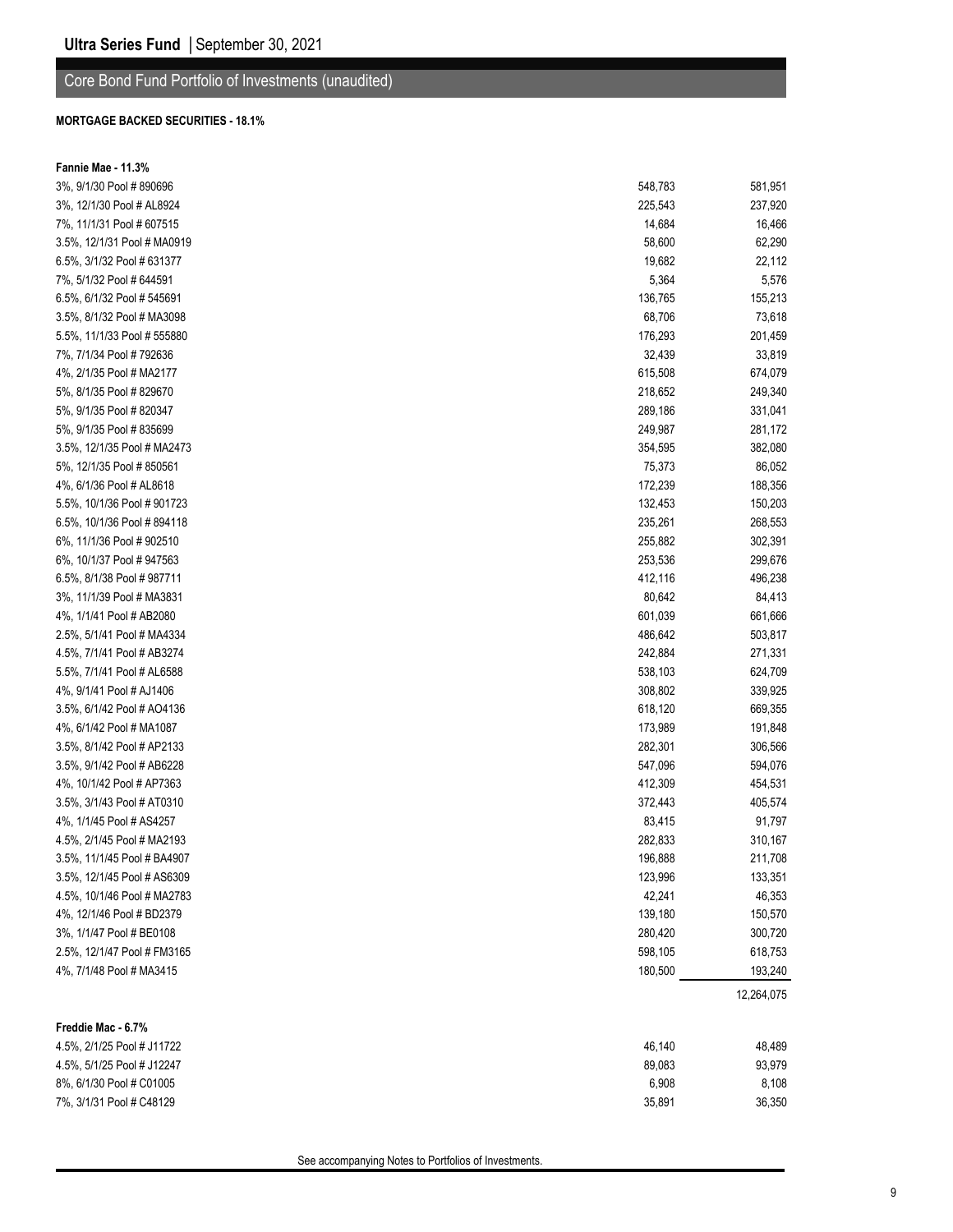| Core Bond Fund Portfolio of Investments (unaudited)                                    |                        |                        |
|----------------------------------------------------------------------------------------|------------------------|------------------------|
|                                                                                        |                        |                        |
| 2.5%, 2/1/32 Pool # ZS8641<br>5.5%, 11/1/34 Pool # A28282                              | 144,871<br>236,659     | 151,609<br>266,186     |
| 2.5%, 6/1/35 Pool # RC1421                                                             | 240,672                | 251,956                |
| 5.5%, 1/1/37 Pool # G04593                                                             | 111,074                | 129,125                |
| 2%, 3/1/41 Pool # RB5105                                                               | 475,328                | 481,635                |
| 4%, 10/1/41 Pool # Q04092                                                              | 291,583                | 321,602                |
| 3%, 9/1/42 Pool # C04233                                                               | 746,797                | 797,110                |
| 3%, 4/1/43 Pool # V80025                                                               | 968,911                | 1,034,278              |
| 3%, 4/1/43 Pool # V80026                                                               | 940,171                | 1,003,424              |
| 3.5%, 8/1/44 Pool # Q27927                                                             | 264,087                | 286,403                |
| 3%, 7/1/45 Pool # G08653                                                               | 339,819                | 359,768                |
| 3.5%, 8/1/45 Pool # Q35614                                                             | 466,771                | 503,926                |
| 3%, 10/1/46 Pool # G60722                                                              | 515,374                | 551,860                |
| 4%, 3/1/47 Pool # Q46801                                                               | 179,905                | 194,167                |
| 3.5%, 12/1/47 Pool # Q52955                                                            | 191,418                | 203,801                |
| 2.5%, 4/1/48 Pool # QA2240                                                             | 490,676                | 507,338                |
|                                                                                        |                        |                        |
|                                                                                        |                        | 7,231,114              |
| Ginnie Mae - 0.1%                                                                      |                        |                        |
| 6.5%, 2/20/29 Pool # 2714                                                              | 25,070                 | 28,558                 |
| 6.5%, 4/20/31 Pool #3068                                                               | 17,949                 | 20,810                 |
|                                                                                        |                        | 49,368                 |
|                                                                                        |                        |                        |
| <b>Total Mortgage Backed Securities</b><br>(Cost \$18,546,867)                         |                        | 19,544,557             |
| <b>U.S. GOVERNMENT AND AGENCY OBLIGATIONS - 24.7%</b>                                  |                        |                        |
|                                                                                        |                        |                        |
|                                                                                        |                        |                        |
| U.S. Treasury Bonds - 9.1%                                                             |                        |                        |
| 6.625%, 2/15/27                                                                        | 2,000,000              | 2,583,984              |
| 4.500%, 5/15/38                                                                        | 2,000,000              | 2,774,610              |
| 3.750%, 8/15/41                                                                        | 750,000                | 970,108                |
| 3.000%, 5/15/45                                                                        | 1,250,000              | 1,467,285              |
| 2.500%, 5/15/46                                                                        | 500,000                | 539,785                |
| 3.375%, 11/15/48                                                                       | 500,000                | 635,371                |
| 1.250%, 5/15/50                                                                        | 850,000                | 693,281                |
| 1.875%, 2/15/51                                                                        | 210,000                | 199,697                |
|                                                                                        |                        | 9,864,121              |
|                                                                                        |                        |                        |
| U.S. Treasury Notes - 15.6%                                                            |                        |                        |
| 1.375%, 9/30/23<br>2.250%, 11/15/25                                                    | 3,000,000<br>2,000,000 | 3,065,156              |
| 0.375%, 1/31/26                                                                        | 1,500,000              | 2,114,766              |
| 1.500%, 8/15/26                                                                        | 3,500,000              | 1,467,246              |
| 2.375%, 5/15/27                                                                        | 1,500,000              | 3,586,543              |
| 2.875%, 5/15/28                                                                        | 3,500,000              | 1,603,418<br>3,857,519 |
| 0.625%, 8/15/30                                                                        | 1,250,000              | 1,161,670              |
|                                                                                        |                        |                        |
|                                                                                        |                        | 16,856,318             |
| <b>Total U.S. Government and Agency Obligations</b>                                    |                        |                        |
| (Cost \$24,951,844)                                                                    |                        | 26,720,439             |
|                                                                                        | <b>Shares</b>          |                        |
| <b>SHORT-TERM INVESTMENTS - 3.8%</b>                                                   |                        |                        |
|                                                                                        |                        |                        |
| State Street Institutional U.S. Government Money Market Fund, 0.03%, Premier Class (G) | 2,658,259              | 2,658,259              |

See accompanying Notes to Portfolios of Investments.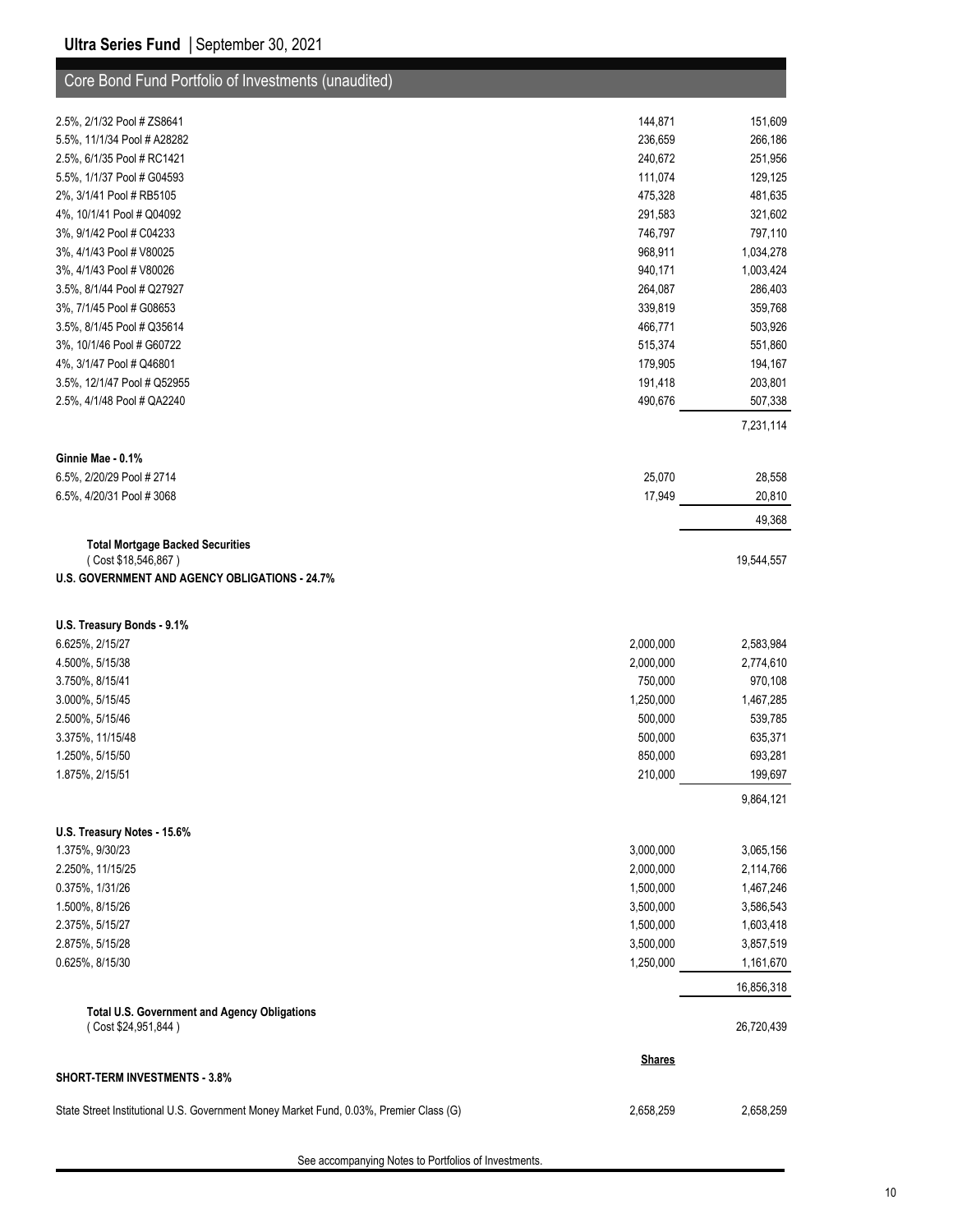| Core Bond Fund Portfolio of Investments (unaudited)                                        |           |               |
|--------------------------------------------------------------------------------------------|-----------|---------------|
| State Street Navigator Securities Lending Government Money Market Portfolio, 0.03% (G) (H) | 1,425,363 | 1,425,363     |
| <b>Total Short-Term Investments</b><br>Cost \$4,083,622)                                   |           | 4,083,622     |
| <b>TOTAL INVESTMENTS - 103.1% (Cost \$106,053,395)</b>                                     |           | 111,517,923   |
| <b>NET OTHER ASSETS AND LIABILITIES - (3.1%)</b>                                           |           | (3,401,567)   |
| TOTAL NET ASSETS - 100.0%                                                                  |           | \$108,116,356 |
|                                                                                            |           |               |

(A) Security sold within terms of a private placement memorandum exempt from registration under section 144A of the Securities Act of 1933, as amended, and may be sold only to dealers in that program or other "qualified institutional buyers."

- (B) Stepped rate security. Rate shown is as of September 30, 2021.
- (C) Floating rate or variable rate note. Rate shown is as of September 30, 2021.
- (D) Coupon rate may change based on changes of the underlying collateral or prepayments of principal. The coupon rate shown represents the rate at period end.
- (E) Notes and bonds, issued by foreign entities, denominated in U.S. dollars. The aggregate of these securities is 3.3% of total net assets.
- (F) All or a portion of these securities, with an aggregate fair value of \$1,389,868, are on loan as part of a securities lending program. See footnote (H) and Note 4 for details on the securities lending program.
- (G) 7-day yield.
- (H) Represents investments of cash collateral received in connection with securities lending.
- CMT Constant Maturity Treasury.
- DAC Designated Activity Company.
- FHLMC Federal Home Loan Mortgage Corp or Freddie Mac.
- FREMF Freddie Mac Multifamily.
- IO Interest Only.
- LIBOR London Interbank Offered Rate.
- LLC Limited Liability Company.
- LP Limited Partnership.
- PLC Public Limited Company.
- REMIC Real Estate Mortgage Investment Conduit.
- SOFR Secured Overnight Financing Rate.
- SOFR30A 30-day SOFR Average.
- STACR Structured Agency Credit Risk.
- USD United States Dollar.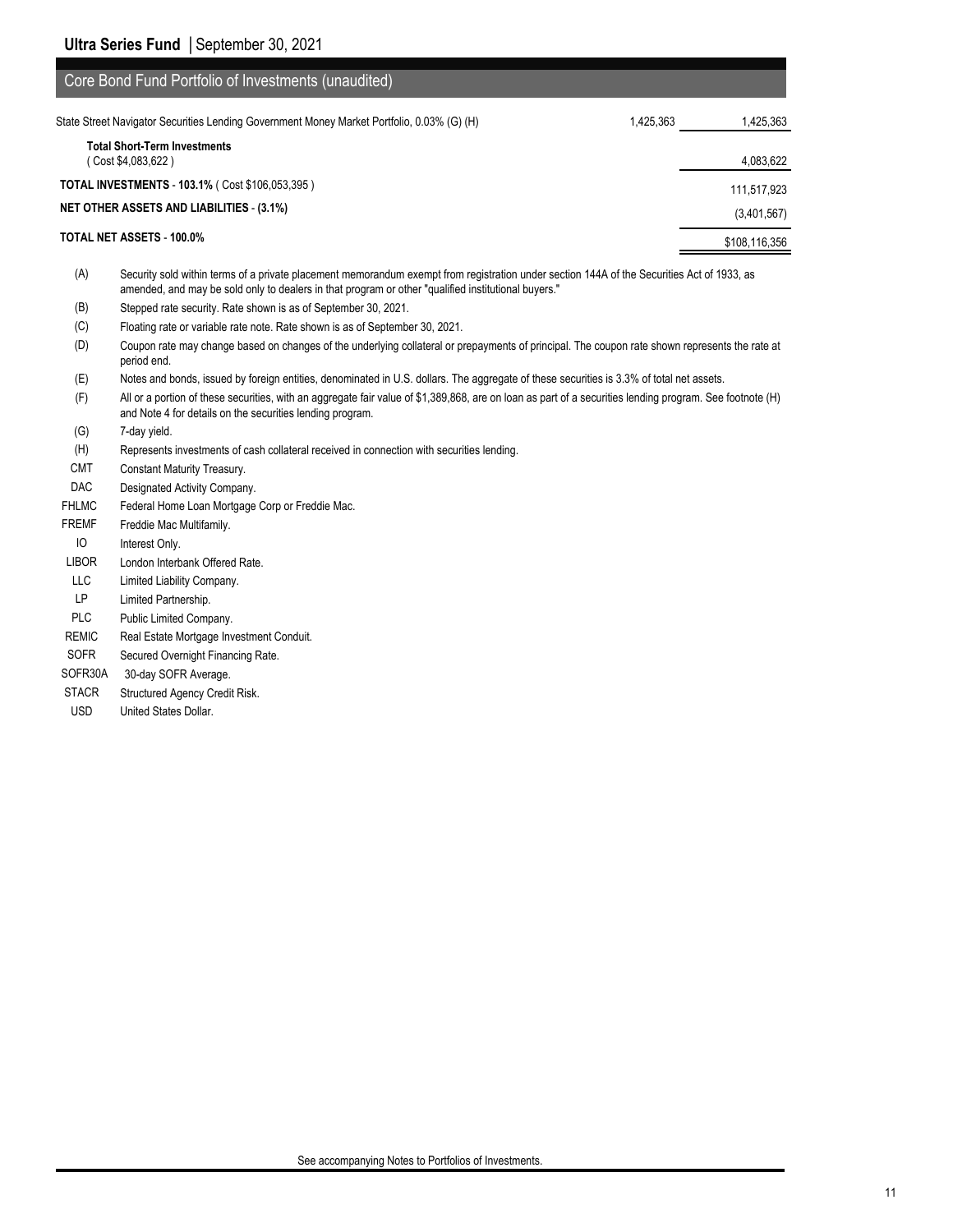## High Income Fund Portfolio of Investments (unaudited)

| <b>CORPORATE NOTES AND BONDS - 86.6%</b>                                      | <b>Par Value</b> | Value (Note 1,3) |
|-------------------------------------------------------------------------------|------------------|------------------|
|                                                                               |                  |                  |
| <b>Communication Services - 15.3%</b>                                         |                  |                  |
| Advantage Sales & Marketing, Inc. (A), 6.5%, 11/15/28                         | \$150,000        | \$156,336        |
| Cars.com, Inc. (A), 6.375%, 11/1/28                                           | 150,000          | 158,250          |
| CCO Holdings LLC / CCO Holdings Capital Corp. (A), 4.75%, 3/1/30              | 125,000          | 130,603          |
| Diamond Sports Group LLC / Diamond Sports Finance Co. (A), 5.375%, 8/15/26    | 125,000          | 82,500           |
| Frontier Communications Holdings LLC (A), 5%, 5/1/28                          | 225,000          | 236,250          |
| GrubHub Holdings, Inc. (A), 5.5%, 7/1/27                                      | 200,000          | 207,450          |
| Hughes Satellite Systems Corp., 5.25%, 8/1/26                                 | 225,000          | 253,687          |
| Lamar Media Corp., 4.875%, 1/15/29                                            | 150,000          | 159,000          |
| Level 3 Financing, Inc. (A), 4.25%, 7/1/28                                    | 125,000          | 125,966          |
| Millennium Escrow Corp. (A), 6.625%, 8/1/26                                   | 200,000          | 205,990          |
| Netflix, Inc., 6.375%, 5/15/29                                                | 100,000          | 126,875          |
| Outfront Media Capital LLC / Outfront Media Capital Corp. (A), 4.25%, 1/15/29 | 100,000          | 99,115           |
| Sprint Corp., 7.125%, 6/15/24                                                 | 275,000          | 313,005          |
| Telesat Canada / Telesat LLC (A) (B), 6.5%, 10/15/27                          | 175,000          | 151,674          |
| Viasat, Inc. (A), 6.5%, 7/15/28                                               | 150,000          | 157,983          |
|                                                                               |                  | 2,564,684        |
| <b>Consumer Discretionary - 13.0%</b>                                         |                  |                  |
| American Airlines, Inc. / AAdvantage Loyalty IP Ltd. (A) (B), 5.5%, 4/20/26   | 300,000          | 315,375          |
| Delta Air Lines, Inc., 7.375%, 1/15/26                                        | 125,000          | 147,214          |
| Ford Motor Co., 9%, 4/22/25                                                   | 300,000          | 360,531          |
| Genting New York LLC / GENNY Capital, Inc. (A), 3.3%, 2/15/26                 | 200,000          | 198,425          |
| Murphy Oil USA, Inc., 5.625%, 5/1/27                                          | 400,000          | 418,000          |
| Picasso Finance Sub, Inc. (A), 6.125%, 6/15/25                                | 100,000          | 105,739          |
| Scientific Games International, Inc. (A), 5%, 10/15/25                        | 275,000          | 282,907          |
| United Airlines, Inc. (A), 4.375%, 4/15/26                                    | 125,000          | 128,281          |
| Vail Resorts, Inc. (A), 6.25%, 5/15/25                                        | 200,000          | 211,500          |
|                                                                               |                  | 2,167,972        |
| <b>Consumer Staples - 4.8%</b>                                                |                  |                  |
| B&G Foods, Inc. (C), 5.25%, 9/15/27                                           | 160,000          | 166,877          |
| Edgewell Personal Care Co. (A), 5.5%, 6/1/28                                  | 125,000          | 132,016          |
| Lamb Weston Holdings, Inc. (A) (C), 4.875%, 5/15/28                           | 125,000          | 137,406          |
| Performance Food Group, Inc. (A), 5.5%, 10/15/27                              | 175,000          | 183,225          |
| US Foods, Inc. (A), 6.25%, 4/15/25                                            | 175,000          | 183,567          |
|                                                                               |                  | 803,091          |
| <b>Energy - 3.4%</b>                                                          |                  |                  |
| Berry Petroleum Co. LLC (A), 7%, 2/15/26                                      | 125,000          | 127,307          |
| Buckeye Partners LP (A), 4.125%, 3/1/25                                       | 150,000          | 155,439          |
| Sunoco LP / Sunoco Finance Corp., 5.5%, 2/15/26                               | 150,000          | 153,015          |
| Sunoco LP / Sunoco Finance Corp., 6%, 4/15/27                                 | 125,000          | 130,156          |
|                                                                               |                  | 565,917          |
| Financials - 20.9%                                                            |                  |                  |
| Alliance Data Systems Corp. (A), 4.75%, 12/15/24                              | 500,000          | 512,129          |
| Credit Acceptance Corp. (A), 5.125%, 12/31/24                                 | 200,000          | 206,000          |
| Diversified Healthcare Trust, 9.75%, 6/15/25                                  | 150,000          | 163,500          |
| Enact Holdings, Inc. (A), 6.5%, 8/15/25                                       | 250,000          | 272,942          |

See accompanying Notes to Portfolios of Investments.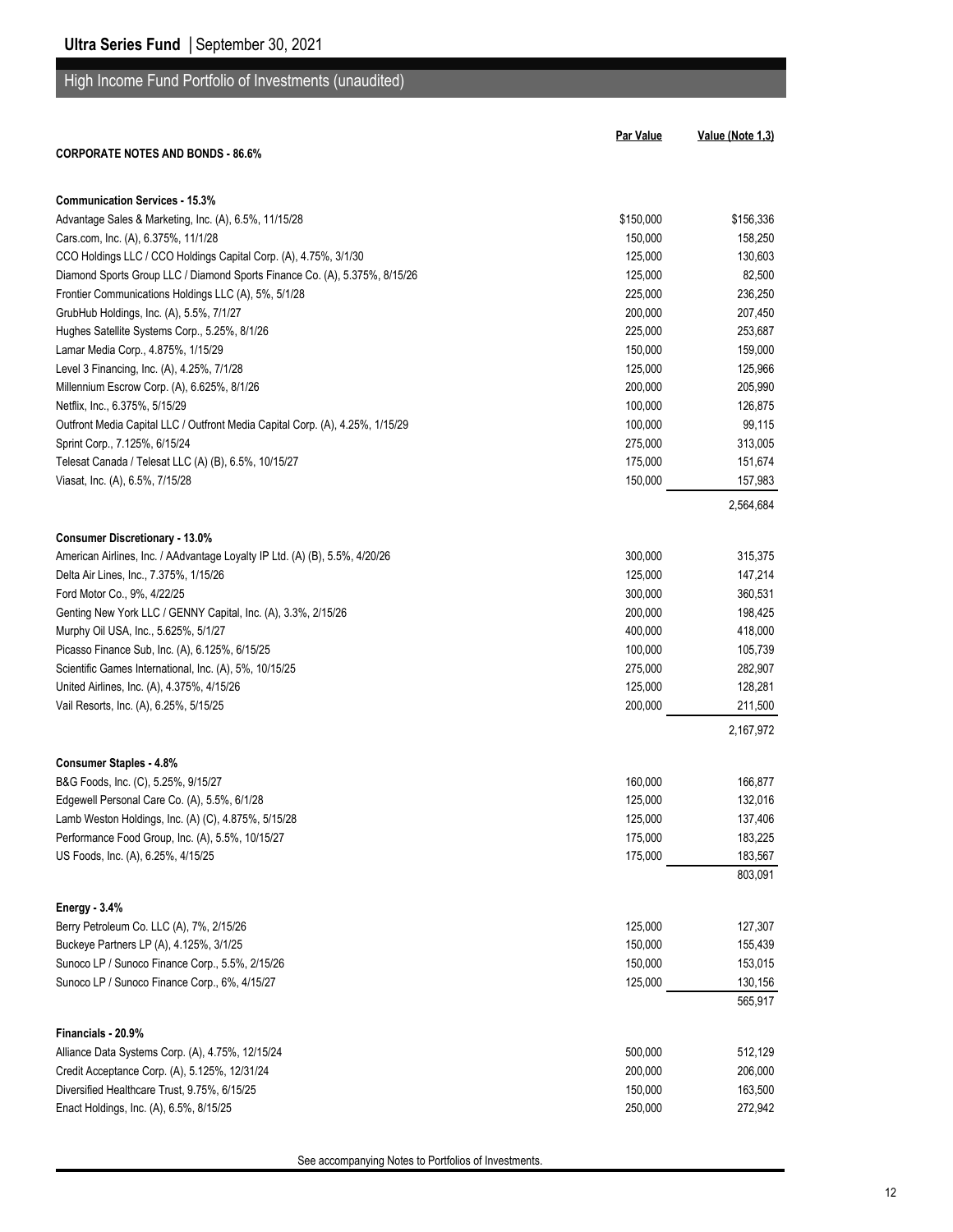#### **Ultra Series Fund** | September 30, 2021

| High Income Fund Portfolio of Investments (unaudited)                                                          |                   |                    |
|----------------------------------------------------------------------------------------------------------------|-------------------|--------------------|
|                                                                                                                |                   |                    |
| Home Point Capital, Inc. (A), 5%, 2/1/26                                                                       | 130,000           | 117,848            |
| Iron Mountain, Inc. (A), 4.875%, 9/15/27                                                                       | 250,000           | 259,545            |
| Iron Mountain, Inc. (A), 5.25%, 7/15/30                                                                        | 110,000           | 116,735            |
| Jefferies Finance LLC / JFIN Co-Issuer Corp. (A), 5%, 8/15/28                                                  | 180,000           | 182,700            |
| MGIC Investment Corp., 5.25%, 8/15/28                                                                          | 200,000           | 213,410            |
| Mozart Debt Merger Sub, Inc., 3.875%, 4/1/29<br>MPT Operating Partnership LP / MPT Finance Corp., 5%, 10/15/27 | 75,000<br>400,000 | 75,000<br>421,500  |
| MPT Operating Partnership LP / MPT Finance Corp., 3.5%, 3/15/31                                                | 150,000           | 153,000            |
| NFP Corp. (A), 6.875%, 8/15/28                                                                                 | 125,000           | 127,631            |
| RHP Hotel Properties LP / RHP Finance Corp. (A), 4.5%, 2/15/29                                                 | 100,000           | 100,202            |
| RLJ Lodging Trust LP (A), 3.75%, 7/1/26                                                                        | 150,000           | 150,750            |
| Rocket Mortgage LLC / Rocket Mortgage Co-Issuer, Inc. (A), 3.875%, 3/1/31                                      | 200,000           | 201,750            |
| SBA Communications Corp., 3.875%, 2/15/27                                                                      | 210,000           | 217,613            |
|                                                                                                                |                   | 3,492,255          |
|                                                                                                                |                   |                    |
| Health Care - 5.1%                                                                                             |                   |                    |
| HCA, Inc., 5.875%, 2/15/26                                                                                     | 250,000           | 286,563            |
| Legacy LifePoint Health LLC (A), 6.75%, 4/15/25                                                                | 150,000           | 157,734            |
| Mallinckrodt International Finance SA / Mallinckrodt CB LLC (A) (B) (D), 10%, 4/15/25                          | 425,000           | 412,250            |
|                                                                                                                |                   | 856,547            |
| Industrials - 17.0%                                                                                            |                   |                    |
| ADT Security Corp., 4.125%, 6/15/23                                                                            | 225,000           | 235,411            |
| Brink's Co. (A), 5.5%, 7/15/25                                                                                 | 125,000           | 130,625            |
| DAE Funding LLC (A), 5.25%, 11/15/21                                                                           | 250,000           | 250,156            |
| Energizer Holdings, Inc. (A), 4.75%, 6/15/28                                                                   | 160,000           | 162,759            |
| EnerSys (A), 4.375%, 12/15/27                                                                                  | 125,000           | 131,562            |
| Madison IAQ LLC (A), 4.125%, 6/30/28                                                                           | 165,000           | 165,000            |
| Roller Bearing Co. of America, Inc. (A), 4.375%, 10/15/29                                                      | 90,000            | 92,250             |
| RR Donnelley & Sons Co. (A), 6.125%, 11/1/26                                                                   | 300,000           | 312,750            |
| Sealed Air Corp. (A), 5.125%, 12/1/24                                                                          | 300,000           | 325,875            |
| Spirit AeroSystems, Inc. (A), 5.5%, 1/15/25                                                                    | 250,000           | 264,375            |
| Spirit AeroSystems, Inc. (A), 7.5%, 4/15/25                                                                    | 250,000           | 264,425            |
| TransDigm, Inc. (A), 6.25%, 3/15/26                                                                            | 275,000           | 287,752            |
| Waste Pro USA, Inc. (A), 5.5%, 2/15/26                                                                         | 225,000           | 227,250            |
|                                                                                                                |                   | 2,850,190          |
| Information Technology - 3.5%                                                                                  |                   |                    |
| Donnelley Financial Solutions, Inc., 8.25%, 10/15/24                                                           | 275,000           | 281,463            |
| Pitney Bowes, Inc. (A), 6.875%, 3/15/27                                                                        | 210,000           | 221,025            |
| Playtika Holding Corp. (A), 4.25%, 3/15/29                                                                     | 85,000            | 85,271             |
|                                                                                                                |                   | 587,759            |
|                                                                                                                |                   |                    |
| Materials - 2.2%<br>Arconic Corp. (A), 6.125%, 2/15/28                                                         | 125,000           |                    |
| Kraton Polymers LLC / Kraton Polymers Capital Corp. (A), 4.25%, 12/15/25                                       |                   | 132,502<br>235,125 |
|                                                                                                                | 225,000           | 367,627            |
|                                                                                                                |                   |                    |
| Utilities - 1.4%                                                                                               |                   |                    |
| AmeriGas Partners LP / AmeriGas Finance Corp., 5.875%, 8/20/26                                                 | 100,000           | 113,000            |
| Calpine Corp. (A), 3.75%, 3/1/31                                                                               | 125,000           | 120,312            |
|                                                                                                                |                   | 233,312            |
| <b>Total Corporate Notes and Bonds</b>                                                                         |                   |                    |
| (Cost \$14,108,038)                                                                                            |                   | 14,489,354         |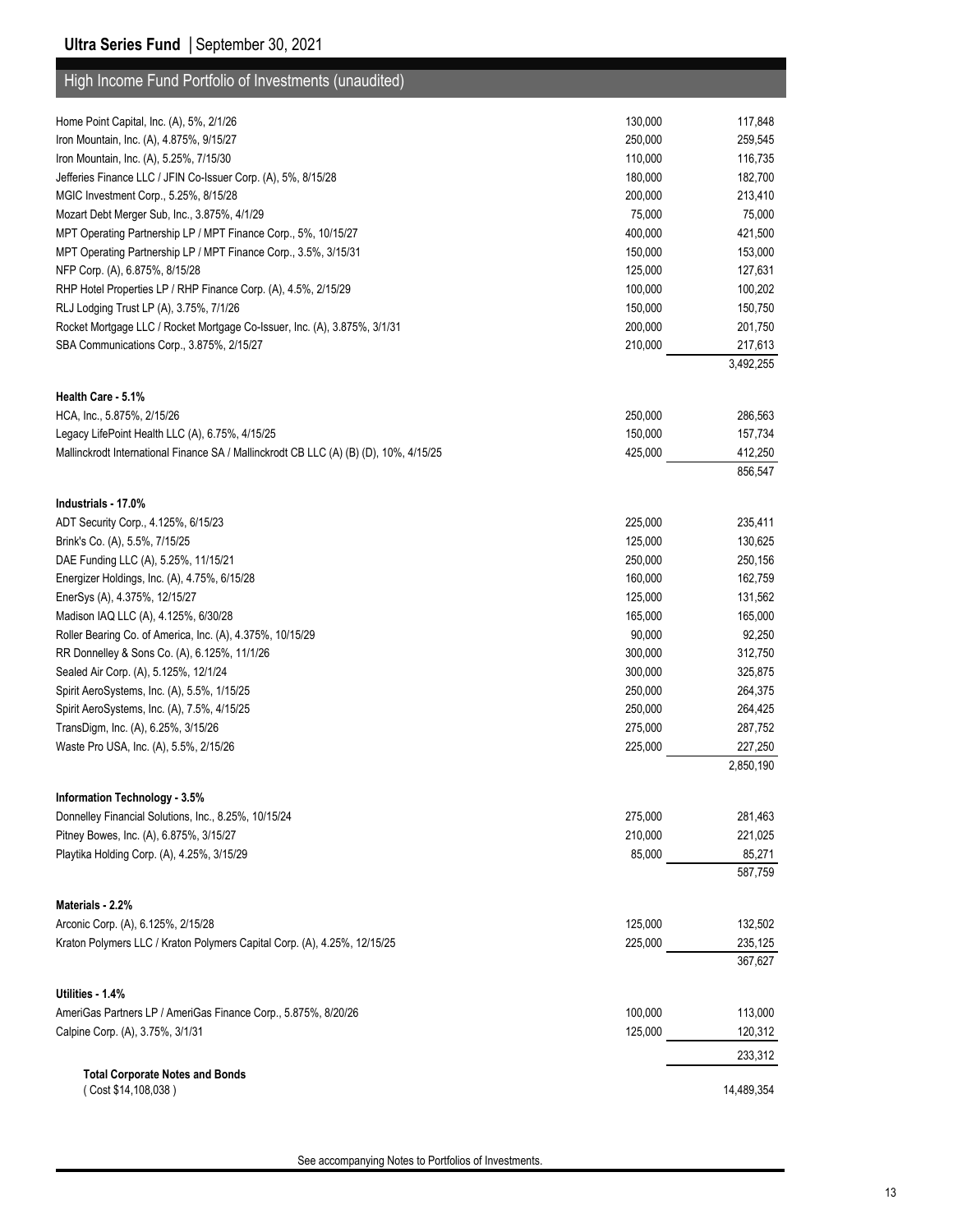#### High Income Fund Portfolio of Investments (unaudited)

#### **FOREIGN CORPORATE BONDS - 5.9%**

| <b>Consumer Discretionary - 5.9%</b>                                                                      |              |
|-----------------------------------------------------------------------------------------------------------|--------------|
| Carnival Corp. (A) (B), 5.75%, 3/1/27<br>175.000                                                          | 180.688      |
| Hawaiian Brand Intellectual Property Ltd. / HawaiianMiles Loyalty Ltd. (A) (B), 5.75%, 1/20/26<br>175,000 | 183,094      |
| International Game Technology PLC (A) (B), 4.125%, 4/15/26<br>250,000                                     | 259,842      |
| NCL Corp. Ltd. (A) (B), 12.25%, 5/15/24<br>125,000                                                        | 147,500      |
| Royal Caribbean Cruises Ltd. (A) (B), 9.125%, 6/15/23<br>200,000                                          | 217,361      |
|                                                                                                           | 988.485      |
| <b>Total Foreign Corporate Bonds</b><br>(Cost \$954,533)                                                  | 988,485      |
| <b>Shares</b><br><b>EXCHANGE TRADED FUNDS - 3.1%</b>                                                      |              |
| Bond Funds - 3.1%                                                                                         |              |
| iShares iBoxx High Yield Corporate Bond ETF<br>5,900                                                      | 516,191      |
| <b>Total Exchange Traded Funds</b><br>(Cost \$508,729)                                                    | 516,191      |
| <b>SHORT-TERM INVESTMENTS - 6.0%</b>                                                                      |              |
| State Street Institutional U.S. Government Money Market Fund, 0.03%, Premier Class (E)<br>691,340         | 691,340      |
| State Street Navigator Securities Lending Government Money Market Portfolio, 0.03% (E) (F)<br>305,525     | 305,525      |
| <b>Total Short-Term Investments</b><br>(Cost \$996,865)                                                   | 996,865      |
| <b>TOTAL INVESTMENTS - 101.6% (Cost \$16,568,165)</b>                                                     | 16,990,895   |
| <b>NET OTHER ASSETS AND LIABILITIES - (1.6%)</b>                                                          | (261, 109)   |
| <b>TOTAL NET ASSETS - 100.0%</b>                                                                          | \$16,729,786 |

(A) Security sold within terms of a private placement memorandum exempt from registration under section 144A of the Securities Act of 1933, as amended, and may be sold only to dealers in that program or other "qualified institutional buyers."

(B) Notes and bonds, issued by foreign entities, denominated in U.S. dollars. The aggregate of these securities is 11.2% of total net assets.

(C) All or a portion of these securities, with an aggregate fair value of \$299,385, are on loan as part of a securities lending program. See footnote (F) and Note 4 for details on the securities lending program.

(D) In default. Issuer is bankrupt.

(E) 7-day yield.

- (F) Represents investments of cash collateral received in connection with securities lending.
- ETF Exchange Traded Fund.

LLC Limited Liability Company

- LP Limited Partnership
- PLC Public Limited Company.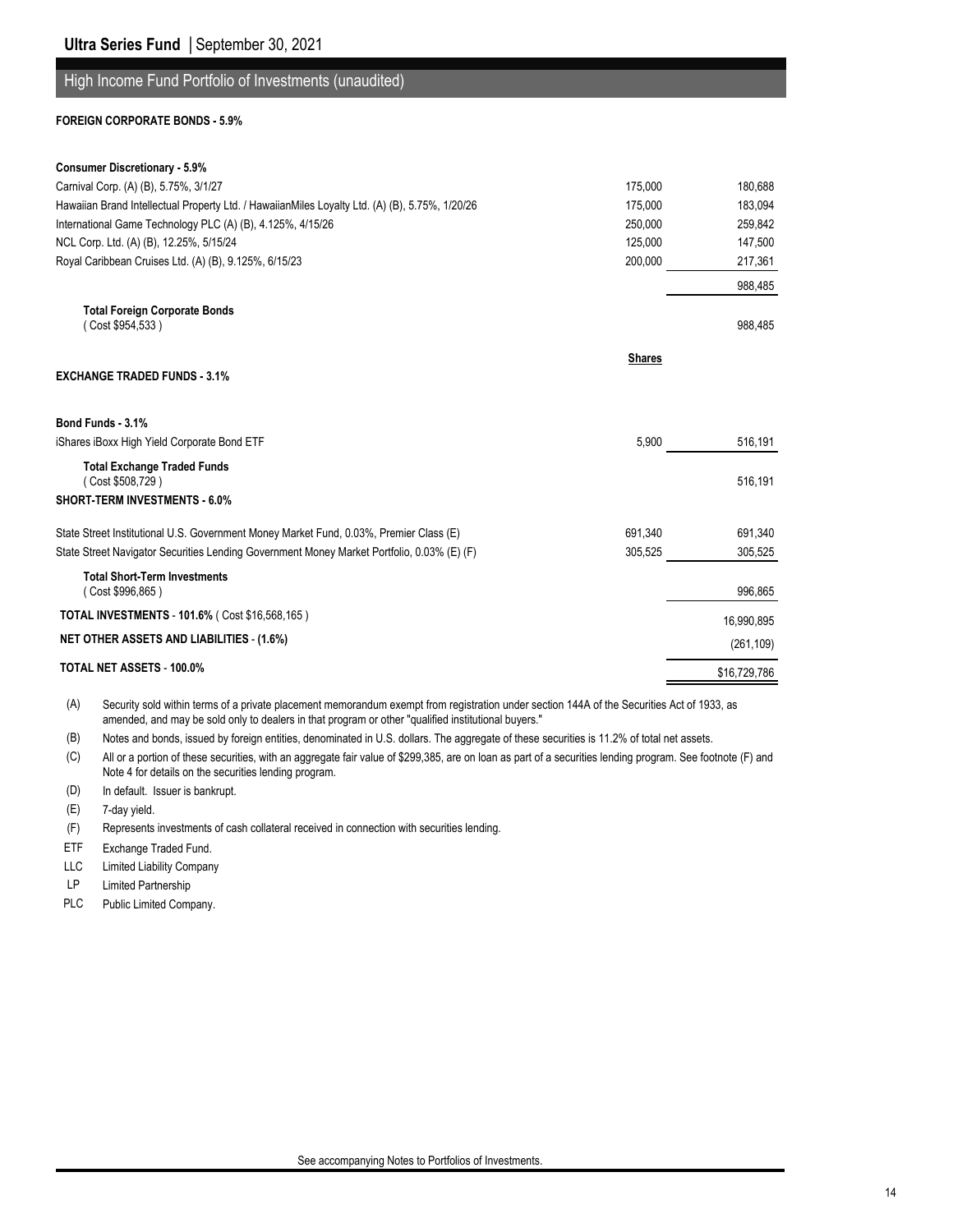# Diversified Income Fund Portfolio of Investments (unaudited)

|                                      | <b>Shares</b>    | Value (Note 1,3)       |
|--------------------------------------|------------------|------------------------|
| <b>COMMON STOCKS - 67.4%</b>         |                  |                        |
|                                      |                  |                        |
| <b>Communication Services - 4.7%</b> |                  |                        |
| Comcast Corp., Class A               | 106,500          | \$5,956,545            |
| Verizon Communications, Inc.         | 84,800           | 4,580,048              |
|                                      |                  | 10,536,593             |
|                                      |                  |                        |
| <b>Consumer Discretionary - 6.2%</b> |                  |                        |
| Home Depot, Inc.                     | 16,950<br>21,875 | 5,564,007              |
| McDonald's Corp.<br>Starbucks Corp.  | 25,800           | 5,274,281<br>2,845,998 |
|                                      |                  |                        |
|                                      |                  | 13,684,286             |
| <b>Consumer Staples - 7.0%</b>       |                  |                        |
| Archer-Daniels-Midland Co.           | 37,450           | 2,247,375              |
| Coca-Cola Co.                        | 43,800           | 2,298,186              |
| Colgate-Palmolive Co.                | 27,000           | 2,040,660              |
| Hershey Co.                          | 10,200           | 1,726,350              |
| PepsiCo, Inc.                        | 27,050           | 4,068,590              |
| Procter & Gamble Co.                 | 22,800           | 3,187,440              |
|                                      |                  | 15,568,601             |
| Energy - 3.0%                        |                  |                        |
| Baker Hughes Co.                     | 149,600          | 3,699,608              |
| EOG Resources, Inc.                  | 36,700           | 2,945,909              |
|                                      |                  | 6,645,517              |
|                                      |                  |                        |
| Financials - 12.5%                   |                  |                        |
| Aflac, Inc.                          | 55,350           | 2,885,396              |
| BlackRock, Inc.                      | 6,175            | 5,178,725              |
| CME Group, Inc.                      | 14,750           | 2,852,355              |
| JPMorgan Chase & Co.                 | 29,050           | 4,755,194              |
| Northern Trust Corp.                 | 42,850           | 4,619,659              |
| Travelers Cos., Inc.<br>US Bancorp   | 32,600<br>43,200 | 4,955,526<br>2,567,808 |
|                                      |                  |                        |
|                                      |                  | 27,814,663             |
| Health Care - 11.6%                  |                  |                        |
| AmerisourceBergen Corp.              | 20,200           | 2,412,890              |
| Bristol-Myers Squibb Co.             | 91,200           | 5,396,304              |
| CVS Health Corp.                     | 53,700           | 4,556,982              |
| Johnson & Johnson                    | 32,600           | 5,264,900              |
| Medtronic PLC                        | 27,200           | 3,409,520              |
| Pfizer, Inc.                         | 109,000          | 4,688,090              |
|                                      |                  | 25,728,686             |
| Industrials - 6.6%                   |                  |                        |
| 3M Co.                               | 18,300           | 3,210,186              |
| Emerson Electric Co.                 | 28,944           | 2,726,525              |
| Fastenal Co.                         | 61,200           | 3,158,532              |
| Honeywell International, Inc.        | 7,450            | 1,581,486              |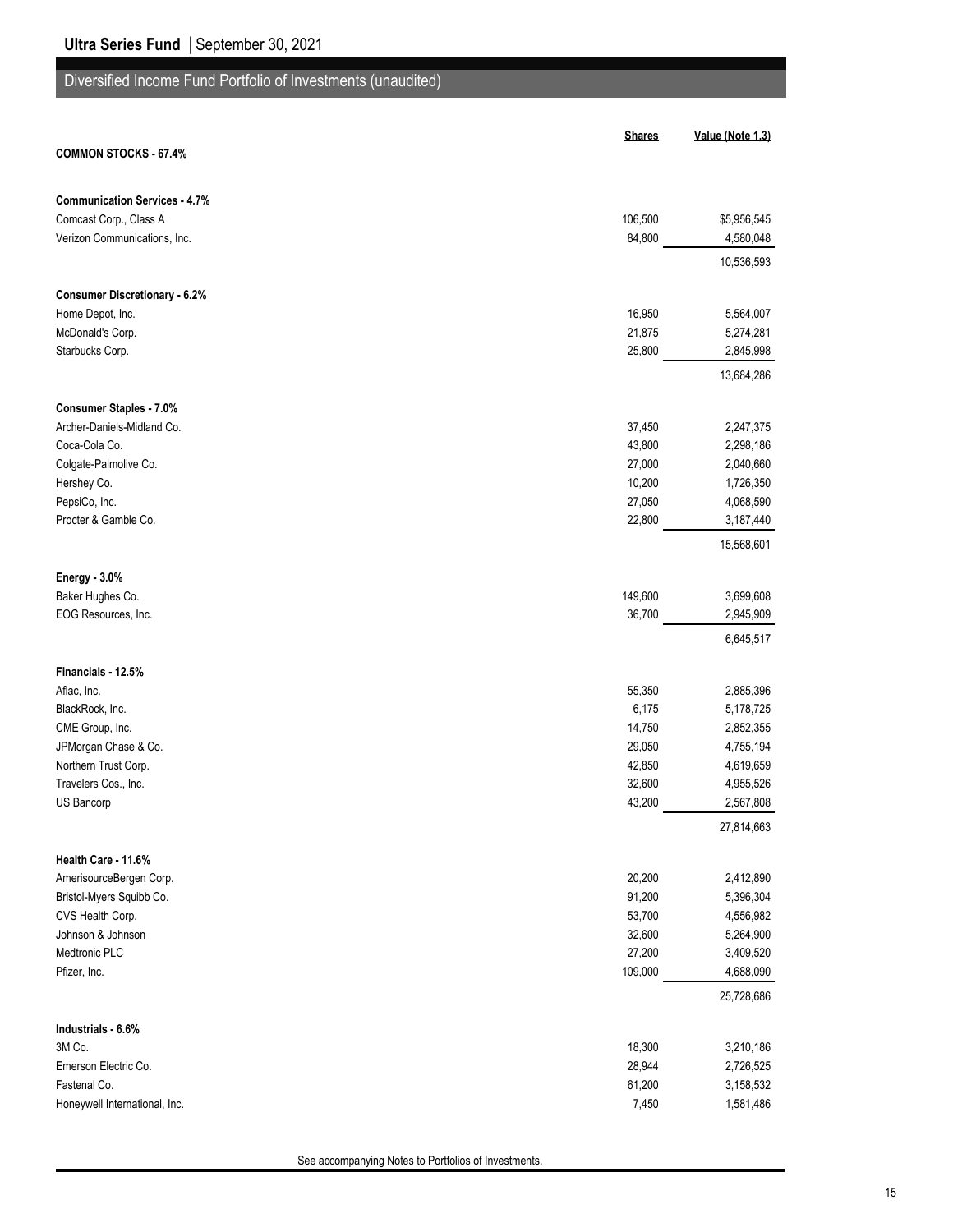| Diversified Income Fund Portfolio of Investments (unaudited)                                                               |                   |                   |
|----------------------------------------------------------------------------------------------------------------------------|-------------------|-------------------|
| Lockheed Martin Corp.                                                                                                      | 4,500             | 1,552,950         |
| Union Pacific Corp.                                                                                                        | 12,350            | 2,420,723         |
|                                                                                                                            |                   | 14,650,402        |
|                                                                                                                            |                   |                   |
| Information Technology - 9.6%<br>Analog Devices, Inc.                                                                      | 19,350            | 3,240,738         |
| Automatic Data Processing, Inc.                                                                                            | 9,400             | 1,879,248         |
| Cisco Systems, Inc.                                                                                                        | 100,100           | 5,448,443         |
| Oracle Corp.                                                                                                               | 29,800            | 2,596,474         |
| Paychex, Inc.                                                                                                              | 28,850            | 3,244,183         |
| Texas Instruments, Inc.                                                                                                    | 25,000            | 4,805,250         |
|                                                                                                                            |                   | 21,214,336        |
| Materials - 3.2%                                                                                                           |                   |                   |
| Linde PLC                                                                                                                  | 8,825             | 2,589,079         |
| Nucor Corp.                                                                                                                | 45,200            | 4,451,748         |
|                                                                                                                            |                   | 7,040,827         |
| Real Estate - 1.4%                                                                                                         |                   |                   |
| American Tower Corp., REIT                                                                                                 | 12,100            | 3,211,461         |
| Utilities - 1.6%                                                                                                           |                   |                   |
| Dominion Energy, Inc.                                                                                                      | 49,500            | 3,614,490         |
|                                                                                                                            |                   |                   |
| <b>Total Common Stocks</b><br>(Cost \$97,749,865)                                                                          |                   | 149,709,862       |
|                                                                                                                            | Par Value         |                   |
| <b>ASSET BACKED SECURITIES - 1.2%</b>                                                                                      |                   |                   |
| Carmax Auto Owner Trust, Series 2018-3, Class A3, 3.13%, 6/15/23                                                           | 42,511            | 42,790            |
| CCG Receivables Trust, Series 2020-1, Class A2 (A), 0.54%, 12/14/27                                                        | 75,561            | 75,742            |
| Chesapeake Funding II LLC, Series 2018-2A, Class A1 (A), 3.23%, 8/15/30                                                    | 32,778            | 32,885            |
| Chesapeake Funding II LLC, Series 2018-3A, Class B (A), 3.62%, 1/15/31                                                     | 100,000           | 101,792           |
| CNH Equipment Trust, Series 2019-A, Class A4, 3.22%, 1/15/26                                                               | 130,000           | 134,770           |
| Dell Equipment Finance Trust, Series 2019-2, Class A3 (A), 1.91%, 10/22/24                                                 | 264,151           | 265,873           |
| Donlen Fleet Lease Funding LLC, Series 2021-2, Class A2 (A), 0.56%, 12/11/34                                               | 200,000           | 200,234           |
| Enterprise Fleet Financing LLC, Series 2019-3, Class A2 (A), 2.06%, 5/20/25                                                | 250,118           | 252,963           |
| GreatAmerica Leasing Receivables Funding LLC, Series 2020-1, Class A2 (A), 1.76%, 6/15/22                                  | 38,989            | 39,064            |
| JPMorgan Chase Bank NA, Series 2020-2, Class B (A), 0.84%, 2/25/28                                                         | 171,892           | 172,129           |
| JPMorgan Chase Bank NA, Series 2021-1, Class B (A), 0.875%, 9/25/28                                                        | 215,062           | 215,216           |
| JPMorgan Chase Bank NA, Series 2021-2, Class B (A), 0.889%, 12/26/28                                                       | 250,000           | 249,928           |
| JPMorgan Chase Bank NA, Series 2021-3, Class C (A), 0.86%, 2/26/29                                                         | 275,453           | 275,314           |
| Santander Consumer Auto Receivables Trust, Series 2020-BA, Class A3 (A), 0.46%, 8/15/24                                    | 250,000           | 250,290           |
| Santander Revolving Auto Loan Trust, Series 2019-A, Class C (A), 3%, 1/26/32                                               | 200,000           | 209,513           |
| Verizon Owner Trust, Series 2018-A, Class A1A, 3.23%, 4/20/23                                                              | 51,065            | 51,256            |
| Verizon Owner Trust, Series 2020-A, Class B, 1.98%, 7/22/24<br>Wheels SPV LLC, Series 2019-1A, Class A2 (A), 2.3%, 5/22/28 | 150,000<br>42,459 | 153,608<br>42,672 |
| <b>Total Asset Backed Securities</b>                                                                                       |                   |                   |
| (Cost \$2,751,088)                                                                                                         |                   | 2,766,039         |
| <b>COLLATERALIZED MORTGAGE OBLIGATIONS - 1.6%</b>                                                                          |                   |                   |
| Fannie Mae REMICS, Series 2011-31, Class DB, 3.5%, 4/25/31                                                                 | 171,838           | 184,560           |
| Fannie Mae REMICS, Series 2011-36, Class QB, 4%, 5/25/31                                                                   | 264,885           | 288,732           |
| Fannie Mae REMICS, Series 2005-79, Class LT, 5.5%, 9/25/35                                                                 | 232,881           | 269,356           |

See accompanying Notes to Portfolios of Investments.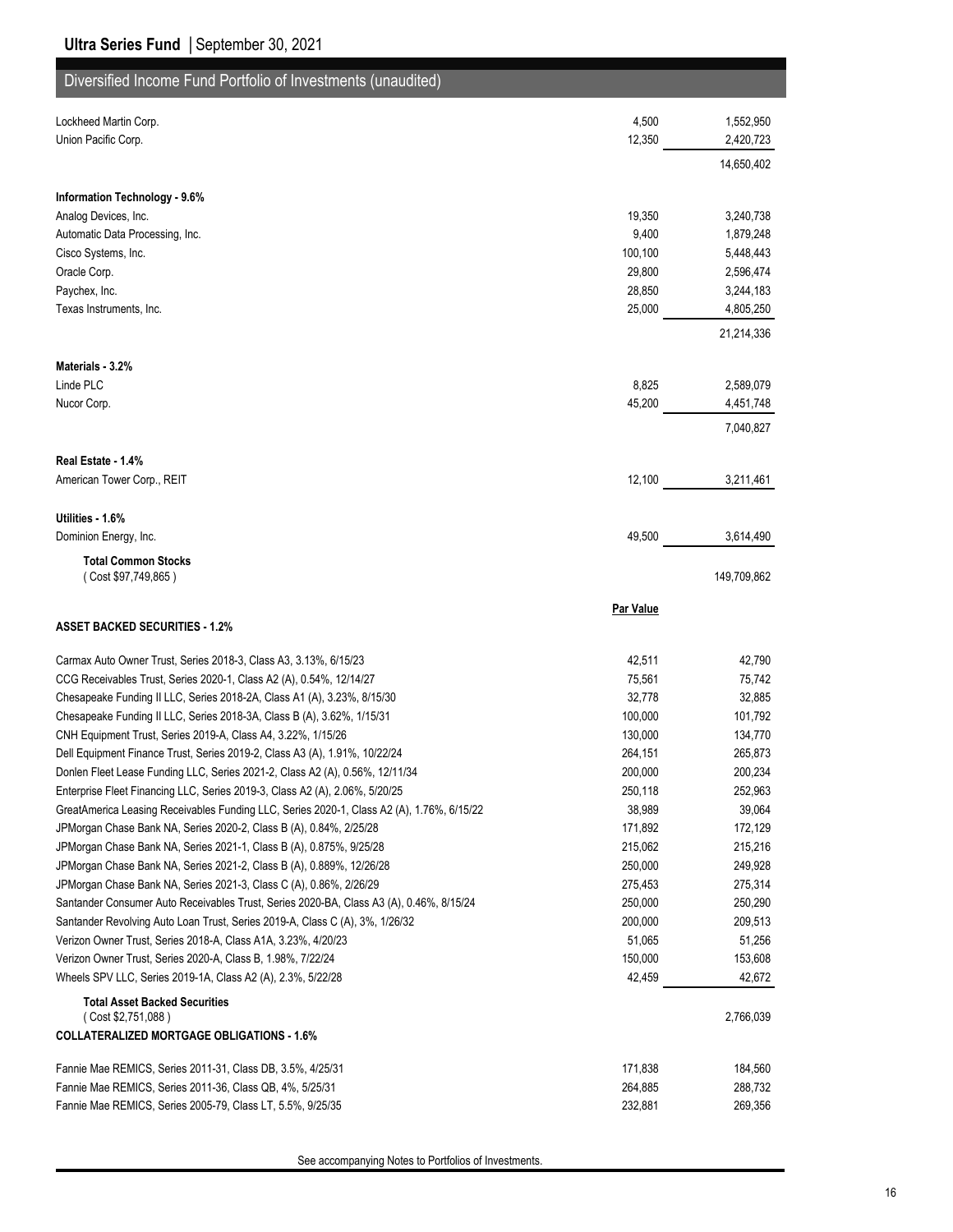| Diversified Income Fund Portfolio of Investments (unaudited)                                         |           |           |
|------------------------------------------------------------------------------------------------------|-----------|-----------|
| Fannie Mae REMICS, Series 2020-44, Class TI, IO, 5.5%, 12/25/35                                      | 1,158,012 | 209,445   |
| Fannie Mae REMICS, Series 2016-21, Class BA, 3%, 3/25/42                                             | 88,709    | 89,928    |
| Flagstar Mortgage Trust, Series 2021-9INV, Class A1 (A) (B) (C), 2.5%, 9/25/41                       | 200,000   | 205,711   |
| Freddie Mac REMICS, Series 4037, Class B, 3%, 4/15/27                                                | 369,245   | 385,722   |
| Freddie Mac STACR REMIC Trust, Series 2021-DNA3, Class M1, (SOFR30A + 0.750%) (A) (B), 0.8%,         |           |           |
| 10/25/33                                                                                             | 275,000   | 275,278   |
| Freddie Mac STACR REMIC Trust, Series 2021-DNA5, Class M1, (SOFR30A + 0.650%) (A) (B), 0.7%,         |           |           |
| 1/25/34                                                                                              | 102,130   | 102,193   |
| GS Mortgage-Backed Securities Corp. Trust, Series 2020-PJ6, Class A2 (A) (B) (C), 2.5%, 5/25/51      | 222,613   | 225,210   |
| JPMorgan Mortgage Trust, Series 2019-7, Class A3 (A) (B) (C), 3.5%, 2/25/50                          | 79,233    | 80,576    |
| JPMorgan Mortgage Trust, Series 2021-1, Class A3 (A) (B) (C), 2.5%, 6/25/51                          | 369,931   | 375,061   |
| JPMorgan Mortgage Trust, Series 2021-6, Class A4 (A) (B) (C), 2.5%, 10/25/51                         | 233,079   | 237,259   |
| JPMorgan Wealth Management, Series 2020-ATR1, Class A3 (A) (B) (C), 3%, 2/25/50                      | 64,427    | 65,793    |
| Onslow Bay Mortgage Loan Trust, Series 2015-1, Class 2A4 (A) (B) (C), 2.972%, 11/25/45               | 88,187    | 90,481    |
| PSMC Trust, Series 2019-2, Class A1 (A) (B) (C), 3.5%, 10/25/49                                      | 16,832    | 16,887    |
| PSMC Trust, Series 2021-1, Class A11 (A) (B) (C), 2.5%, 3/25/51                                      | 139,627   | 142,321   |
| Sequoia Mortgage Trust, Series 2013-7, Class A2 (B) (C), 3%, 6/25/43                                 | 185,536   | 187,359   |
| Towd Point HE Trust, Series 2021-HE1, Class A1 (A) (B) (C), 0.918%, 2/25/63                          | 169,462   | 169,392   |
| <b>Total Collateralized Mortgage Obligations</b>                                                     |           |           |
| (Cost \$3,547,555)                                                                                   |           | 3,601,264 |
| <b>COMMERCIAL MORTGAGE-BACKED SECURITIES - 0.4%</b>                                                  |           |           |
| FHLMC Multifamily Structured Pass Through Certificates, Series KJ17, Class A2, 2.982%, 11/25/25      | 164,972   | 175,512   |
| FHLMC Multifamily Structured Pass Through Certificates, Series K066, Class A2, 3.117%, 6/25/27       | 300,000   | 328,755   |
| FREMF Mortgage Trust, Series 2015-K721, Class B (A) (B) (C), 3.678%, 11/25/47                        | 400,000   | 410,091   |
| <b>Total Commercial Mortgage-Backed Securities</b>                                                   |           |           |
| (Cost \$869,192)                                                                                     |           | 914,358   |
| <b>CORPORATE NOTES AND BONDS - 12.3%</b>                                                             |           |           |
|                                                                                                      |           |           |
| <b>Communication Services - 1.7%</b>                                                                 |           |           |
| Amazon.com, Inc., 1.65%, 5/12/28                                                                     | 400,000   | 402,954   |
| AT&T, Inc., 2.25%, 2/1/32                                                                            | 200,000   | 194,486   |
| AT&T, Inc., 4.75%, 5/15/46                                                                           | 500,000   | 596,835   |
| Charter Communications Operating LLC / Charter Communications Operating Capital Corp., 4.464%,       |           |           |
| 7/23/22                                                                                              | 300,000   | 307,625   |
| Charter Communications Operating LLC / Charter Communications Operating Capital Corp., 3.85%, 4/1/61 | 100,000   | 95,198    |
| Comcast Corp., 4.15%, 10/15/28                                                                       | 275,000   | 315,997   |
| Discovery Communications LLC, 5%, 9/20/37                                                            | 300,000   | 359,850   |
| eBay, Inc., 1.9%, 3/11/25                                                                            | 50,000    | 51,485    |
| eBay, Inc., 2.6%, 5/10/31                                                                            | 250,000   | 254,648   |
| Expedia Group, Inc., 3.25%, 2/15/30                                                                  | 250,000   | 258,296   |
| T-Mobile USA, Inc., 2.625%, 4/15/26                                                                  | 100,000   | 102,250   |
| Thomson Reuters Corp. (D), 4.3%, 11/23/23                                                            | 200,000   | 213,865   |
| Verizon Communications, Inc., 4.329%, 9/21/28                                                        | 309,000   | 354,904   |
| Verizon Communications, Inc., 3.7%, 3/22/61                                                          | 250,000   | 263,183   |
|                                                                                                      |           | 3,771,576 |
| <b>Consumer Discretionary - 0.7%</b>                                                                 |           |           |
| 7-Eleven, Inc. (A), 1.8%, 2/10/31                                                                    | 125,000   | 119,096   |
| Hilton Domestic Operating Co., Inc. (A), 5.375%, 5/1/25                                              | 100,000   | 104,500   |
| Lowe's Cos., Inc., 3%, 10/15/50                                                                      | 300,000   | 291,779   |
| McDonald's Corp., 2.125%, 3/1/30                                                                     | 100,000   | 100,828   |
| Picasso Finance Sub, Inc. (A), 6.125%, 6/15/25                                                       | 90,000    | 95,165    |
| Southwest Airlines Co., 5.25%, 5/4/25                                                                | 75,000    | 84,655    |

See accompanying Notes to Portfolios of Investments.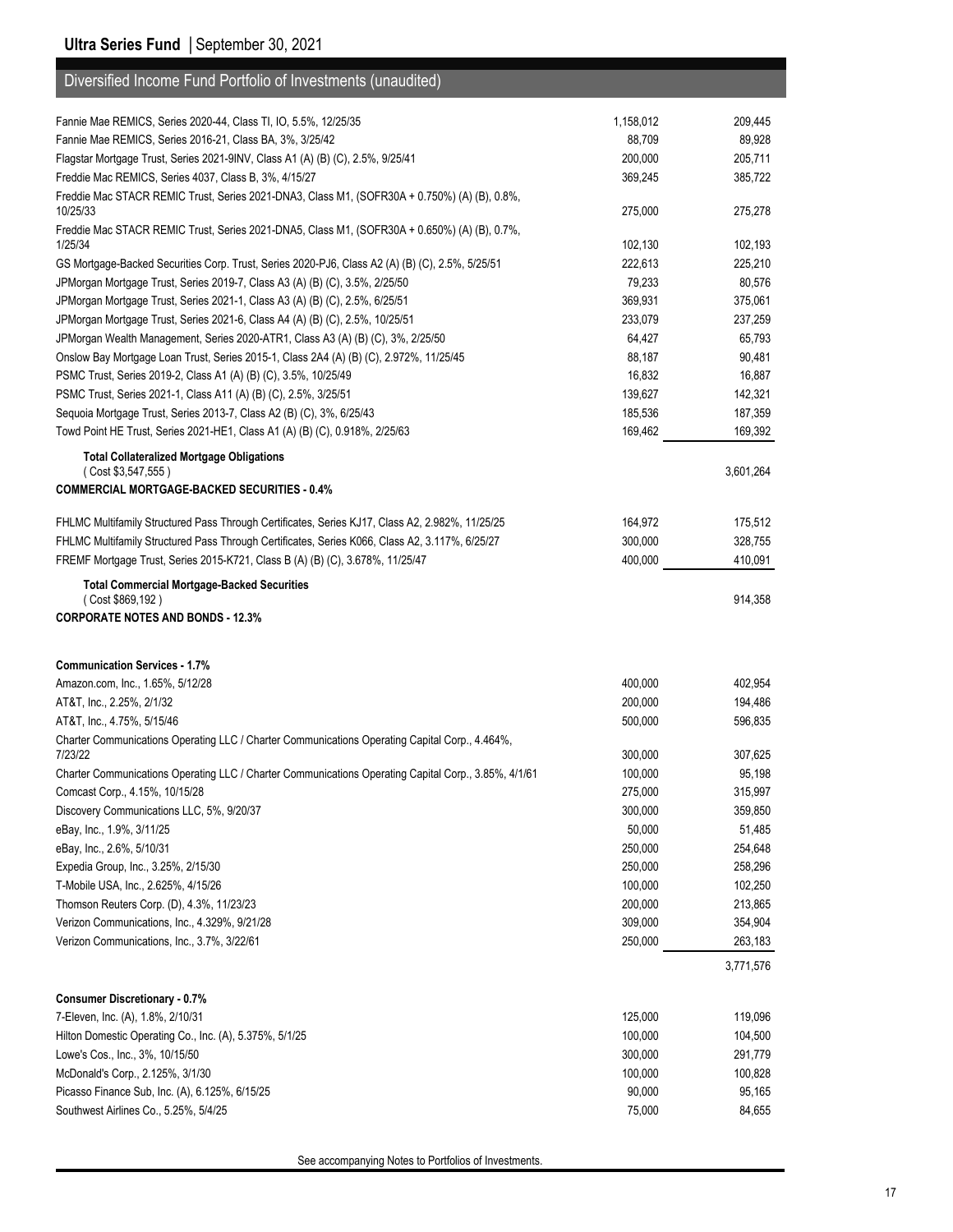#### **Ultra Series Fund** | September 30, 2021

| Diversified Income Fund Portfolio of Investments (unaudited)                                       |         |           |
|----------------------------------------------------------------------------------------------------|---------|-----------|
| Southwest Airlines Co., 5.125%, 6/15/27                                                            | 300,000 | 350,674   |
| Tractor Supply Co. (E), 1.75%, 11/1/30                                                             | 125,000 | 119,946   |
| Vail Resorts, Inc. (A), 6.25%, 5/15/25                                                             | 100,000 | 105,750   |
| Walgreens Boots Alliance, Inc. (E), 3.45%, 6/1/26                                                  | 123,000 | 133,348   |
|                                                                                                    |         | 1,505,741 |
| Consumer Staples - 0.5%                                                                            |         |           |
| Conagra Brands, Inc., 0.5%, 8/11/23                                                                | 250,000 | 249,976   |
| Hormel Foods Corp., 1.8%, 6/11/30                                                                  | 75,000  | 73,690    |
| Keurig Dr Pepper, Inc., 3.8%, 5/1/50                                                               | 100,000 | 111,778   |
| Kimberly-Clark Corp., 3.1%, 3/26/30                                                                | 75,000  | 82,047    |
| Mars, Inc. (A), 3.875%, 4/1/39                                                                     | 150,000 | 173,387   |
| Mars, Inc. (A), 2.375%, 7/16/40                                                                    | 250,000 | 238,302   |
| Performance Food Group, Inc. (A), 5.5%, 10/15/27                                                   | 50,000  | 52,350    |
| Sysco Corp., 5.95%, 4/1/30                                                                         | 83,000  | 105,476   |
|                                                                                                    |         | 1,087,006 |
| <b>Energy - 2.1%</b><br>Energy Transfer LP, 5.25%, 4/15/29                                         | 100,000 | 117,117   |
| Enterprise Products Operating LLC, 3.75%, 2/15/25                                                  | 250,000 | 271,134   |
| Exxon Mobil Corp., 4.114%, 3/1/46                                                                  | 500,000 | 584,484   |
| Kinder Morgan, Inc., 5.55%, 6/1/45                                                                 | 250,000 | 319,979   |
| Marathon Petroleum Corp., 4.7%, 5/1/25                                                             | 125,000 | 139,486   |
| MPLX LP (E), 4.8%, 2/15/29                                                                         | 150,000 | 173,882   |
| MPLX LP, 2.65%, 8/15/30                                                                            | 100,000 | 100,237   |
| Occidental Petroleum Corp., 3.5%, 8/15/29                                                          | 200,000 | 203,424   |
| Phillips 66, 2.15%, 12/15/30                                                                       | 250,000 | 243,620   |
| Phillips 66, 4.65%, 11/15/34                                                                       | 500,000 | 595,336   |
| Pioneer Natural Resources Co., 2.15%, 1/15/31                                                      | 125,000 | 121,503   |
| Sabine Pass Liquefaction LLC, 4.5%, 5/15/30                                                        | 100,000 | 115,151   |
| Schlumberger Holdings Corp. (A), 4%, 12/21/25                                                      | 26,000  | 28,642    |
| Schlumberger Holdings Corp. (A), 3.9%, 5/17/28                                                     | 390,000 | 429,574   |
| Valero Energy Corp., 6.625%, 6/15/37                                                               | 500,000 | 674,138   |
| Valero Energy Partners LP, 4.5%, 3/15/28                                                           | 350,000 | 394,815   |
|                                                                                                    |         | 4,512,522 |
| Financials - 3.6%<br>AerCap Ireland Capital DAC / AerCap Global Aviation Trust (D), 1.75%, 1/30/26 | 200,000 | 197,876   |
| AerCap Ireland Capital DAC / AerCap Global Aviation Trust (D), 4.625%, 10/15/27                    | 150,000 | 167,134   |
| Air Lease Corp., 1.875%, 8/15/26                                                                   | 150,000 | 149,408   |
| Avolon Holdings Funding Ltd. (A) (D), 2.125%, 2/21/26                                              | 200,000 | 197,843   |
| Bank of America Corp. (SOFR + 0.910%) (B), 1.658%, 3/11/27                                         | 200,000 | 201,064   |
| Bank of America Corp. (SOFR + 1.060%) (B), 2.087%, 6/14/29                                         | 200,000 | 199,384   |
| Belrose Funding Trust (A), 2.33%, 8/15/30                                                          | 100,000 | 98,535    |
| Brixmor Operating Partnership LP, 3.65%, 6/15/24                                                   | 100,000 | 106,775   |
| Capital One Financial Corp., 3.3%, 10/30/24                                                        | 400,000 | 429,067   |
| Capital One Financial Corp. (5 year CMT + 3.157%) (B), 3.95%, 9/1/26                               | 250,000 | 257,763   |
| Cboe Global Markets, Inc., 3.65%, 1/12/27                                                          | 300,000 | 330,398   |
| Charles Schwab Corp. (10 year CMT + 3.079%) (B), 4%, 12/1/30                                       | 175,000 | 179,981   |
| Empower Finance LP (A), 3.075%, 9/17/51                                                            | 75,000  | 76,371    |
| Fifth Third Bancorp, 2.55%, 5/5/27                                                                 | 125,000 | 131,335   |
| Goldman Sachs BDC, Inc., 2.875%, 1/15/26                                                           | 100,000 | 102,779   |
| Goldman Sachs Group, Inc. (3M USD LIBOR + 1.201%) (B), 3.272%, 9/29/25                             | 250,000 | 266,917   |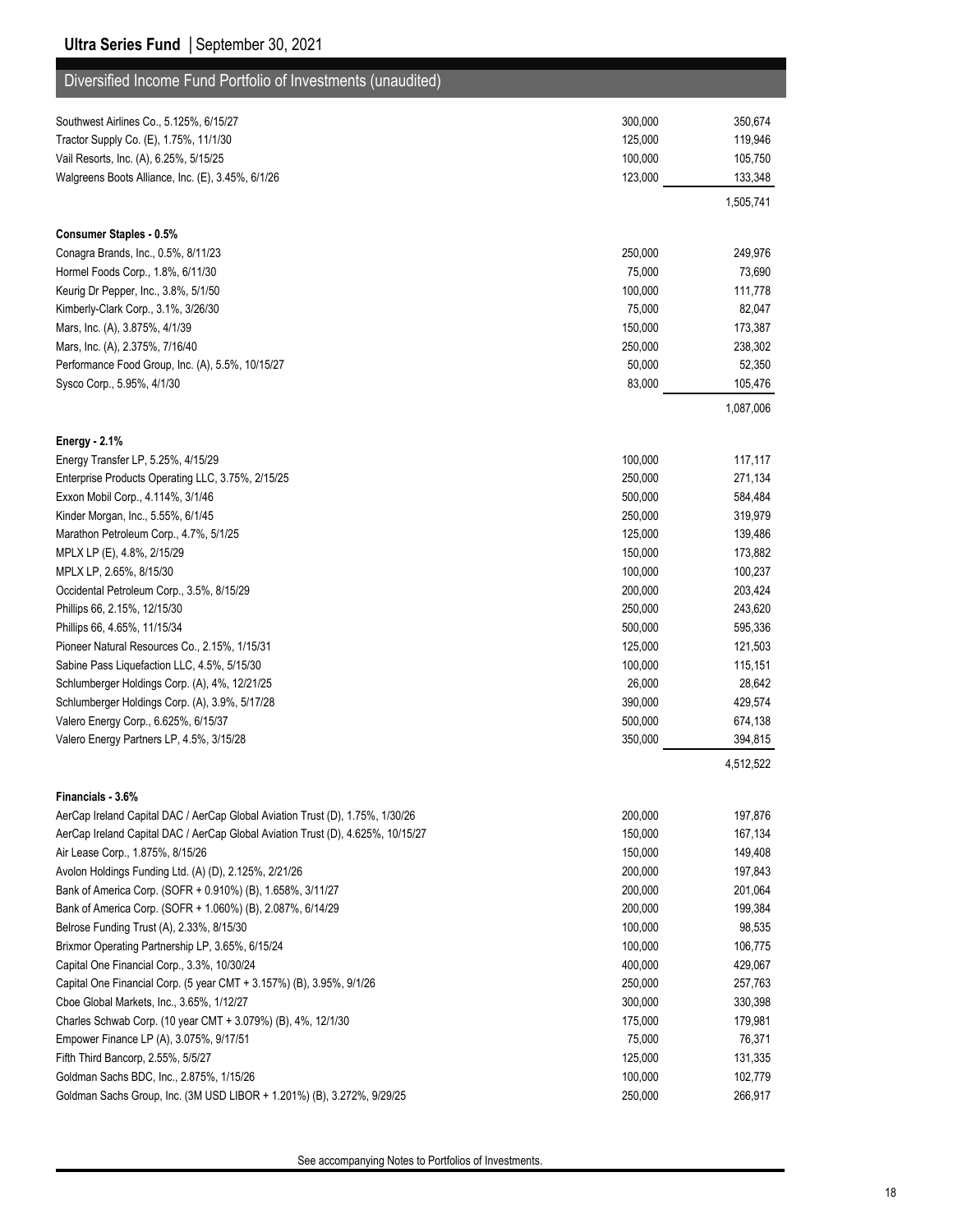| Diversified Income Fund Portfolio of Investments (unaudited)               |         |           |
|----------------------------------------------------------------------------|---------|-----------|
|                                                                            |         |           |
| Healthpeak Properties, Inc., 3.25%, 7/15/26                                | 200,000 | 216,876   |
| Host Hotels & Resorts LP, 3.5%, 9/15/30                                    | 100,000 | 103,772   |
| Huntington Bancshares, Inc. (5 year CMT + 1.170%) (A) (B), 2.487%, 8/15/36 | 300,000 | 295,311   |
| Iron Mountain, Inc. (A), 4.5%, 2/15/31                                     | 100,000 | 101,430   |
| JPMorgan Chase & Co., Series II, (SOFR + 2.745%) (B), 4%, 4/1/25           | 350,000 | 351,488   |
| JPMorgan Chase & Co. (SOFR + 0.695%) (B), 1.04%, 2/4/27                    | 250,000 | 245,102   |
| KKR Group Finance Co. VIII LLC (A), 3.5%, 8/25/50                          | 125,000 | 131,533   |
| Liberty Mutual Group, Inc. (A), 3.95%, 5/15/60                             | 50,000  | 55,365    |
| Markel Corp. (5 year CMT + 5.662%) (B), 6%, 6/1/25                         | 125,000 | 138,500   |
| Morgan Stanley, 3.875%, 1/27/26                                            | 200,000 | 221,312   |
| Morgan Stanley, (SOFR + 0.879%) (B), 1.593%, 5/4/27                        | 150,000 | 150,331   |
| Morgan Stanley, (SOFR + 1.020%) (B), 1.928%, 4/28/32                       | 500,000 | 478,942   |
| NASDAQ, Inc., 1.65%, 1/15/31                                               | 400,000 | 376,441   |
| Omega Healthcare Investors, Inc., 3.375%, 2/1/31                           | 200,000 | 203,416   |
| Prudential Financial, Inc. (5 year CMT + 3.035%) (B), 3.7%, 10/1/50        | 125,000 | 130,139   |
| STORE Capital Corp., 4.5%, 3/15/28                                         | 200,000 | 225,315   |
| Synchrony Financial, 3.7%, 8/4/26                                          | 250,000 | 270,794   |
| Teachers Insurance & Annuity Association of America (A), 3.3%, 5/15/50     | 100,000 | 104,840   |
| Truist Bank, 2.25%, 3/11/30                                                | 50,000  | 50,485    |
| Truist Financial Corp., (SOFR + 0.609%) (B), 1.267%, 3/2/27                | 200,000 | 199,209   |
| UBS Group AG (5 year CMT + 3.313%) (A) (B) (D), 4.375%, 2/10/31            | 200,000 | 202,040   |
| Wells Fargo & Co. (5 year CMT + 3.453%) (B), 3.9%, 3/15/26                 | 150,000 | 154,688   |
| Wells Fargo & Co., (SOFR + 2.100%) (B), 2.393%, 6/2/28                     | 175,000 | 180,251   |
| Welltower, Inc., 2.05%, 1/15/29                                            | 150,000 | 148,877   |
| Western Union Co., 2.85%, 1/10/25                                          | 200,000 | 209,624   |
|                                                                            |         | 8,038,711 |
| Health Care 1.1%                                                           |         |           |
| Anthem, Inc., 2.375%, 1/15/25                                              |         |           |
|                                                                            |         |           |
|                                                                            | 200,000 | 208,303   |
| Cigna Corp., 4.375%, 10/15/28                                              | 50,000  | 57,733    |
| Cigna Corp., 4.9%, 12/15/48                                                | 100,000 | 127,574   |
| CVS Health Corp., 5.125%, 7/20/45                                          | 400,000 | 514,453   |
| Health Care Service Corp. A Mutual Legal Reserve Co. (A), 2.2%, 6/1/30     | 75,000  | 74,829    |
| PerkinElmer, Inc., 0.55%, 9/15/23                                          | 325,000 | 325,257   |
| Royalty Pharma PLC (D) (E), 2.2%, 9/2/30                                   | 200,000 | 195,294   |
| Royalty Pharma PLC (D), 3.55%, 9/2/50                                      | 200,000 | 195,988   |
| UnitedHealth Group, Inc., 3.7%, 8/15/49                                    | 150,000 | 169,975   |
| Viatris, Inc. (A), 2.7%, 6/22/30                                           | 200,000 | 201,969   |
| Zoetis, Inc., 3%, 9/12/27                                                  | 225,000 | 242,078   |
| Zoetis, Inc., 3%, 5/15/50                                                  | 175,000 | 175,806   |
|                                                                            |         | 2,489,259 |
| Industrials - 1.0%                                                         |         |           |
| Ashtead Capital, Inc. (A), 2.45%, 8/12/31                                  | 275,000 | 270,009   |
| Boeing Co., 2.196%, 2/4/26                                                 | 150,000 | 151,303   |
| Boeing Co., 3.625%, 2/1/31                                                 | 125,000 | 133,757   |
| Boeing Co., 5.805%, 5/1/50                                                 | 75,000  | 99,617    |
| DAE Funding LLC (A), 5.25%, 11/15/21                                       | 100,000 | 100,063   |
| Martin Marietta Materials, Inc., 3.2%, 7/15/51                             | 300,000 | 298,540   |
| Quanta Services, Inc., 2.9%, 10/1/30                                       | 150,000 | 154,998   |
| Square, Inc. (A), 2.75%, 6/1/26                                            | 200,000 | 202,730   |
| Textron, Inc., 2.45%, 3/15/31                                              | 150,000 | 150,131   |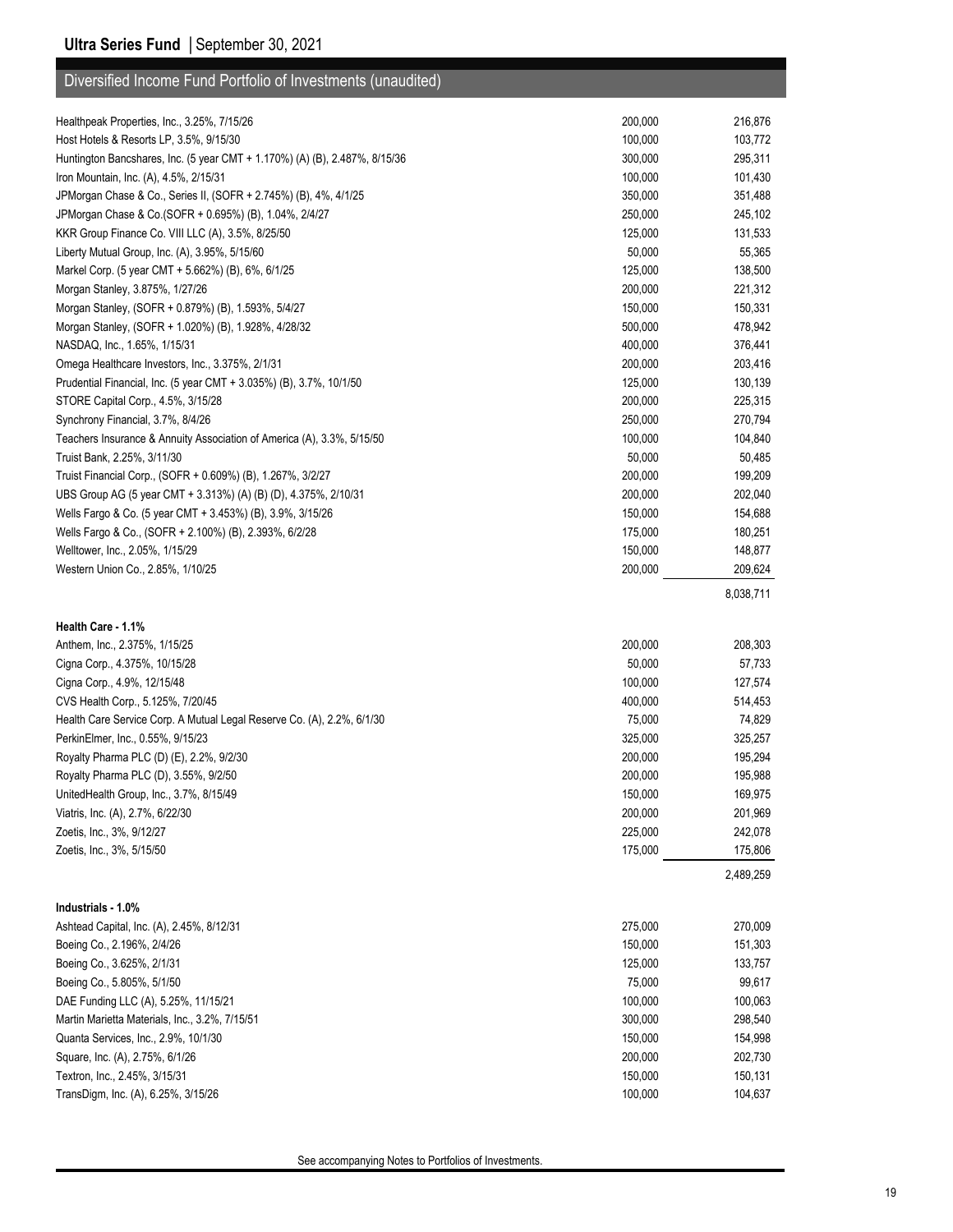| Diversified Income Fund Portfolio of Investments (unaudited)           |                  |                    |
|------------------------------------------------------------------------|------------------|--------------------|
| Vulcan Materials Co., 3.5%, 6/1/30                                     | 175,000          | 191,920            |
| WRKCo, Inc., 3.9%, 6/1/28                                              | 175,000          | 195,059            |
| WRKCo, Inc., 3%, 6/15/33                                               | 100,000          | 104,555            |
| Xylem, Inc., 2.25%, 1/30/31                                            | 100,000          | 99,964             |
|                                                                        |                  | 2,257,283          |
| Information Technology - 1.0%                                          |                  |                    |
| Broadcom, Inc., 4.15%, 11/15/30                                        | 95,000           | 105,201            |
| Broadcom, Inc., 3.187%, 11/15/36                                       | 5,000            | 4,993              |
| Broadridge Financial Solutions, Inc., 2.9%, 12/1/29                    | 300,000          | 313,710            |
| Citrix Systems, Inc., 4.5%, 12/1/27                                    | 85,000           | 94,026             |
| Dell International LLC / EMC Corp., 8.35%, 7/15/46                     | 175,000          | 283,371            |
| HP, Inc. (A), 2.65%, 6/17/31                                           | 300,000          | 296,678            |
| Intel Corp., 3.734%, 12/8/47                                           | 435,000          | 484,154            |
| Intuit, Inc., 1.65%, 7/15/30                                           | 100,000          | 97,330             |
| Micron Technology, Inc., 2.497%, 4/24/23                               | 175,000          | 180,124            |
| Oracle Corp., 3.95%, 3/25/51                                           | 200,000          | 211,937            |
| salesforce.com, Inc., 2.9%, 7/15/51                                    | 150,000          | 149,557            |
| SYNNEX Corp. (A), 2.65%, 8/9/31                                        | 50,000           | 48,843             |
|                                                                        |                  | 2,269,924          |
| Materials - 0.3%                                                       |                  |                    |
| DuPont de Nemours, Inc., 4.725%, 11/15/28                              | 295,000          | 346,613            |
| El du Pont de Nemours and Co., 1.7%, 7/15/25                           | 50,000           | 51,022             |
| International Flavors & Fragrances, Inc. (A), 1.832%, 10/15/27         | 250,000          | 250,231<br>647,866 |
| Utilities - 0.3%                                                       |                  |                    |
| AES Corp., 1.375%, 1/15/26                                             | 250,000          | 246,617            |
| Berkshire Hathaway Energy Co., 1.65%, 5/15/31                          | 125,000          | 119,573            |
| Interstate Power and Light Co., 3.5%, 9/30/49                          | 150,000          | 162,766            |
| Wisconsin Electric Power Co., 1.7%, 6/15/28                            | 100,000          | 99,534             |
|                                                                        |                  | 628,490            |
| <b>Total Corporate Notes and Bonds</b><br>(Cost \$25,448,859)          |                  | 27,208,378         |
| <b>LONG TERM MUNICIPAL BONDS - 0.6%</b>                                |                  |                    |
| Metropolitan Transportation Authority Revenue, 6.548%, 11/15/31        | 1,000,000        | 1,288,033          |
| University of Massachusetts Building Authority Revenue, 6.573%, 5/1/39 | 70,000           | 70,260             |
| <b>Total Long Term Municipal Bonds</b><br>(Cost \$1,297,744)           |                  | 1,358,293          |
| <b>MORTGAGE BACKED SECURITIES - 4.9%</b>                               |                  |                    |
|                                                                        |                  |                    |
| Fannie Mae 3.1%                                                        |                  |                    |
| 3%, 9/1/30 Pool # 890696                                               | 259,950          | 275,661            |
| 3%, 12/1/30 Pool # AL8924                                              | 180,434          | 190,336            |
| 7%, 11/1/31 Pool # 607515<br>3.5%, 12/1/31 Pool # MA0919               | 14,684<br>73,250 | 16,466<br>77,862   |
| 7%, 5/1/32 Pool # 644591                                               | 2,949            | 3,065              |
| 3.5%, 8/1/32 Pool # MA3098                                             | 68,706           | 73,618             |
| 5.5%, 10/1/33 Pool # 254904                                            | 74,969           | 86,470             |
| 5.5%, 11/1/33 Pool # 555880                                            | 176,293          | 201,459            |
| 5%, 5/1/34 Pool # 780890                                               | 243,782          | 278,215            |
| 7%, 7/1/34 Pool # 792636                                               | 15,527           | 16,187             |
|                                                                        |                  |                    |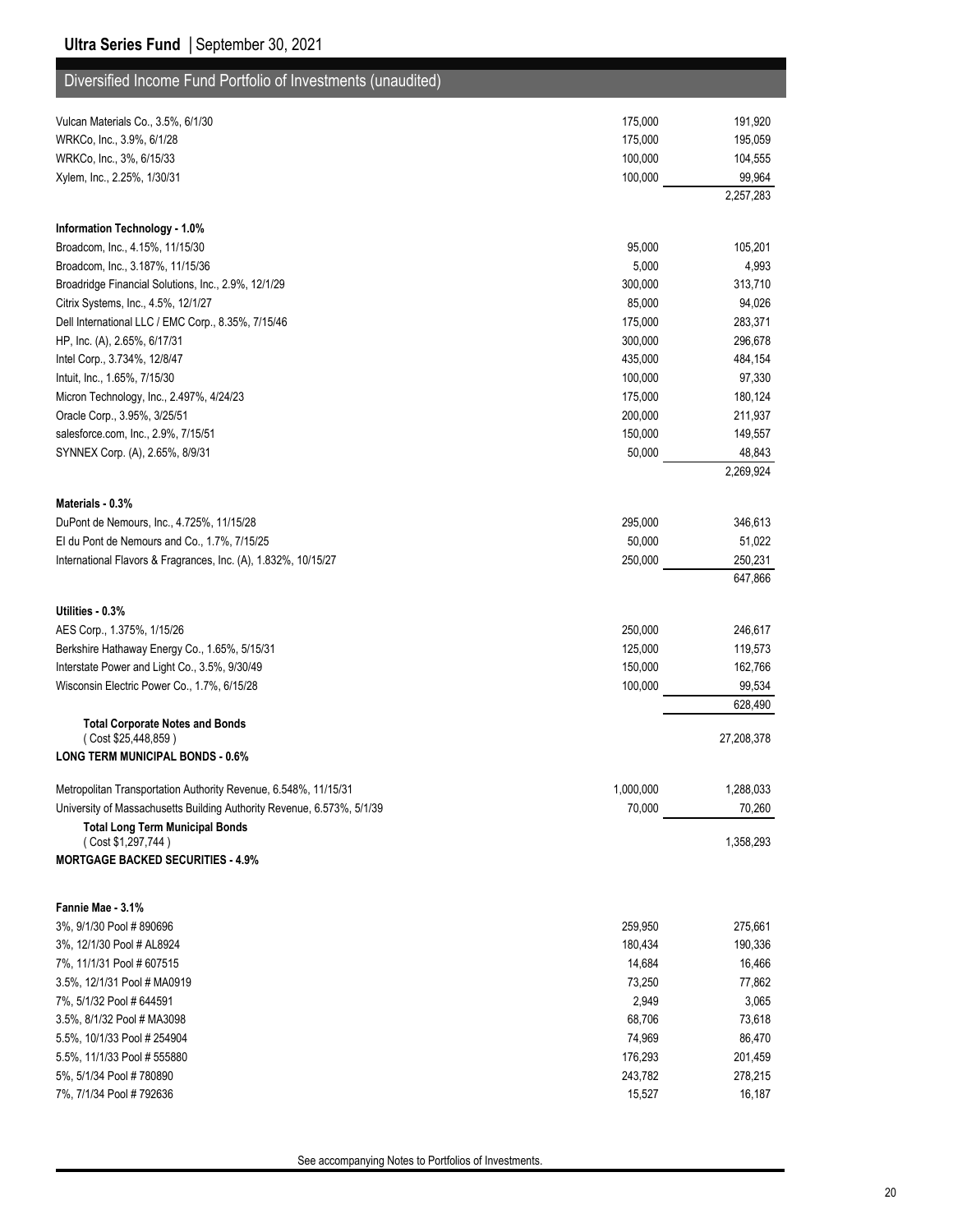| Diversified Income Fund Portfolio of Investments (unaudited)   |         |            |
|----------------------------------------------------------------|---------|------------|
| 4%, 2/1/35 Pool # MA2177                                       | 295,917 | 324,076    |
| 5%, 9/1/35 Pool # 820347                                       | 118,192 | 135,298    |
| 5%, 9/1/35 Pool # 835699                                       | 104,642 | 117,695    |
| 5%, 12/1/35 Pool #850561                                       | 31,531  | 35,998     |
| 5.5%, 9/1/36 Pool # 831820                                     | 169,685 | 195,562    |
| 5.5%, 10/1/36 Pool # 901723                                    | 49,670  | 56,326     |
| 5.5%, 12/1/36 Pool # 903059                                    | 140,131 | 158,939    |
| 4%, 1/1/41 Pool # AB2080                                       | 267,129 | 294,074    |
| 2.5%, 5/1/41 Pool # MA4334                                     | 243,321 | 251,909    |
| 4.5%, 7/1/41 Pool # AB3274                                     | 76,561  | 85,528     |
| 5.5%, 7/1/41 Pool # AL6588                                     | 310,444 | 360,409    |
| 4%, 9/1/41 Pool # AJ1406                                       | 137,246 | 151,078    |
| 4%, 10/1/41 Pool # AJ4046                                      | 267,377 | 298,618    |
| 3.5%, 6/1/42 Pool # AO4136                                     | 231,795 | 251,008    |
| 3.5%, 6/1/42 Pool # AO4134                                     | 225,643 | 245,730    |
| 3.5%, 8/1/42 Pool # AP2133                                     | 235,251 | 255,472    |
| 4%, 10/1/42 Pool # AP7363                                      | 217,005 | 239,227    |
| 3%, 2/1/43 Pool # AB8486                                       | 413,576 | 439,569    |
| 3%, 2/1/43 Pool # AL3072                                       | 413,592 | 446,080    |
| 3.5%, 3/1/43 Pool # AT0310                                     | 237,009 | 258,093    |
| 4%, 1/1/45 Pool # AS4257                                       | 60,244  | 66,298     |
| 4.5%, 2/1/45 Pool # MA2193                                     | 159,720 | 175,155    |
| 3.5%, 4/1/45 Pool # MA2229                                     | 174,638 | 187,900    |
| 3.5%, 11/1/45 Pool # BA4907                                    | 196,888 | 211,708    |
| 3.5%, 12/1/45 Pool # AS6309                                    | 46,498  | 50,006     |
| 2.5%, 12/1/47 Pool # FM3165                                    | 149,526 | 154,688    |
| 4%, 7/1/48 Pool # MA3415                                       | 135,375 | 144,930    |
|                                                                |         | 6,810,713  |
| Freddie Mac - 1.8%                                             |         |            |
| 4.5%, 2/1/25 Pool # J11722                                     | 27,684  | 29,093     |
| 4.5%, 5/1/25 Pool # J12247                                     | 25,054  | 26,432     |
| 8%, 6/1/30 Pool # C01005                                       | 5,527   | 6,487      |
| 6.5%, 1/1/32 Pool # C62333                                     | 54,601  | 61,361     |
| 2.5%, 6/1/35 Pool # RC1421                                     | 210,588 | 220,462    |
| 3.5%, 11/1/40 Pool # G06168                                    | 107,905 | 116,812    |
| 2%, 3/1/41 Pool # RB5105                                       | 475,328 | 481,635    |
| 4.5%, 9/1/41 Pool # Q03516                                     | 214,534 | 240,597    |
| 4%, 10/1/41 Pool # Q04092                                      | 291,583 | 321,602    |
| 3%, 9/1/42 Pool # C04233                                       | 238,975 | 255,075    |
| 3%, 4/1/43 Pool # V80025                                       | 387,564 | 413,711    |
| 3%, 4/1/43 Pool # V80026                                       | 376,069 | 401,370    |
| 3%, 7/1/45 Pool # G08653                                       | 203,891 | 215,861    |
| 3.5%, 8/1/45 Pool # Q35614                                     | 311,181 | 335,950    |
| 3%, 10/1/46 Pool # G60722                                      | 285,101 | 305,284    |
| 4%, 3/1/47 Pool # Q46801                                       | 143,924 | 155,334    |
| 2.5%, 4/1/48 Pool # QA2240                                     | 368,007 | 380,504    |
|                                                                |         | 3,967,570  |
| Ginnie Mae - 0.0%                                              |         |            |
| 6.5%, 4/20/31 Pool #3068                                       | 14,781  | 17,138     |
| <b>Total Mortgage Backed Securities</b><br>(Cost \$10,274,994) |         | 10,795,421 |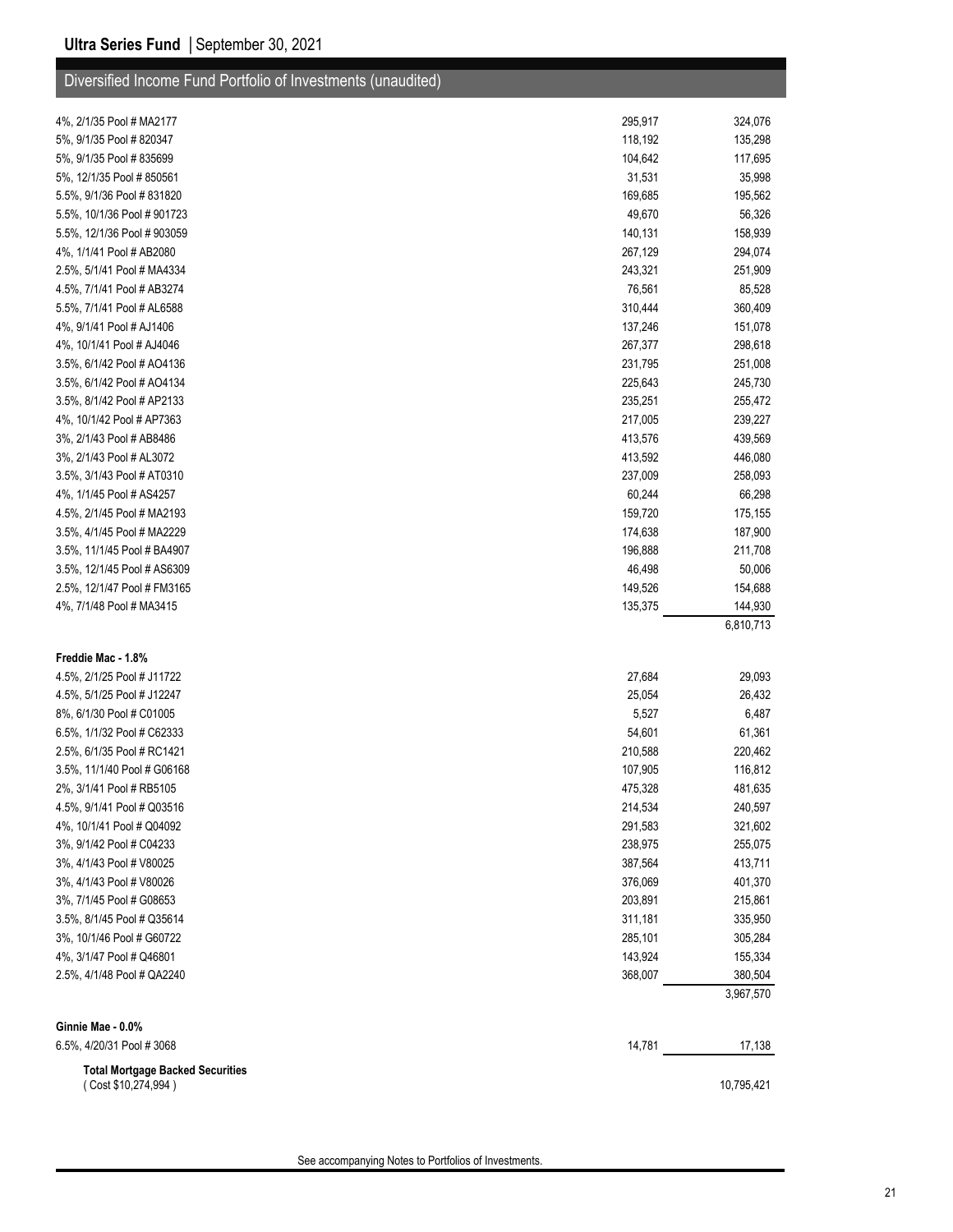#### Diversified Income Fund Portfolio of Investments (unaudited)

#### **U.S. GOVERNMENT AND AGENCY OBLIGATIONS - 9.2%**

|                 | U.S. Treasury Bonds - 2.7%                                                                                                                                                                                                                        |               |               |
|-----------------|---------------------------------------------------------------------------------------------------------------------------------------------------------------------------------------------------------------------------------------------------|---------------|---------------|
| 6.625%, 2/15/27 |                                                                                                                                                                                                                                                   | 1,500,000     | 1,937,988     |
| 3.000%, 5/15/42 |                                                                                                                                                                                                                                                   | 1,250,000     | 1,458,399     |
| 2.500%, 2/15/45 |                                                                                                                                                                                                                                                   | 750,000       | 808,154       |
| 2.500%, 5/15/46 |                                                                                                                                                                                                                                                   | 500,000       | 539,785       |
| 2.250%, 8/15/46 |                                                                                                                                                                                                                                                   | 500,000       | 515,059       |
| 3.000%, 5/15/47 |                                                                                                                                                                                                                                                   | 200,000       | 236,688       |
| 1.250%, 5/15/50 |                                                                                                                                                                                                                                                   | 250,000       | 203,906       |
| 1.875%, 2/15/51 |                                                                                                                                                                                                                                                   | 250,000       | 237,734       |
|                 |                                                                                                                                                                                                                                                   |               | 5,937,713     |
|                 | U.S. Treasury Notes - 6.5%                                                                                                                                                                                                                        |               |               |
| 1.375%, 9/30/23 |                                                                                                                                                                                                                                                   | 2,000,000     | 2,043,437     |
|                 | 2.250%, 11/15/25                                                                                                                                                                                                                                  | 4,000,000     | 4,229,531     |
| 1.500%, 8/15/26 |                                                                                                                                                                                                                                                   | 3,000,000     | 3,074,180     |
| 2.375%, 5/15/27 |                                                                                                                                                                                                                                                   | 1,000,000     | 1,068,945     |
| 0.375%, 9/30/27 |                                                                                                                                                                                                                                                   | 1,500,000     | 1,430,332     |
| 2.875%, 5/15/28 |                                                                                                                                                                                                                                                   | 1,500,000     | 1,653,223     |
| 0.625%, 8/15/30 |                                                                                                                                                                                                                                                   | 1,000,000     | 929,336       |
|                 |                                                                                                                                                                                                                                                   |               | 14,428,984    |
|                 | <b>Total U.S. Government and Agency Obligations</b><br>(Cost \$19,834,009)                                                                                                                                                                        |               | 20,366,697    |
|                 |                                                                                                                                                                                                                                                   | <b>Shares</b> |               |
|                 | <b>SHORT-TERM INVESTMENTS - 3.3%</b>                                                                                                                                                                                                              |               |               |
|                 | State Street Institutional U.S. Government Money Market Fund, 0.03%, Premier Class (F)                                                                                                                                                            | 6,712,632     | 6,712,632     |
|                 | State Street Navigator Securities Lending Government Money Market Portfolio, 0.03% (F) (G)                                                                                                                                                        | 630,528       | 630,528       |
|                 | <b>Total Short-Term Investments</b>                                                                                                                                                                                                               |               |               |
|                 | (Cost \$7,343,160)<br>TOTAL INVESTMENTS - 100.9% ( Cost \$169,116,466)                                                                                                                                                                            |               | 7,343,160     |
|                 |                                                                                                                                                                                                                                                   |               | 224,063,472   |
|                 | <b>NET OTHER ASSETS AND LIABILITIES - (0.9%)</b>                                                                                                                                                                                                  |               | (2,012,888)   |
|                 | TOTAL NET ASSETS - 100.0%                                                                                                                                                                                                                         |               | \$222,050,584 |
| (A)             | Security sold within terms of a private placement memorandum exempt from registration under section 144A of the Securities Act of 1933, as<br>amended, and may be sold only to dealers in that program or other "qualified institutional buyers." |               |               |
| (B)             | Floating rate or variable rate note. Rate shown is as of September 30, 2021.                                                                                                                                                                      |               |               |
| (C)             | Coupon rate may change based on changes of the underlying collateral or prepayments of principal. The coupon rate shown represents the rate at<br>period end.                                                                                     |               |               |

(D) Notes and bonds, issued by foreign entities, denominated in U.S. dollars. The aggregate of these securities is 0.6% of total net assets.

(E) All or a portion of these securities, with an aggregate fair value of \$612,425, are on loan as part of a securities lending program. See footnote (G) and Note 4 for details on the securities lending program.

(F) 7-day yield.

(G) Represents investments of cash collateral received in connection with securities lending.

BDC Business Development Company.

CMT Constant Maturity Treasury.

DAC Designated Activity Company.

FHLMC Federal Home Loan Mortgage Corp or Freddie Mac.

FREMF Freddie Mac Multifamily.

IO Interest Only.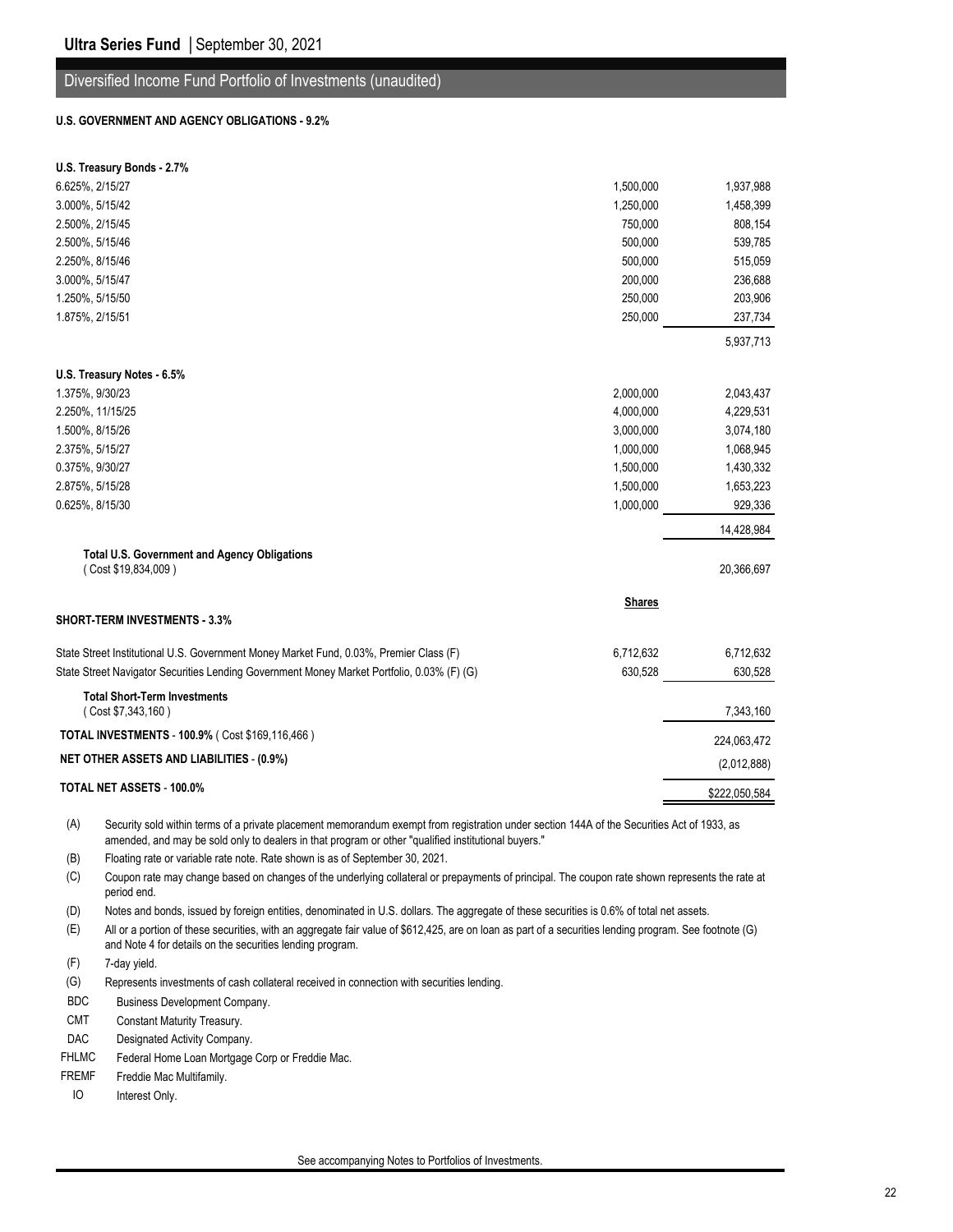### Diversified Income Fund Portfolio of Investments (unaudited)

- LIBOR London Interbank Offered Rate.
- LLC Limited Liability Company.
- LP Limited Partnership.
- PLC Public Limited Company.
- REIT Real Estate Investment Trust.
- REMIC Real Estate Mortgage Investment Conduit.
- SOFR Secured Overnight Financing Rate.
- SOFR30A 30-day SOFR Average.
- STACR Structured Agency Credit Risk.
- USD United States Dollar.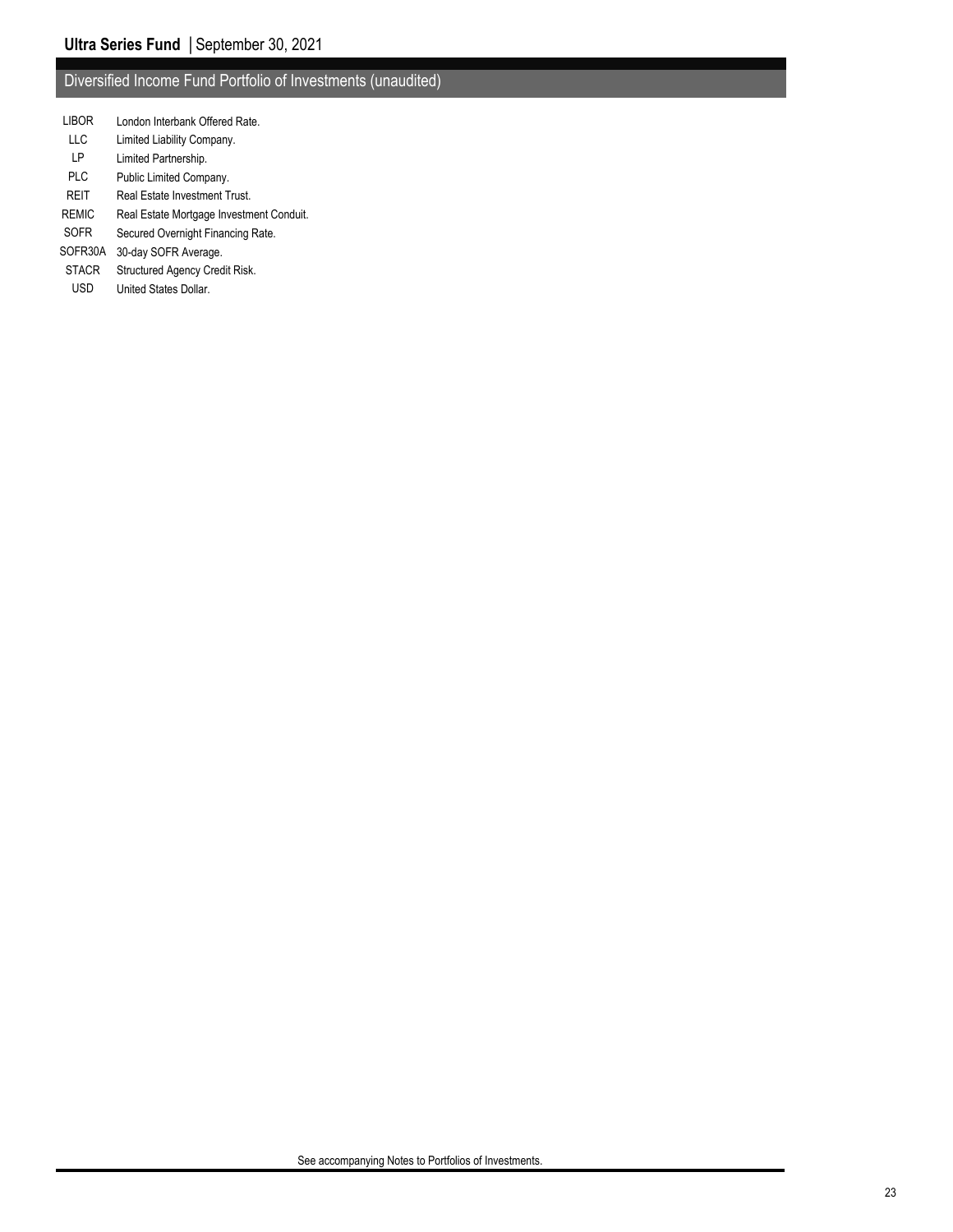# Large Cap Value Fund Portfolio of Investments (unaudited)

|                                      | <b>Shares</b>    | Value (Note 1,3)        |
|--------------------------------------|------------------|-------------------------|
| <b>COMMON STOCKS - 98.8%</b>         |                  |                         |
| <b>Communication Services - 6.9%</b> |                  |                         |
| Comcast Corp., Class A               | 160,000          | \$8,948,800             |
| Verizon Communications, Inc.         | 124,500          | 6,724,245               |
|                                      |                  | 15,673,045              |
| <b>Consumer Discretionary - 8.9%</b> |                  |                         |
| Home Depot, Inc.                     | 26,000           | 8,534,760               |
| McDonald's Corp.                     | 30,500           | 7,353,855               |
| Starbucks Corp.                      | 39,500           | 4,357,245<br>20,245,860 |
| <b>Consumer Staples - 9.9%</b>       |                  |                         |
| Archer-Daniels-Midland Co.           | 58,000           | 3,480,580               |
| Coca-Cola Co.                        | 66,000           | 3,463,020               |
| Colgate-Palmolive Co.                | 38,000           | 2,872,040               |
| Hershey Co.                          | 14,000           | 2,369,500               |
| PepsiCo, Inc.                        | 39,000           | 5,865,990               |
| Procter & Gamble Co.                 | 33,000           | 4,613,400               |
|                                      |                  | 22,664,530              |
| <b>Energy - 4.3%</b>                 |                  |                         |
| Baker Hughes Co.                     | 230,000          | 5,687,900               |
| EOG Resources, Inc.                  | 53,000           | 4,254,310               |
|                                      |                  | 9,942,210               |
| Financials - 18.2%                   |                  |                         |
| Aflac, Inc.                          | 83,000           | 4,326,790               |
| BlackRock, Inc.                      | 9,400            | 7,883,404               |
| CME Group, Inc.                      | 21,000           | 4,060,980               |
| JPMorgan Chase & Co.                 | 42,500           | 6,956,825               |
| Northern Trust Corp.                 | 65,000           | 7,007,650               |
| Travelers Cos., Inc.<br>US Bancorp   | 49,500<br>66,500 | 7,524,495<br>3,952,760  |
|                                      |                  | 41,712,904              |
| Health Care - 16.4%                  |                  |                         |
| AmerisourceBergen Corp.              | 30,000           | 3,583,500               |
| Bristol-Myers Squibb Co.             | 138,000          | 8,165,460               |
| CVS Health Corp.                     | 76,000           | 6,449,360               |
| Johnson & Johnson                    | 48,500           | 7,832,750               |
| Medtronic PLC                        | 37,000           | 4,637,950               |
| Pfizer, Inc.                         | 160,000          | 6,881,600               |
|                                      |                  | 37,550,620              |
| Industrials - 9.6%                   |                  |                         |
| 3M Co.<br>Emerson Electric Co.       | 27,000<br>44,000 | 4,736,340               |
| Fastenal Co.                         | 92,500           | 4,144,800<br>4,773,925  |
| Honeywell International, Inc.        | 12,000           | 2,547,360               |
|                                      |                  |                         |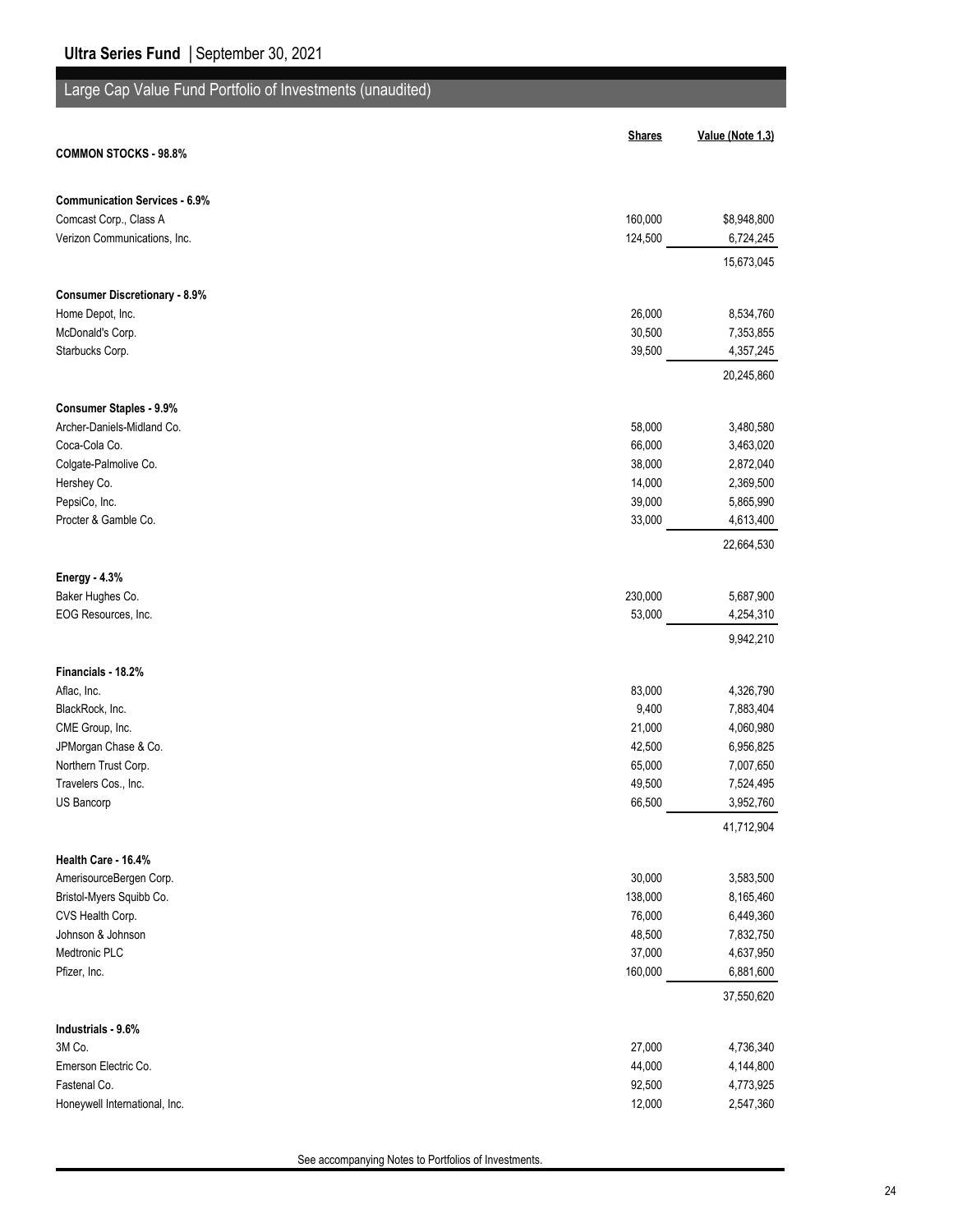| Large Cap Value Fund Portfolio of Investments (unaudited)                              |           |               |
|----------------------------------------------------------------------------------------|-----------|---------------|
| Lockheed Martin Corp.                                                                  | 6,500     | 2,243,150     |
| Union Pacific Corp.                                                                    | 17,500    | 3,430,175     |
|                                                                                        |           | 21,875,750    |
| Information Technology - 13.8%                                                         |           |               |
| Analog Devices, Inc.                                                                   | 29,000    | 4,856,920     |
| Automatic Data Processing, Inc.                                                        | 14,000    | 2,798,880     |
| Cisco Systems, Inc.                                                                    | 149,000   | 8,110,070     |
| Oracle Corp.                                                                           | 44,500    | 3,877,285     |
| Paychex, Inc.                                                                          | 42,500    | 4,779,125     |
| Texas Instruments, Inc.                                                                | 37,500    | 7,207,875     |
|                                                                                        |           | 31,630,155    |
| Materials - 6.3%                                                                       |           |               |
| Franco-Nevada Corp.                                                                    | 28,000    | 3,637,480     |
| Linde PLC                                                                              | 13,500    | 3,960,630     |
| Nucor Corp.                                                                            | 68,500    | 6,746,565     |
|                                                                                        |           | 14,344,675    |
| Real Estate - 2.1%                                                                     |           |               |
| American Tower Corp., REIT                                                             | 18,500    | 4,910,085     |
| Utilities - 2.4%                                                                       |           |               |
| Dominion Energy, Inc.                                                                  | 74,000    | 5,403,480     |
| <b>Total Common Stocks</b><br>(Cost \$175,369,856)<br>SHORT-TERM INVESTMENTS - 1.2%    |           | 225,953,314   |
| State Street Institutional U.S. Government Money Market Fund, 0.03%, Premier Class (A) | 2,718,025 | 2,718,025     |
| <b>Total Short-Term Investments</b><br>(Cost \$2,718,025)                              |           | 2,718,025     |
| TOTAL INVESTMENTS - 100.0% ( Cost \$178,087,881)                                       |           | 228,671,339   |
| NET OTHER ASSETS AND LIABILITIES - 0.0%                                                |           | 53,955        |
| TOTAL NET ASSETS - 100.0%                                                              |           | \$228,725,294 |
|                                                                                        |           |               |

(A) 7-day yield.

PLC Public Limited Company.

REIT Real Estate Investment Trust.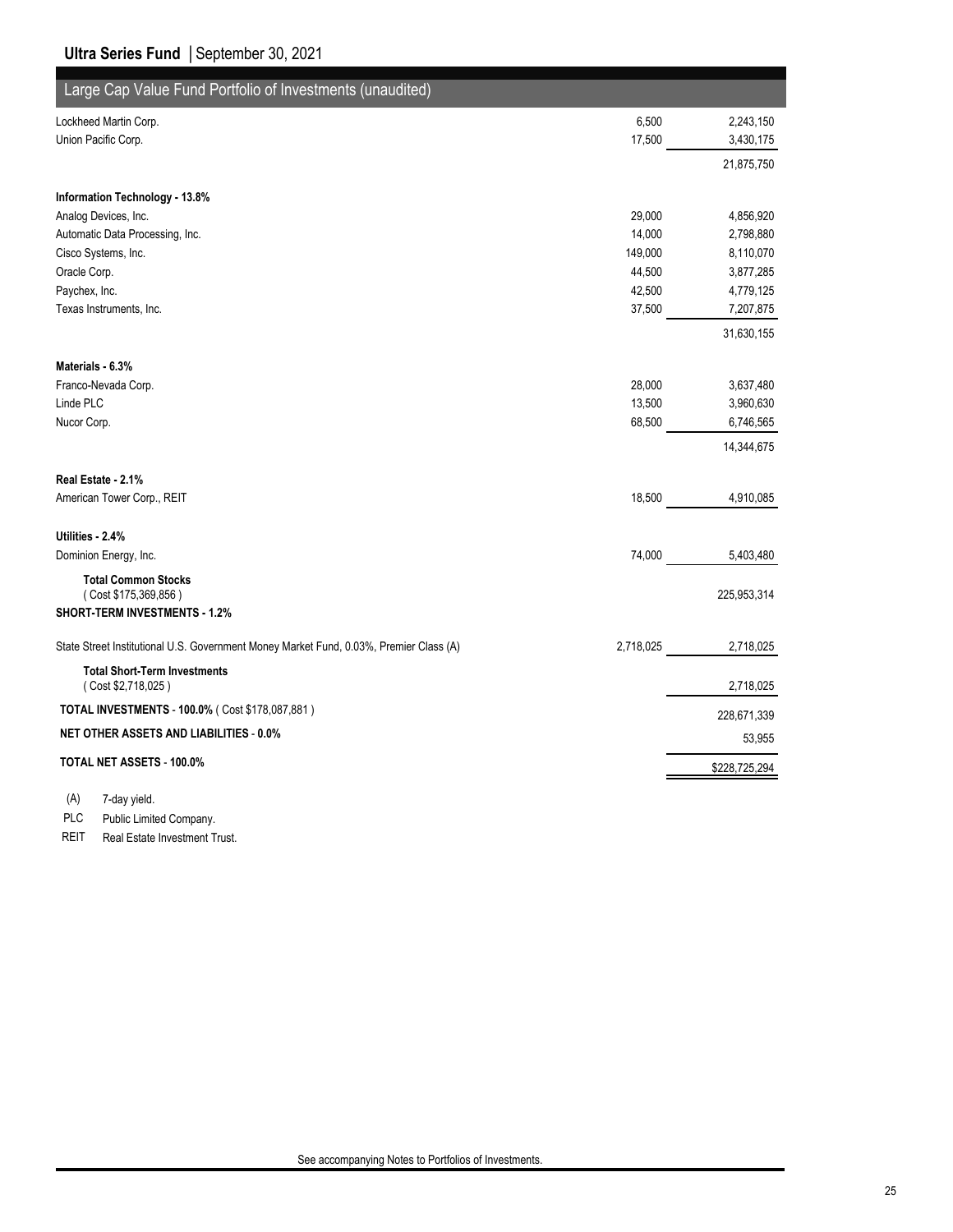# Large Cap Growth Fund Portfolio of Investments (unaudited)

|                                            | <b>Shares</b> | Value (Note 1,3) |
|--------------------------------------------|---------------|------------------|
| <b>COMMON STOCKS - 98.9%</b>               |               |                  |
| <b>Communication Services - 13.0%</b>      |               |                  |
| Alphabet, Inc., Class C*                   | 4,318         | \$11,508,808     |
| Facebook, Inc., Class A*                   | 18,264        | 6,198,619        |
| Liberty Broadband Corp., Class C*          | 62,011        | 10,709,300       |
|                                            |               | 28,416,727       |
| <b>Consumer Discretionary - 12.6%</b>      |               |                  |
| Amazon.com, Inc. *                         | 1,317         | 4,326,398        |
| Dollar Tree, Inc. *                        | 68,445        | 6,551,555        |
| Lowe's Cos., Inc.                          | 47,492        | 9,634,227        |
| TJX Cos., Inc.                             | 106,054       | 6,997,443        |
|                                            |               | 27,509,623       |
| Financials - 21.7%                         |               |                  |
| Arch Capital Group Ltd. *                  | 171,446       | 6,545,808        |
| Berkshire Hathaway, Inc., Class B *        | 28,080        | 7,664,155        |
| Brookfield Asset Management, Inc., Class A | 160,978       | 8,613,933        |
| Marsh & McLennan Cos., Inc.                | 50,397        | 7,631,618        |
| Progressive Corp.                          | 93,221        | 8,426,246        |
| US Bancorp                                 | 140,865       | 8,373,016        |
|                                            |               | 47,254,776       |
| Health Care - 14.1%                        |               |                  |
| Alcon, Inc.                                | 91,174        | 7,336,772        |
| Becton Dickinson and Co.                   | 40,033        | 9,840,912        |
| Danaher Corp.                              | 20,653        | 6,287,599        |
| Novartis AG, ADR                           | 89,203        | 7,295,022        |
|                                            |               | 30,760,305       |
| Industrials - 10.5%                        |               |                  |
| Copart, Inc. *                             | 47,303        | 6,561,872        |
| Jacobs Engineering Group, Inc.             | 65,189        | 8,639,498        |
| PACCAR, Inc.                               | 97,016        | 7,656,503        |
|                                            |               | 22,857,873       |
| Information Technology - 19.5%             |               |                  |
| Accenture PLC, Class A                     | 19,776        | 6,326,738        |
| Adobe, Inc. *                              | 7,724         | 4,446,861        |
| Analog Devices, Inc.                       | 46,299        | 7,754,157        |
| Fiserv, Inc. *                             | 88,547        | 9,607,350        |
| TE Connectivity Ltd.                       | 48,760        | 6,690,847        |
| Visa, Inc., Class A                        | 34,303        | 7,640,993        |
|                                            |               | 42,466,946       |
| Materials - 5.0%                           |               |                  |
| Linde PLC                                  | 14,916        | 4,376,056        |
| PPG Industries, Inc.                       | 45,000        | 6,435,450        |
|                                            |               | 10,811,506       |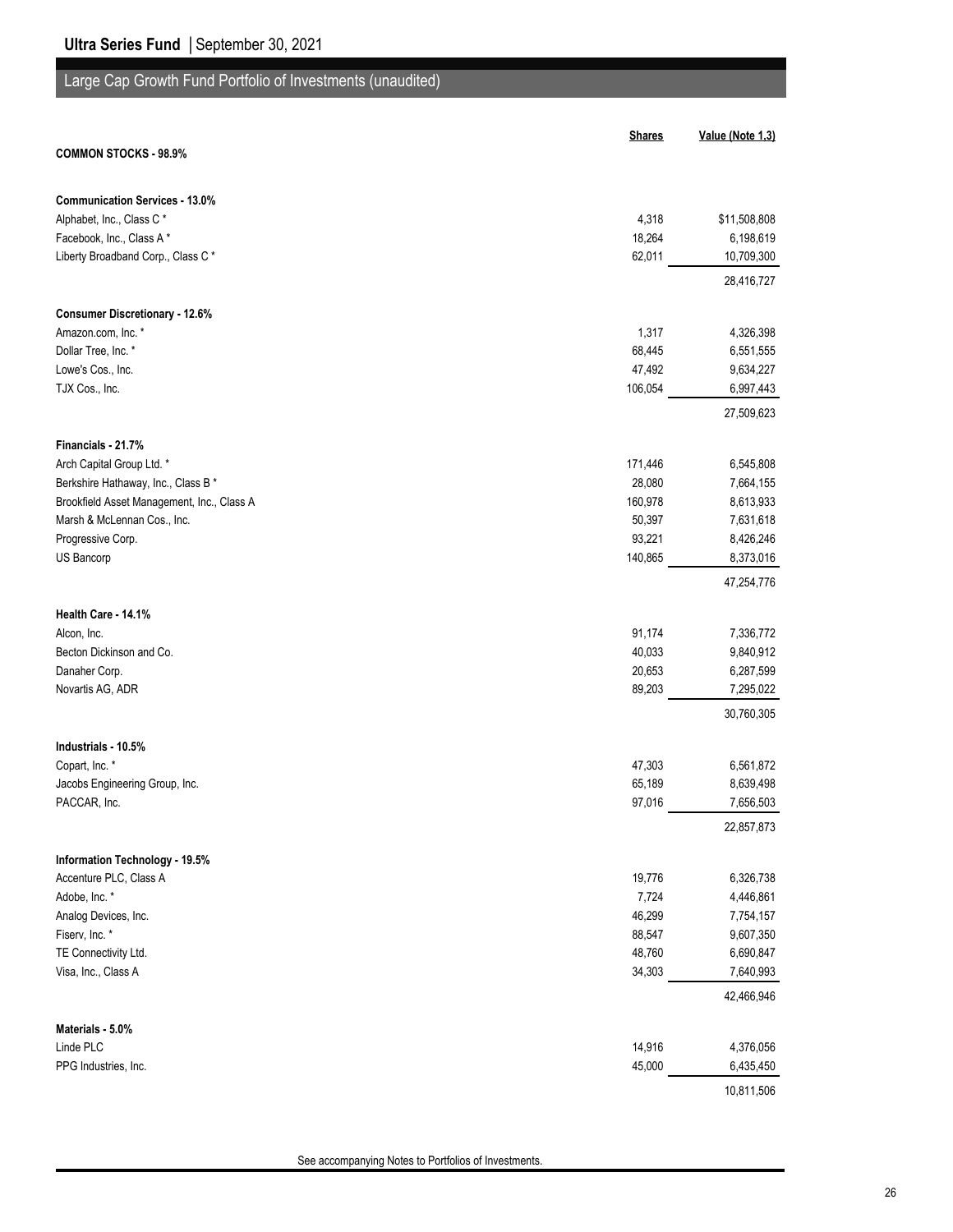## Large Cap Growth Fund Portfolio of Investments (unaudited)

| Real Estate - 2.5%                                                                         |           |               |
|--------------------------------------------------------------------------------------------|-----------|---------------|
| American Tower Corp., REIT                                                                 | 20,434    | 5,423,388     |
| <b>Total Common Stocks</b><br>(Cost \$127,387,243)<br><b>SHORT-TERM INVESTMENTS - 1.0%</b> |           | 215,501,144   |
| State Street Institutional U.S. Government Money Market Fund, 0.03%, Premier Class (A)     | 2,301,590 | 2,301,590     |
| <b>Total Short-Term Investments</b><br>(Cost \$2,301,590)                                  |           | 2,301,590     |
| <b>TOTAL INVESTMENTS - 99.9% (Cost \$129,688,833)</b>                                      |           | 217,802,734   |
| <b>NET OTHER ASSETS AND LIABILITIES - 0.1%</b>                                             |           | 158,941       |
| <b>TOTAL NET ASSETS - 100.0%</b>                                                           |           | \$217,961,675 |
| Non-income producing.                                                                      |           |               |

(A) 7-day yield.

ADR American Depositary Receipt.

PLC Public Limited Company.

REIT Real Estate Investment Trust.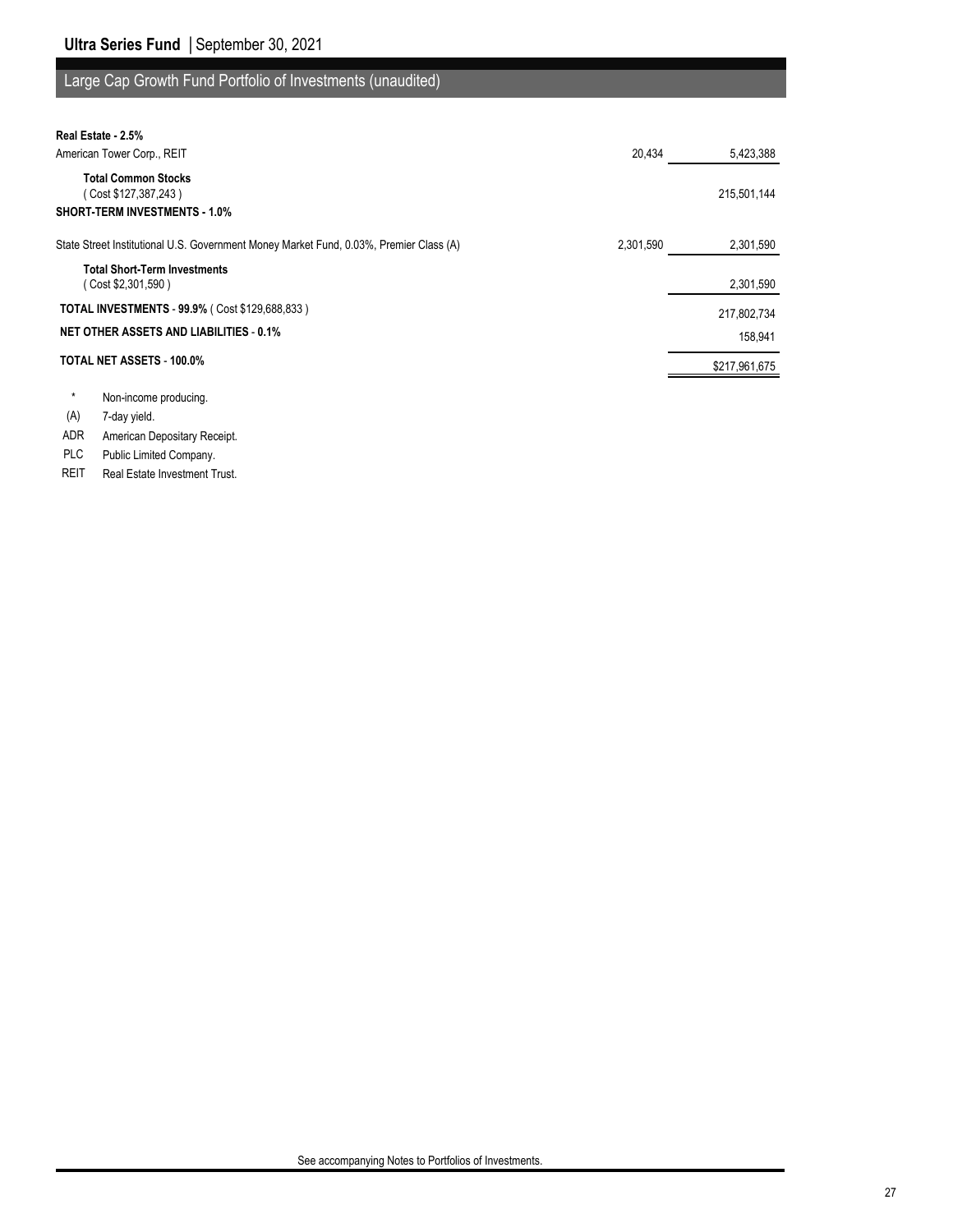# Mid Cap Fund Portfolio of Investments (unaudited)

| <b>COMMON STOCKS - 93.1%</b><br>Liberty Broadband Corp., Class C*<br>63,847<br>\$11,026,377<br>CarMax, Inc. *<br>53,595<br>6,858,016<br>Dollar Tree, Inc. *<br>80,372<br>7,693,208<br>Ollie's Bargain Outlet Holdings, Inc. * (A)<br>32,087<br>1,934,204<br>Ross Stores, Inc.<br>42,428<br>4,618,288<br>21,103,716<br><b>Consumer Staples - 1.0%</b><br>Brown-Forman Corp., Class B<br>25,637<br>1,717,935<br>Financials - 30.3%<br>Brookfield Asset Management, Inc., Class A (A)<br>100,611<br>5,383,695<br>Moelis & Co., Class A<br>3,364,924<br>54,387<br>8,748,619<br>Commercial Banks - 1.9%<br>59,792<br>3,309,487<br>Diversified Financial Services - 3.6%<br>6,112,524<br>196,481<br>Insurance - 19.7%<br>Arch Capital Group Ltd. *<br>9,345,930<br>244,786<br>Brown & Brown, Inc.<br>123,749<br>6,861,882<br>Markel Corp.*<br>6,439<br>7,695,442<br>65,941<br>Progressive Corp.<br>5,960,407<br>54,641<br>3,998,628<br>W R Berkley Corp.<br>33,862,289<br>52,032,919<br>Health Care - 4.4%<br>27,025<br>7,605,916<br>Industrials - 19.9%<br>Armstrong World Industries, Inc.<br>3,192,039<br>33,435<br>Carlisle Cos., Inc.<br>37,512<br>7,457,011<br>Clarivate PLC <sup>*</sup><br>253,631<br>5,554,519<br>Copart, Inc. *<br>47,262<br>6,556,185<br>Expeditors International of Washington, Inc.<br>31,132<br>3,708,755<br>40,862<br>4,765,326<br>38,173<br>3,012,613<br>34,246,448<br>70,774<br>5,182,780<br>18,324<br>6,296,859 |                                        | <b>Shares</b> | Value (Note 1,3) |
|---------------------------------------------------------------------------------------------------------------------------------------------------------------------------------------------------------------------------------------------------------------------------------------------------------------------------------------------------------------------------------------------------------------------------------------------------------------------------------------------------------------------------------------------------------------------------------------------------------------------------------------------------------------------------------------------------------------------------------------------------------------------------------------------------------------------------------------------------------------------------------------------------------------------------------------------------------------------------------------------------------------------------------------------------------------------------------------------------------------------------------------------------------------------------------------------------------------------------------------------------------------------------------------------------------------------------------------------------------------------------------------------------------------------------------------------|----------------------------------------|---------------|------------------|
|                                                                                                                                                                                                                                                                                                                                                                                                                                                                                                                                                                                                                                                                                                                                                                                                                                                                                                                                                                                                                                                                                                                                                                                                                                                                                                                                                                                                                                             |                                        |               |                  |
|                                                                                                                                                                                                                                                                                                                                                                                                                                                                                                                                                                                                                                                                                                                                                                                                                                                                                                                                                                                                                                                                                                                                                                                                                                                                                                                                                                                                                                             | <b>Communication Service - 6.4%</b>    |               |                  |
|                                                                                                                                                                                                                                                                                                                                                                                                                                                                                                                                                                                                                                                                                                                                                                                                                                                                                                                                                                                                                                                                                                                                                                                                                                                                                                                                                                                                                                             |                                        |               |                  |
|                                                                                                                                                                                                                                                                                                                                                                                                                                                                                                                                                                                                                                                                                                                                                                                                                                                                                                                                                                                                                                                                                                                                                                                                                                                                                                                                                                                                                                             | <b>Consumer Discretionary - 12.3%</b>  |               |                  |
|                                                                                                                                                                                                                                                                                                                                                                                                                                                                                                                                                                                                                                                                                                                                                                                                                                                                                                                                                                                                                                                                                                                                                                                                                                                                                                                                                                                                                                             |                                        |               |                  |
|                                                                                                                                                                                                                                                                                                                                                                                                                                                                                                                                                                                                                                                                                                                                                                                                                                                                                                                                                                                                                                                                                                                                                                                                                                                                                                                                                                                                                                             |                                        |               |                  |
|                                                                                                                                                                                                                                                                                                                                                                                                                                                                                                                                                                                                                                                                                                                                                                                                                                                                                                                                                                                                                                                                                                                                                                                                                                                                                                                                                                                                                                             |                                        |               |                  |
|                                                                                                                                                                                                                                                                                                                                                                                                                                                                                                                                                                                                                                                                                                                                                                                                                                                                                                                                                                                                                                                                                                                                                                                                                                                                                                                                                                                                                                             |                                        |               |                  |
|                                                                                                                                                                                                                                                                                                                                                                                                                                                                                                                                                                                                                                                                                                                                                                                                                                                                                                                                                                                                                                                                                                                                                                                                                                                                                                                                                                                                                                             |                                        |               |                  |
|                                                                                                                                                                                                                                                                                                                                                                                                                                                                                                                                                                                                                                                                                                                                                                                                                                                                                                                                                                                                                                                                                                                                                                                                                                                                                                                                                                                                                                             |                                        |               |                  |
|                                                                                                                                                                                                                                                                                                                                                                                                                                                                                                                                                                                                                                                                                                                                                                                                                                                                                                                                                                                                                                                                                                                                                                                                                                                                                                                                                                                                                                             |                                        |               |                  |
|                                                                                                                                                                                                                                                                                                                                                                                                                                                                                                                                                                                                                                                                                                                                                                                                                                                                                                                                                                                                                                                                                                                                                                                                                                                                                                                                                                                                                                             |                                        |               |                  |
|                                                                                                                                                                                                                                                                                                                                                                                                                                                                                                                                                                                                                                                                                                                                                                                                                                                                                                                                                                                                                                                                                                                                                                                                                                                                                                                                                                                                                                             | Capital Markets - 5.1%                 |               |                  |
|                                                                                                                                                                                                                                                                                                                                                                                                                                                                                                                                                                                                                                                                                                                                                                                                                                                                                                                                                                                                                                                                                                                                                                                                                                                                                                                                                                                                                                             |                                        |               |                  |
|                                                                                                                                                                                                                                                                                                                                                                                                                                                                                                                                                                                                                                                                                                                                                                                                                                                                                                                                                                                                                                                                                                                                                                                                                                                                                                                                                                                                                                             |                                        |               |                  |
|                                                                                                                                                                                                                                                                                                                                                                                                                                                                                                                                                                                                                                                                                                                                                                                                                                                                                                                                                                                                                                                                                                                                                                                                                                                                                                                                                                                                                                             |                                        |               |                  |
|                                                                                                                                                                                                                                                                                                                                                                                                                                                                                                                                                                                                                                                                                                                                                                                                                                                                                                                                                                                                                                                                                                                                                                                                                                                                                                                                                                                                                                             |                                        |               |                  |
|                                                                                                                                                                                                                                                                                                                                                                                                                                                                                                                                                                                                                                                                                                                                                                                                                                                                                                                                                                                                                                                                                                                                                                                                                                                                                                                                                                                                                                             | Glacier Bancorp, Inc.                  |               |                  |
|                                                                                                                                                                                                                                                                                                                                                                                                                                                                                                                                                                                                                                                                                                                                                                                                                                                                                                                                                                                                                                                                                                                                                                                                                                                                                                                                                                                                                                             |                                        |               |                  |
|                                                                                                                                                                                                                                                                                                                                                                                                                                                                                                                                                                                                                                                                                                                                                                                                                                                                                                                                                                                                                                                                                                                                                                                                                                                                                                                                                                                                                                             | Cannae Holdings, Inc. *                |               |                  |
|                                                                                                                                                                                                                                                                                                                                                                                                                                                                                                                                                                                                                                                                                                                                                                                                                                                                                                                                                                                                                                                                                                                                                                                                                                                                                                                                                                                                                                             |                                        |               |                  |
|                                                                                                                                                                                                                                                                                                                                                                                                                                                                                                                                                                                                                                                                                                                                                                                                                                                                                                                                                                                                                                                                                                                                                                                                                                                                                                                                                                                                                                             |                                        |               |                  |
|                                                                                                                                                                                                                                                                                                                                                                                                                                                                                                                                                                                                                                                                                                                                                                                                                                                                                                                                                                                                                                                                                                                                                                                                                                                                                                                                                                                                                                             |                                        |               |                  |
|                                                                                                                                                                                                                                                                                                                                                                                                                                                                                                                                                                                                                                                                                                                                                                                                                                                                                                                                                                                                                                                                                                                                                                                                                                                                                                                                                                                                                                             |                                        |               |                  |
|                                                                                                                                                                                                                                                                                                                                                                                                                                                                                                                                                                                                                                                                                                                                                                                                                                                                                                                                                                                                                                                                                                                                                                                                                                                                                                                                                                                                                                             |                                        |               |                  |
|                                                                                                                                                                                                                                                                                                                                                                                                                                                                                                                                                                                                                                                                                                                                                                                                                                                                                                                                                                                                                                                                                                                                                                                                                                                                                                                                                                                                                                             |                                        |               |                  |
|                                                                                                                                                                                                                                                                                                                                                                                                                                                                                                                                                                                                                                                                                                                                                                                                                                                                                                                                                                                                                                                                                                                                                                                                                                                                                                                                                                                                                                             |                                        |               |                  |
|                                                                                                                                                                                                                                                                                                                                                                                                                                                                                                                                                                                                                                                                                                                                                                                                                                                                                                                                                                                                                                                                                                                                                                                                                                                                                                                                                                                                                                             |                                        |               |                  |
|                                                                                                                                                                                                                                                                                                                                                                                                                                                                                                                                                                                                                                                                                                                                                                                                                                                                                                                                                                                                                                                                                                                                                                                                                                                                                                                                                                                                                                             |                                        |               |                  |
|                                                                                                                                                                                                                                                                                                                                                                                                                                                                                                                                                                                                                                                                                                                                                                                                                                                                                                                                                                                                                                                                                                                                                                                                                                                                                                                                                                                                                                             | Laboratory Corp. of America Holdings * |               |                  |
|                                                                                                                                                                                                                                                                                                                                                                                                                                                                                                                                                                                                                                                                                                                                                                                                                                                                                                                                                                                                                                                                                                                                                                                                                                                                                                                                                                                                                                             |                                        |               |                  |
|                                                                                                                                                                                                                                                                                                                                                                                                                                                                                                                                                                                                                                                                                                                                                                                                                                                                                                                                                                                                                                                                                                                                                                                                                                                                                                                                                                                                                                             |                                        |               |                  |
|                                                                                                                                                                                                                                                                                                                                                                                                                                                                                                                                                                                                                                                                                                                                                                                                                                                                                                                                                                                                                                                                                                                                                                                                                                                                                                                                                                                                                                             |                                        |               |                  |
|                                                                                                                                                                                                                                                                                                                                                                                                                                                                                                                                                                                                                                                                                                                                                                                                                                                                                                                                                                                                                                                                                                                                                                                                                                                                                                                                                                                                                                             |                                        |               |                  |
|                                                                                                                                                                                                                                                                                                                                                                                                                                                                                                                                                                                                                                                                                                                                                                                                                                                                                                                                                                                                                                                                                                                                                                                                                                                                                                                                                                                                                                             |                                        |               |                  |
|                                                                                                                                                                                                                                                                                                                                                                                                                                                                                                                                                                                                                                                                                                                                                                                                                                                                                                                                                                                                                                                                                                                                                                                                                                                                                                                                                                                                                                             |                                        |               |                  |
|                                                                                                                                                                                                                                                                                                                                                                                                                                                                                                                                                                                                                                                                                                                                                                                                                                                                                                                                                                                                                                                                                                                                                                                                                                                                                                                                                                                                                                             | IHS Markit Ltd.                        |               |                  |
|                                                                                                                                                                                                                                                                                                                                                                                                                                                                                                                                                                                                                                                                                                                                                                                                                                                                                                                                                                                                                                                                                                                                                                                                                                                                                                                                                                                                                                             | PACCAR, Inc.                           |               |                  |
|                                                                                                                                                                                                                                                                                                                                                                                                                                                                                                                                                                                                                                                                                                                                                                                                                                                                                                                                                                                                                                                                                                                                                                                                                                                                                                                                                                                                                                             |                                        |               |                  |
|                                                                                                                                                                                                                                                                                                                                                                                                                                                                                                                                                                                                                                                                                                                                                                                                                                                                                                                                                                                                                                                                                                                                                                                                                                                                                                                                                                                                                                             | Information Technology - 18.8%         |               |                  |
|                                                                                                                                                                                                                                                                                                                                                                                                                                                                                                                                                                                                                                                                                                                                                                                                                                                                                                                                                                                                                                                                                                                                                                                                                                                                                                                                                                                                                                             | Amphenol Corp., Class A                |               |                  |
|                                                                                                                                                                                                                                                                                                                                                                                                                                                                                                                                                                                                                                                                                                                                                                                                                                                                                                                                                                                                                                                                                                                                                                                                                                                                                                                                                                                                                                             | Arista Networks, Inc. *                |               |                  |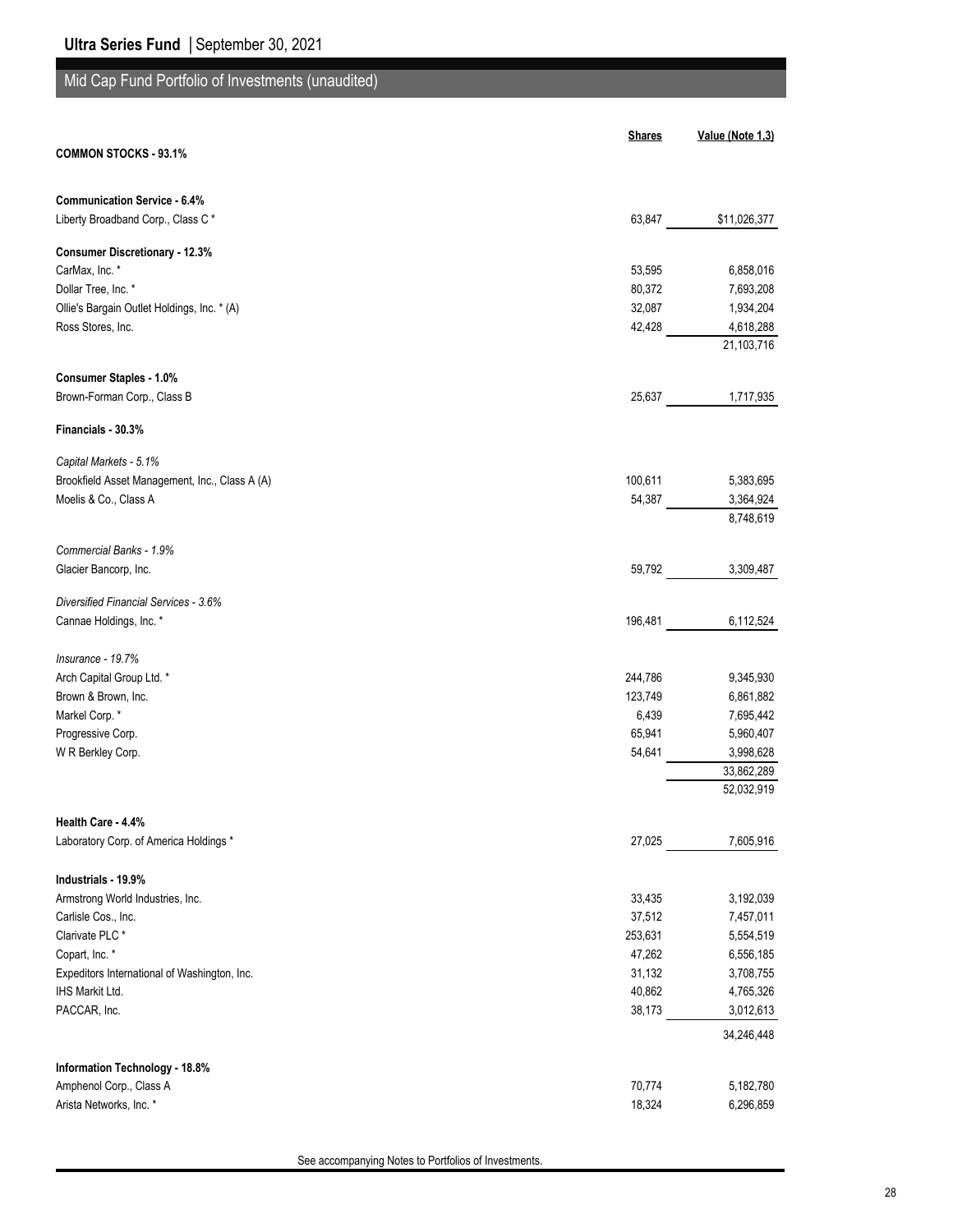| Mid Cap Fund Portfolio of Investments (unaudited)                                                       |               |
|---------------------------------------------------------------------------------------------------------|---------------|
| 34,037<br>CDW Corp.                                                                                     | 6,195,415     |
| Gartner, Inc. *<br>30,822                                                                               | 9,366,189     |
| Vontier Corp.<br>153,659                                                                                | 5,162,943     |
|                                                                                                         | 32,204,186    |
| <b>Total Common Stocks</b><br>(Cost \$77,563,496)<br><b>SHORT-TERM INVESTMENTS - 10.9%</b>              | 159,937,497   |
| State Street Institutional U.S. Government Money Market Fund, 0.03%, Premier Class (B)<br>12,083,642    | 12,083,642    |
| 6,692,992<br>State Street Navigator Securities Lending Government Money Market Portfolio, 0.03% (B) (C) | 6,692,992     |
| <b>Total Short-Term Investments</b><br>(Cost \$18,776,634)                                              | 18,776,634    |
| TOTAL INVESTMENTS - 104.0% ( Cost \$96,340,130 )                                                        | 178,714,131   |
| <b>NET OTHER ASSETS AND LIABILITIES - (4.0%)</b>                                                        | (6,861,352)   |
| TOTAL NET ASSETS - 100.0%                                                                               | \$171,852,779 |

\* Non-income producing.

(A) All or a portion of these securities, with an aggregate fair value of \$6,429,246, are on loan as part of a securities lending program. See footnote (C) and Note 4 for details on the securities lending program.

(B) 7-day yield.

(C) Represents investments of cash collateral received in connection with securities lending.

PLC Public Limited Company.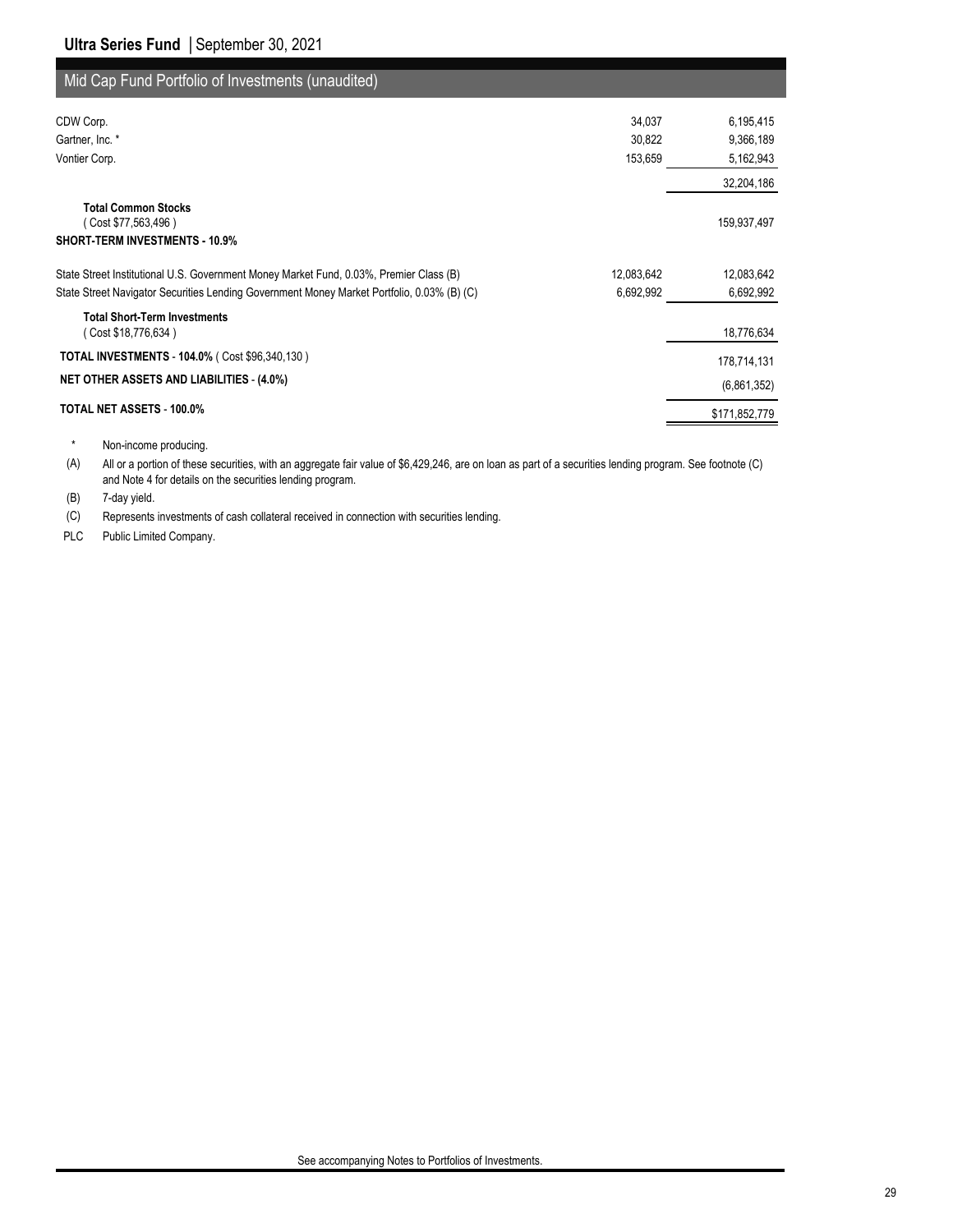|                                                        | <b>Shares</b> | Value (Note 1,3) |
|--------------------------------------------------------|---------------|------------------|
| <b>COMMON STOCKS - 95.6%</b>                           |               |                  |
|                                                        |               |                  |
| Australia - 3.6%                                       |               |                  |
| Macquarie Group Ltd. (A)                               | 2,813         | \$369,073        |
| Treasury Wine Estates Ltd. (A)                         | 66,006        | 586,787          |
|                                                        |               | 955,860          |
|                                                        |               |                  |
| <b>Brazil - 2.8%</b>                                   |               |                  |
| Itau Unibanco Holding SA, ADR                          | 57,988        | 305,597          |
| Pagseguro Digital Ltd., Class A*                       | 8,866         | 458,549          |
|                                                        |               | 764,146          |
|                                                        |               |                  |
| Canada 4.7%                                            |               |                  |
| Cameco Corp.                                           | 21,759        | 472,823          |
| Canadian Pacific Railway Ltd. (B)                      | 4,367         | 284,161          |
| Manulife Financial Corp. (B)                           | 26,181        | 503,722          |
|                                                        |               | 1,260,706        |
|                                                        |               |                  |
| China - 6.3%                                           |               |                  |
| Alibaba Group Holding Ltd., ADR *                      | 3,823         | 565,995          |
| Ping An Insurance Group Co. of China Ltd., Class H (A) | 65,133        | 441,962          |
| Tencent Holdings Ltd. (A)                              | 11,832        | 693,760          |
|                                                        |               | 1,701,717        |
| Denmark - 2.4%                                         |               |                  |
| Chr Hansen Holding A/S (A)                             | 3,563         | 290,966          |
| Genmab A/S * (A)                                       | 824           | 359,993          |
|                                                        |               | 650,959          |
|                                                        |               |                  |
| <b>France - 7.1%</b>                                   |               |                  |
| Air Liquide SA (A)                                     | 2,286         | 365,776          |
| Airbus SE * (A)                                        | 4,667         | 612,754          |
| EssilorLuxottica SA (A)                                | 1,727         | 330,231          |
| Hermes International (A)                               | 209           | 288,854          |
| LVMH Moet Hennessy Louis Vuitton SE (A)                | 436           | 311,768          |
|                                                        |               | 1,909,383        |
|                                                        |               |                  |
| Germany - 7.1%                                         |               |                  |
| adidas AG (A)                                          | 1,165         | 367,099          |
| KION Group AG (A)                                      | 4,164         | 389,653          |
| SAP SE, ADR                                            | 2,061         | 278,317          |
| Siemens AG (A)                                         | 3,486         | 573,018          |
| Symrise AG (A)                                         | 2,156         | 284,425          |
|                                                        |               | 1,892,512        |
| Hong Kong - 1.4%                                       |               |                  |
| AIA Group Ltd. (A)                                     | 33,620        | 387,105          |
|                                                        |               |                  |
| India - 6.8%                                           |               |                  |
| HDFC Bank Ltd., ADR                                    | 8,467         | 618,853          |
| Infosys Ltd., ADR                                      | 16,081        | 357,802          |
| Larsen & Toubro Ltd., GDR (A)                          | 37,212        | 860,660          |
|                                                        |               | 1,837,315        |
|                                                        |               |                  |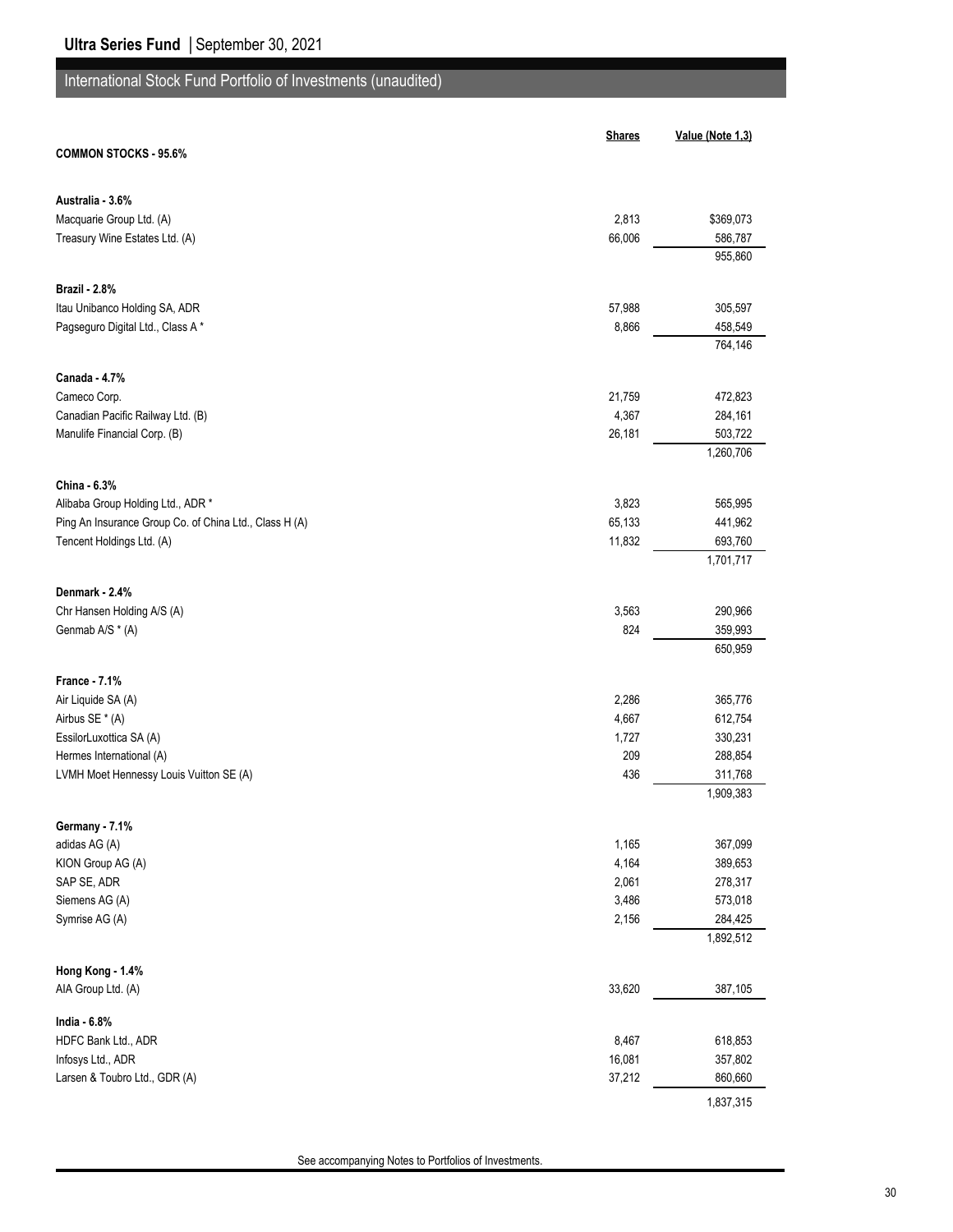| Ireland - 2.5%                                   |         |           |
|--------------------------------------------------|---------|-----------|
| Kerry Group PLC, Class A (A)                     | 2,348   | 314,359   |
| Ryanair Holdings PLC, ADR *                      | 3,275   | 360,447   |
|                                                  |         | 674,806   |
|                                                  |         |           |
| Israel - 1.6%                                    |         |           |
| CyberArk Software Ltd. *                         | 2,689   | 424,378   |
|                                                  |         |           |
| Italy - 1.4%                                     |         |           |
| Ferrari NV                                       | 1,731   | 361,987   |
|                                                  |         |           |
| Japan - 15.5%                                    |         |           |
| CyberAgent, Inc. (A)                             | 17,629  | 341,422   |
| Disco Corp. (A)                                  | 1,063   | 297,553   |
| Keyence Corp. (A)                                | 600     | 359,511   |
| Murata Manufacturing Co. Ltd. (A)                | 4,893   | 435,550   |
| Nidec Corp. (A)                                  | 2,700   | 299,525   |
| Seven & I Holdings Co. Ltd. (A)                  | 11,000  | 499,175   |
| Shiseido Co. Ltd. (A)                            | 4,200   | 283,066   |
| Sony Group Corp. (A)                             | 5,597   | 623,290   |
| Toray Industries, Inc. (A)                       | 86,853  | 554,689   |
| Toyota Motor Corp. (A)                           | 26,000  | 465,093   |
|                                                  |         | 4,158,874 |
| Mexico - 3.3%                                    |         |           |
| Grupo Mexico SAB de CV, Series B                 | 119,607 | 475,612   |
| Wal-Mart de Mexico SAB de CV, ADR                | 11,808  | 401,472   |
|                                                  |         |           |
|                                                  |         | 877,084   |
| Netherlands - 4.1%                               |         |           |
| <b>ASML Holding NV</b>                           | 778     | 579,696   |
| <b>NXP Semiconductors NV</b>                     | 2,639   | 516,901   |
|                                                  |         | 1,096,597 |
|                                                  |         |           |
| Singapore - 1.5%                                 |         |           |
| DBS Group Holdings Ltd. (A)                      | 17,800  | 395,265   |
|                                                  |         |           |
| South Korea - 1.1%                               |         |           |
| LG Household & Health Care Ltd. (A)              | 262     | 294,501   |
|                                                  |         |           |
| Spain - 1.6%                                     |         |           |
| Grifols SA (A)                                   | 17,117  | 417,364   |
|                                                  |         |           |
| Sweden - 1.9%                                    |         |           |
| Telefonaktiebolaget LM Ericsson, Class B (A) (B) | 44,277  | 500,435   |
|                                                  |         |           |
| Switzerland - 6.1%                               |         |           |
| Credit Suisse Group AG (A)                       | 61,108  | 605,873   |
| Nestle SA (A)                                    | 2,958   | 355,903   |
| Novartis AG (A)                                  | 5,240   | 429,891   |
| Partners Group Holding AG (A)                    | 159     | 247,517   |
|                                                  |         |           |
|                                                  |         | 1,639,184 |

See accompanying Notes to Portfolios of Investments.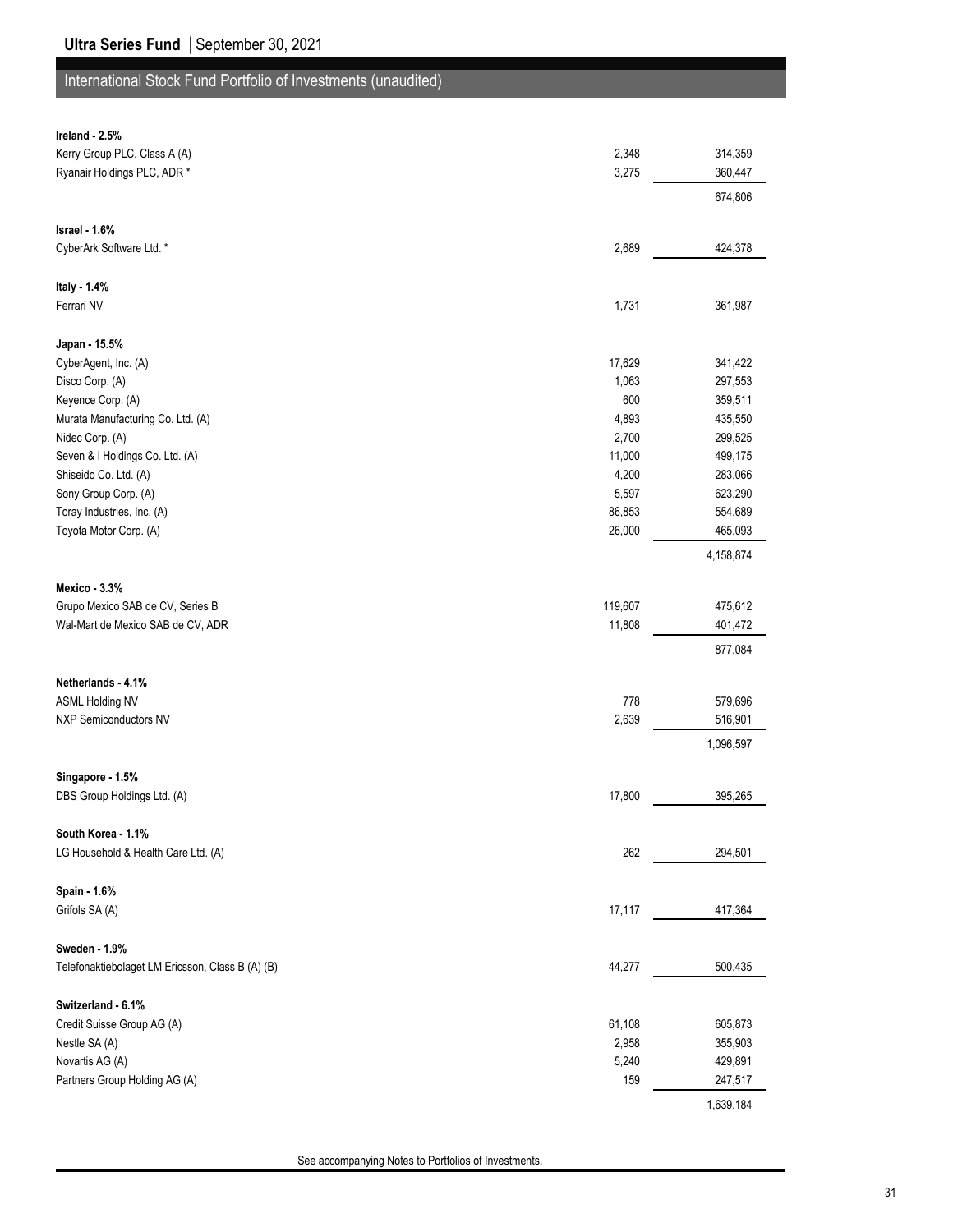| Taiwan - 1.7% |  |
|---------------|--|
|               |  |

| Taiwan Semiconductor Manufacturing Co. Ltd., ADR                                           | 4,159         | 464,352      |
|--------------------------------------------------------------------------------------------|---------------|--------------|
|                                                                                            |               |              |
| United Kingdom - 11.1%                                                                     |               |              |
| AstraZeneca PLC (A)                                                                        | 7,966         | 958,984      |
| Diageo PLC (A)                                                                             | 7,949         | 383,007      |
| London Stock Exchange Group PLC (A)                                                        | 3,679         | 367,560      |
| Prudential PLC (A)                                                                         | 33,994        | 659,914      |
| Royal Dutch Shell PLC, Class B (A)                                                         | 27,742        | 614,605      |
|                                                                                            |               | 2,984,070    |
| <b>Total Common Stocks</b>                                                                 |               |              |
| (Cost \$25,670,406)                                                                        |               | 25,648,600   |
|                                                                                            | Par Value     |              |
| <b>CORPORATE NOTES AND BONDS - 0.1%</b>                                                    |               |              |
| Guernsey - 0.1%                                                                            |               |              |
| Credit Suisse Group Guernsey VII Ltd. (B) (C), 3%, 11/12/21                                | 21,000        | 24,111       |
| <b>Total Corporate Notes and Bonds</b><br>(Cost \$23,124)                                  |               | 24,111       |
|                                                                                            | <b>Shares</b> |              |
| Short-Term Investments - 2.6%                                                              |               |              |
| State Street Institutional U.S. Government Money Market Fund, 0.03%, Premier Class (D)     | 166,988       | 166,988      |
| State Street Navigator Securities Lending Government Money Market Portfolio, 0.03% (D) (E) | 523.886       | 523,886      |
|                                                                                            |               | 690,874      |
| <b>Total Short-Term Investments</b>                                                        |               |              |
| (Cost \$690,874)                                                                           |               | 690,874      |
| TOTAL INVESTMENTS - 98.3% (Cost \$26,384,404)                                              |               | 26,363,585   |
| <b>NET OTHER ASSETS AND LIABILITIES - 1.7%</b>                                             |               | 468,397      |
| TOTAL NET ASSETS - 100.0%                                                                  |               | \$26,831,982 |
|                                                                                            |               |              |

\* Non-income producing.

(A) Due to events that occurred between the close of the exchange on which this security is traded and that of the New York Stock Exchange, fair value was determined for this security using methods determined in good faith by or at the discretion of the Board of Trustees (see Note 3).

(B) All or a portion of these securities, with an aggregate fair value of \$1,280,030, are on loan as part of a securities lending program. See footnote (E) and Note 4 for details on the securities lending program.

(C) Security sold within terms of a private placement memorandum exempt from registration under section 144A of the Securities Act of 1933, as amended, and may be sold only to dealers in that program or other "qualified institutional investors." The securities have been determined to be liquid under guidelines established by the Board of Trustees.

(D) 7-day yield.

(E) Represents investments of cash collateral received in connection with securities lending.

ADR American Depositary Receipt.

GDR Global Depositary Receipt.

PLC Public Limited Company.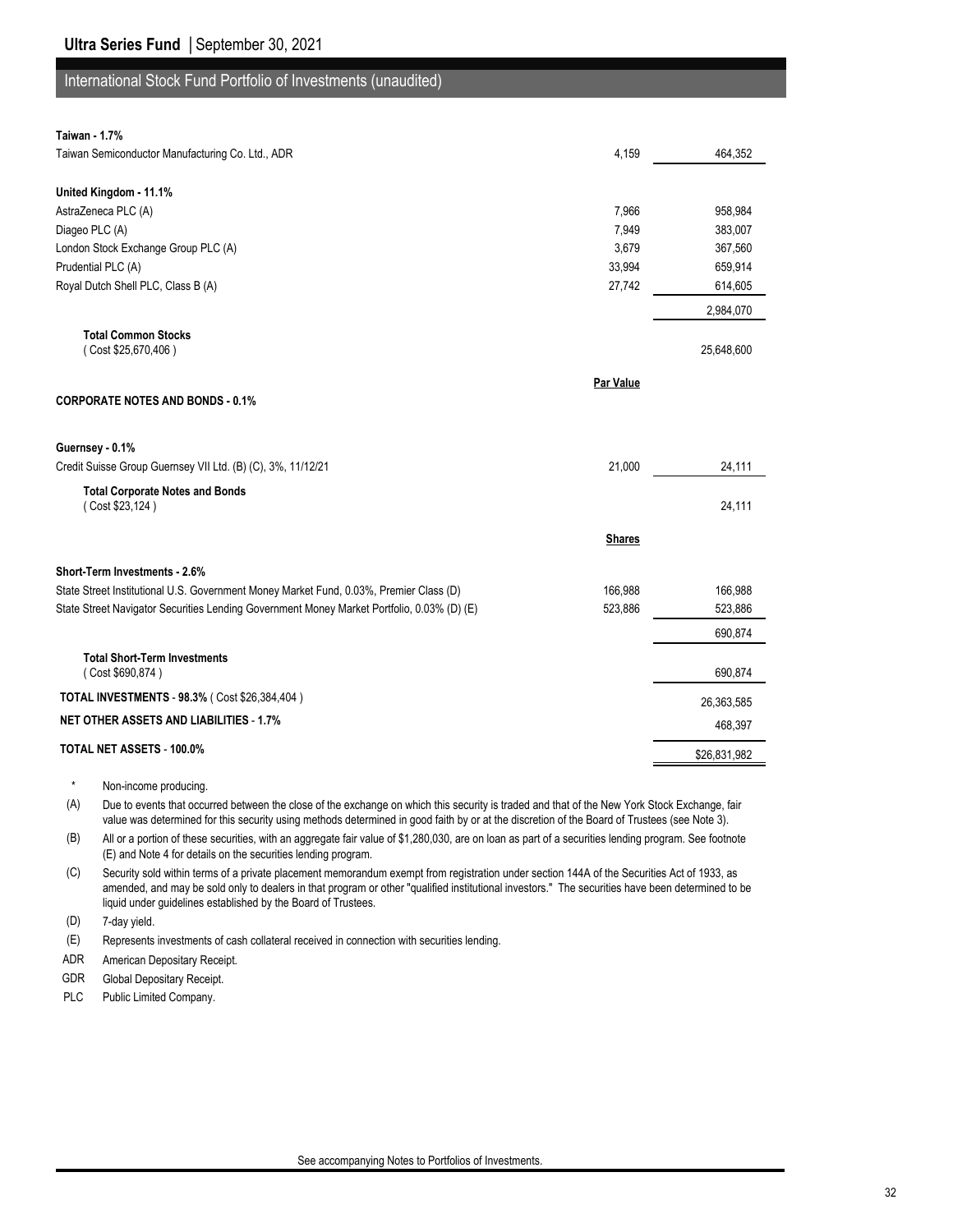| <b>OTHER INFORMATION:</b>        |                |  |
|----------------------------------|----------------|--|
| <b>Sector Allocation</b>         | % of Net Asset |  |
| <b>Communication Services</b>    | 3.9%           |  |
| <b>Consumer Discretionary</b>    | 12.3%          |  |
| <b>Consumer Staples</b>          | 11.7%          |  |
| Energy                           | 4.1%           |  |
| Financials                       | 18.3 %         |  |
| <b>Health Care</b>               | 8.1%           |  |
| Industrials                      | 12.5 %         |  |
| Information Technology           | 17.3 %         |  |
| <b>Materials</b>                 | 7.5%           |  |
| Short-Term Investments           | 2.6%           |  |
| Net Other Assets and Liabilities | 1.7%           |  |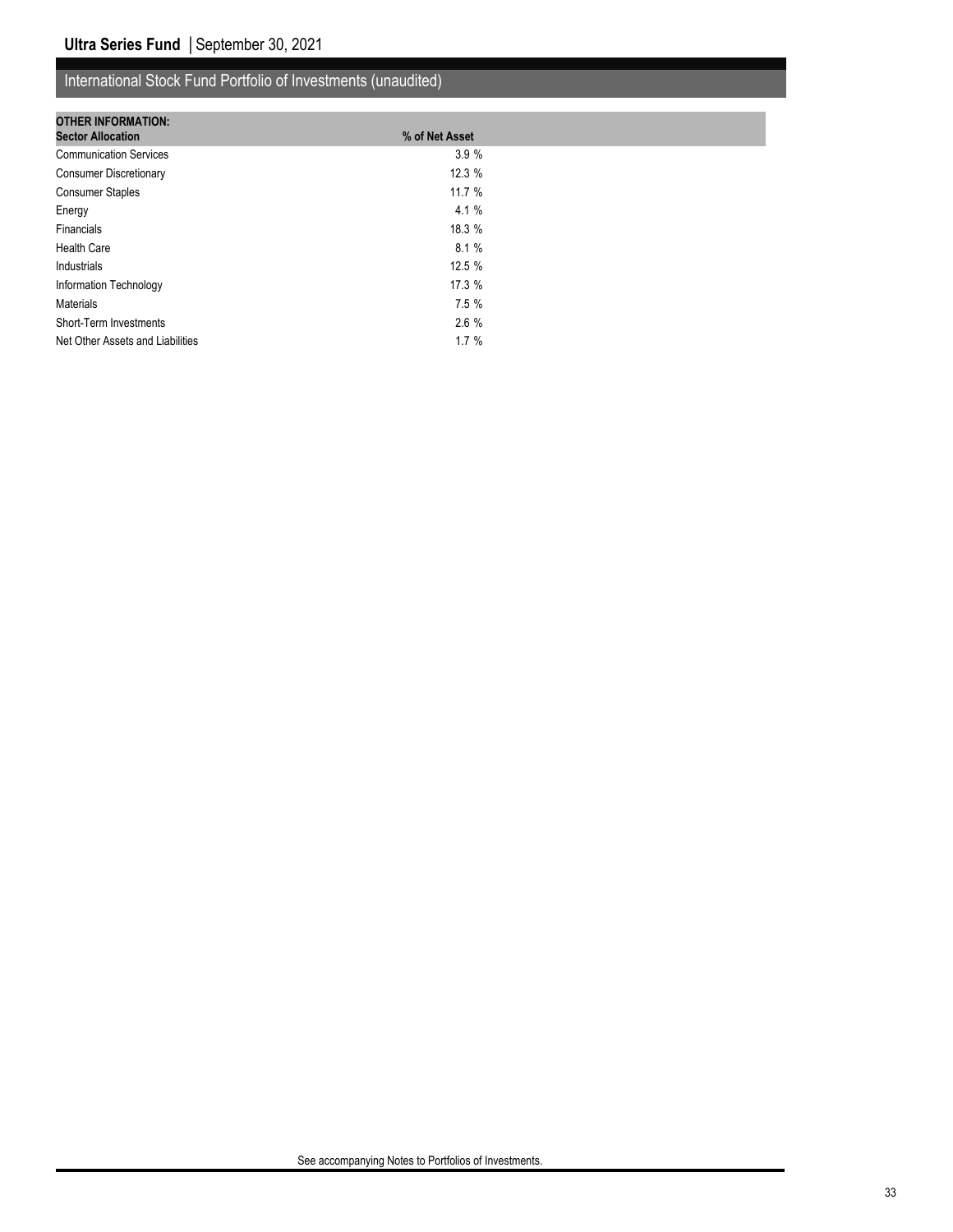## Target Retirement 2020 Fund Portfolio of Investments (unaudited)

| <b>Shares</b>                                                  | Value (Note 1,3) |
|----------------------------------------------------------------|------------------|
| <b>INVESTMENT COMPANIES - 93.0%</b>                            |                  |
| <b>Alternative Funds - 3.0%</b>                                |                  |
| Invesco Optimum Yield Diversified Commodity Strategy<br>38,732 | \$815,309        |
| Bond Funds - 74.0%                                             |                  |
| iShares MBS ETF (A)<br>100,358                                 | 10,852,714       |
| Schwab Intermediate-Term U.S. Treasury ETF<br>114,765          | 6,508,323        |
| Vanguard Extended Duration Treasury ETF<br>17,979              | 2,436,694        |
| Vanguard Long-Term Corporate Bond ETF<br>2,556                 | 269,863          |
|                                                                | 20,067,594       |
| Foreign Stock Funds - 2.5%                                     |                  |
| iShares MSCI Emerging Markets Min Vol Factor ETF<br>4,327      | 271,173          |
| iShares MSCI Japan Small-Cap ETF<br>1,651                      | 135,828          |
| iShares MSCI Switzerland ETF<br>2,907                          | 135,408          |
| 2,302<br>JPMorgan BetaBuilders Japan ETF                       | 135,219          |
|                                                                | 677,628          |
| Stock Funds - 13.5%                                            |                  |
| Distillate U.S. Fundamental Stability & Value ETF<br>13,179    | 539,812          |
| Global X U.S. Infrastructure Development ETF<br>21,209         | 538,921          |
| iShares MSCI Global Metals & Mining Producers ETF<br>3,349     | 136,572          |
| iShares MSCI Minimum Volatility ETF<br>1,835                   | 134,872          |
| iShares Nasdaq Biotechnology ETF<br>3,332                      | 538,718          |
| Pacer U.S. Cash Cows 100 ETF<br>3,087                          | 134,902          |
| VanEck Gold Miners ETF<br>9,192                                | 270,888          |
| Vanguard Consumer Staples ETF<br>1,508                         | 270,264          |
| Vanguard Information Technology ETF<br>2,690                   | 1,079,470        |
|                                                                | 3,644,419        |
| <b>TOTAL INVESTMENTS - 93.0% (Cost \$24,281,032)</b>           | 25,204,950       |
| <b>NET OTHER ASSETS AND LIABILITIES - 7.0%</b>                 | 1,900,700        |
| TOTAL NET ASSETS - 100.0%                                      | \$27,105,650     |

(A) Greater than 25% of the portfolio. For more information refer the website https://www.ishares.com/us/products/239465/ishares-mbsetf.

ETF Exchange Traded Fund.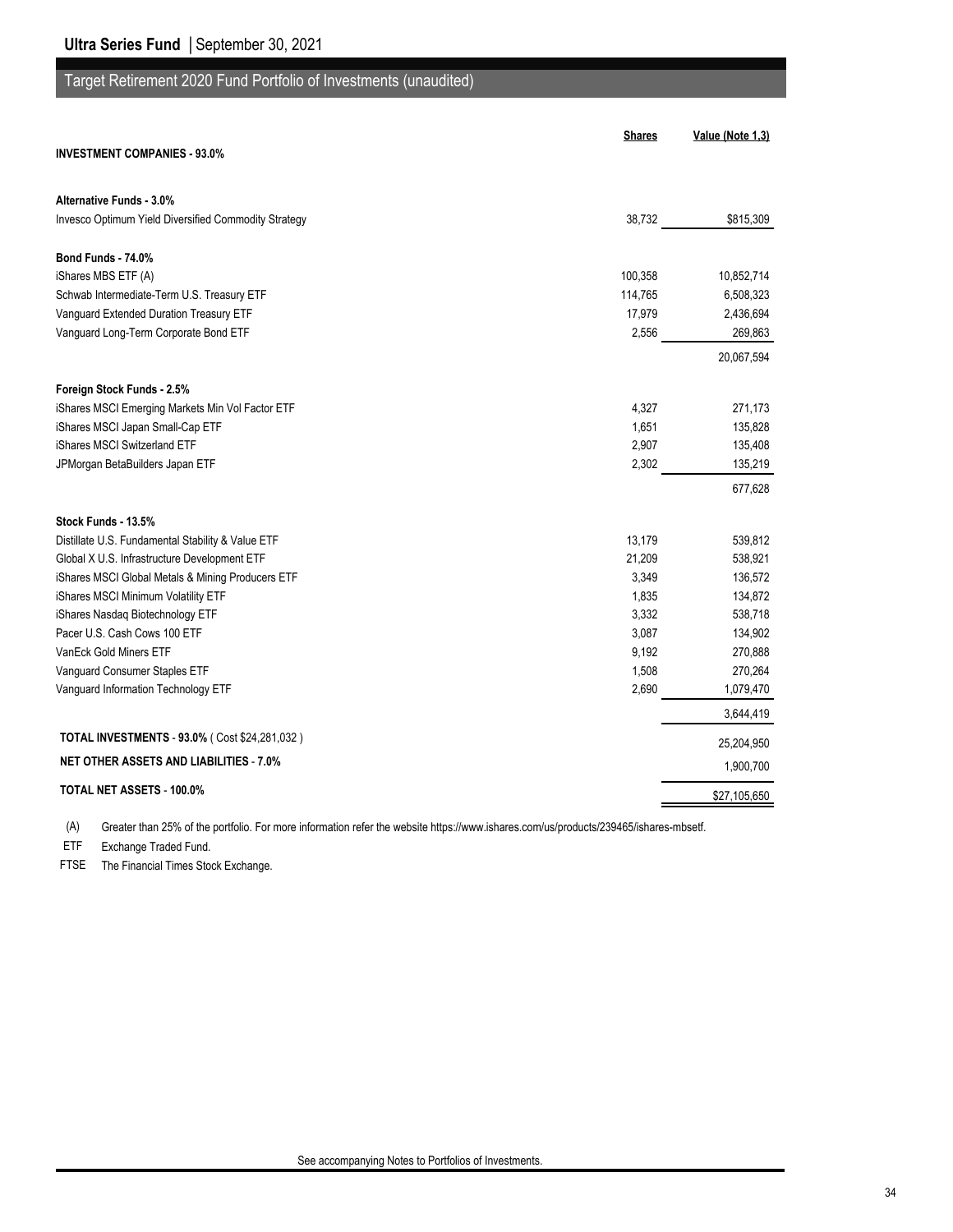## Target Retirement 2030 Fund Portfolio of Investments (unaudited)

| <b>INVESTMENT COMPANIES - 92.9%</b>                  | <b>Shares</b> | Value (Note 1,3) |
|------------------------------------------------------|---------------|------------------|
|                                                      |               |                  |
| Alternative Funds - 6.0%                             |               |                  |
| Invesco Optimum Yield Diversified Commodity Strategy | 198,570       | \$4,179,899      |
| Bond Funds - 46.0%                                   |               |                  |
| iShares MBS ETF                                      | 102,886       | 11,126,092       |
| Schwab Intermediate-Term U.S. Treasury ETF           | 257,475       | 14,601,407       |
| Vanguard Extended Duration Treasury ETF              | 30,719        | 4,163,346        |
| Vanguard Long-Term Corporate Bond ETF                | 19,729        | 2,082,988        |
|                                                      |               | 31,973,833       |
| Foreign Stock Funds - 7.5%                           |               |                  |
| iShares MSCI Emerging Markets Min Vol Factor ETF     | 33,272        | 2,085,156        |
| iShares MSCI Japan Small-Cap ETF                     | 8,462         | 696,169          |
| iShares MSCI Switzerland ETF                         | 22,359        | 1,041,482        |
| JPMorgan BetaBuilders Japan ETF                      | 23,605        | 1,386,558        |
|                                                      |               | 5,209,365        |
| Stock Funds - 33.4%                                  |               |                  |
| Distillate U.S. Fundamental Stability & Value ETF    | 101,345       | 4,151,091        |
| Global X U.S. Infrastructure Development ETF         | 108,730       | 2,762,829        |
| iShares Edge MSCI Minimum Volatility USA ETF         | 28,224        | 2,074,464        |
| iShares MSCI Global Metals & Mining Producers ETF    | 8,518         | 347,364          |
| iShares Nasdaq Biotechnology ETF                     | 17,081        | 2,761,656        |
| Pacer U.S. Cash Cows 100 ETF                         | 15,824        | 691,509          |
| VanEck Gold Miners ETF                               | 94,245        | 2,777,400        |
| Vanguard Consumer Staples ETF                        | 3,865         | 692,685          |
| Vanguard Information Technology ETF                  | 17,237        | 6,917,036        |
|                                                      |               | 23,176,034       |
| TOTAL INVESTMENTS - 92.9% (Cost \$58,731,254)        |               | 64,539,131       |
| <b>NET OTHER ASSETS AND LIABILITIES - 7.1%</b>       |               | 4,905,108        |
| TOTAL NET ASSETS - 100.0%                            |               | \$69,444,239     |

ETF Exchange Traded Fund.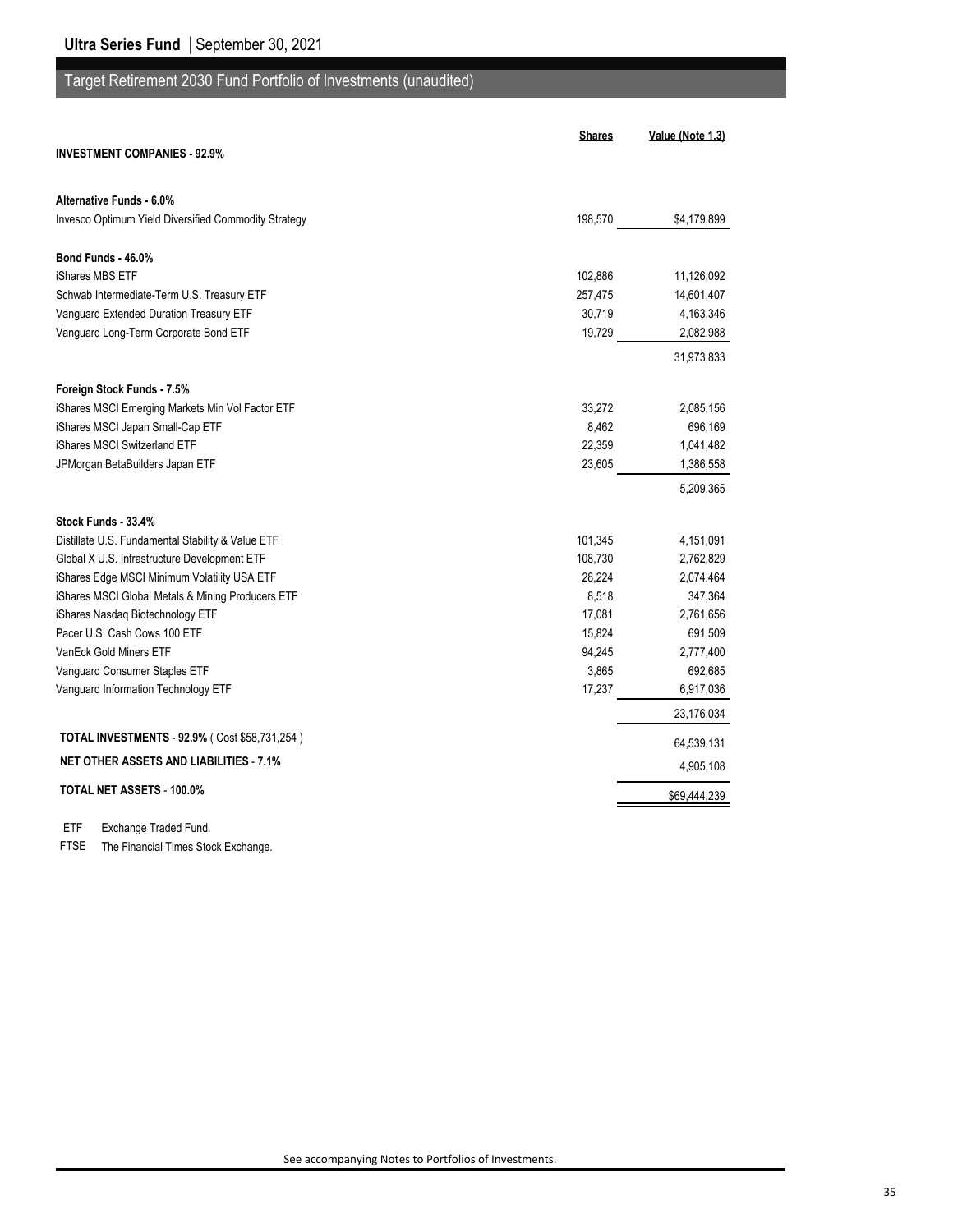## Target Retirement 2040 Fund Portfolio of Investments (unaudited)

|                                                      | <b>Shares</b> | Value (Note 1,3) |
|------------------------------------------------------|---------------|------------------|
| <b>INVESTMENT COMPANIES - 92.6%</b>                  |               |                  |
| Alternative Funds - 7.1%                             |               |                  |
| Invesco Optimum Yield Diversified Commodity Strategy | 139,962       | \$2,946,200      |
| <b>Bond Funds - 35.8%</b>                            |               |                  |
| iShares MBS ETF                                      | 38,234        | 4,134,625        |
| Schwab Intermediate-Term U.S. Treasury ETF           | 131,848       | 7,477,100        |
| Vanguard Extended Duration Treasury ETF              | 15,355        | 2,081,063        |
| Vanguard Long-Term Corporate Bond ETF                | 11,350        | 1,198,333        |
|                                                      |               | 14,891,121       |
| Foreign Stock Funds - 10.5%                          |               |                  |
| iShares MSCI Emerging Markets Min Vol Factor ETF     | 26,591        | 1,666,458        |
| iShares MSCI Japan Small-Cap ETF                     | 7,601         | 625,334          |
| iShares MSCI Switzerland ETF                         | 22,335        | 1,040,365        |
| JPMorgan BetaBuilders Japan ETF                      | 17,696        | 1,039,463        |
|                                                      |               | 4,371,620        |
| Stock Funds - 39.2%                                  |               |                  |
| Distillate U.S. Fundamental Stability & Value ETF    | 80,093        | 3,280,609        |
| Global X U.S. Infrastructure Development ETF         | 64,526        | 1,639,606        |
| iShares MSCI Global Metals & Mining Producers ETF    | 5,083         | 207,285          |
| iShares MSCI Minimum Volatility ETF                  | 16,837        | 1,237,519        |
| iShares Nasdaq Biotechnology ETF                     | 12,793        | 2,068,372        |
| Pacer U.S. Cash Cows 100 ETF                         | 9,483         | 414,407          |
| VanEck Gold Miners ETF                               | 70,929        | 2,090,278        |
| Vanguard Consumer Staples ETF                        | 2,298         | 411,848          |
| Vanguard Information Technology ETF                  | 12,336        | 4,950,313        |
|                                                      |               | 16,300,237       |
| TOTAL INVESTMENTS - 92.6% (Cost \$34,401,319)        |               | 38,509,178       |
| <b>NET OTHER ASSETS AND LIABILITIES - 7.4%</b>       |               | 3,066,974        |
| TOTAL NET ASSETS - 100.0%                            |               | \$41,576,152     |

ETF Exchange Traded Fund.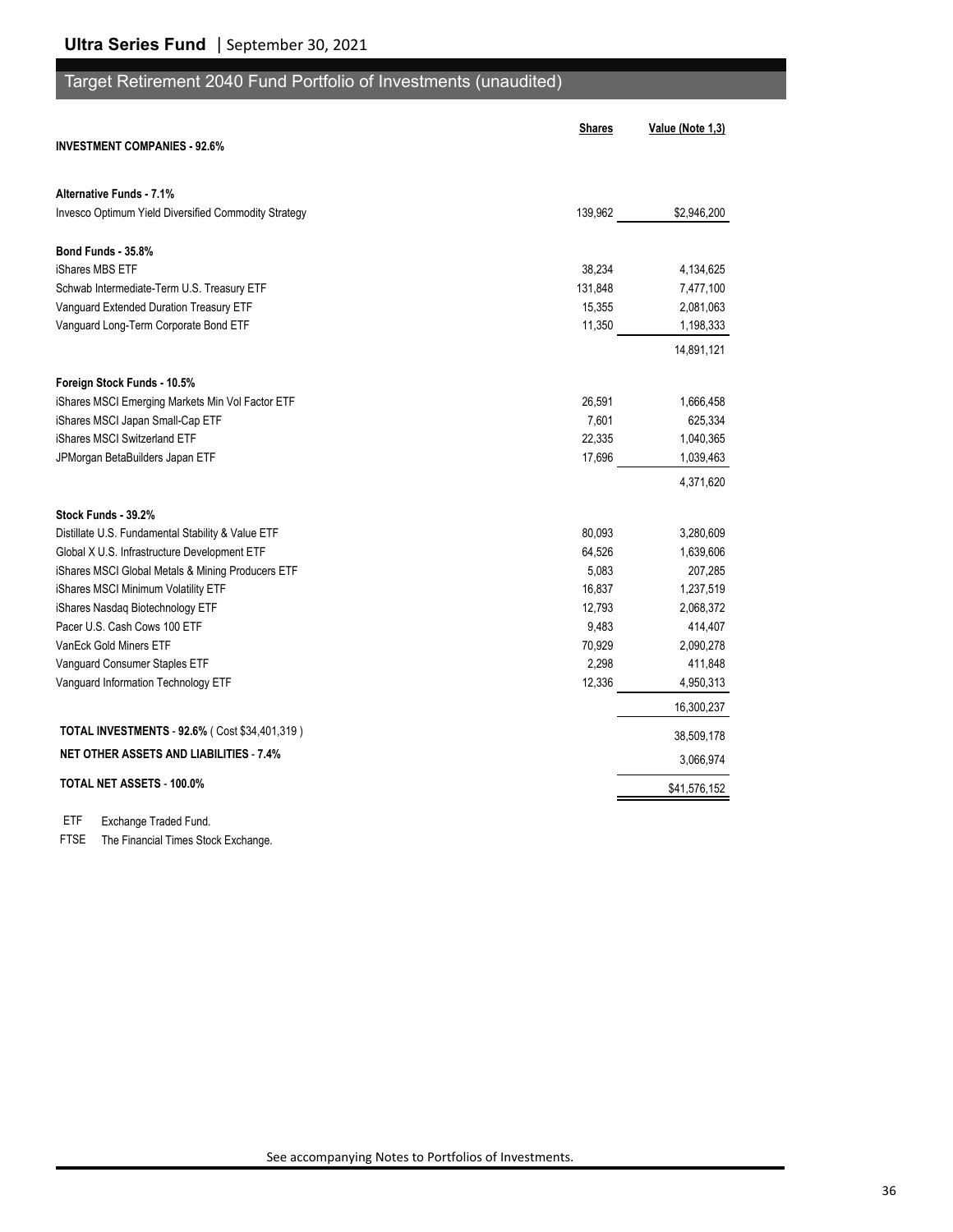## Target Retirement 2050 Fund Portfolio of Investments (unaudited)

|                                                      | <b>Shares</b> | Value (Note 1,3) |
|------------------------------------------------------|---------------|------------------|
| <b>INVESTMENT COMPANIES - 92.5%</b>                  |               |                  |
| Alternative Funds - 8.1%                             |               |                  |
| Invesco Optimum Yield Diversified Commodity Strategy | 128,394       | \$2,702,694      |
| Bond Funds - 25.8%                                   |               |                  |
| iShares MBS ETF                                      | 12,331        | 1,333,474        |
| Schwab Intermediate-Term U.S. Treasury ETF           | 87,016        | 4,934,677        |
| Vanguard Extended Duration Treasury ETF              | 9,873         | 1,338,088        |
| Vanguard Long-Term Corporate Bond ETF                | 8,993         | 949,481          |
|                                                      |               | 8,555,720        |
| Foreign Stock Funds - 13.0%                          |               |                  |
| iShares MSCI Emerging Markets Min Vol Factor ETF     | 26,509        | 1,661,319        |
| iShares MSCI Japan Small-Cap ETF                     | 8,083         | 664,989          |
| iShares MSCI Switzerland ETF                         | 21,383        | 996,020          |
| JPMorgan BetaBuilders Japan ETF                      | 16,953        | 995,819          |
|                                                      |               | 4,318,147        |
| Stock Funds - 45.6%                                  |               |                  |
| Pacer U.S. Cash Cows 100 ETF                         | 7,566         | 330,634          |
| Distillate U.S. Fundamental Stability & Value ETF    | 79,670        | 3,263,283        |
| Global X U.S. Infrastructure Development ETF         | 51,239        | 1,301,983        |
| iShares MSCI Global Metals & Mining Producers ETF    | 8,130         | 331,541          |
| iShares MSCI Minimum Volatility ETF                  | 13,215        | 971,303          |
| iShares Nasdaq Biotechnology ETF                     | 12,281        | 1,985,592        |
| VanEck Gold Miners ETF                               | 68,521        | 2,019,314        |
| Vanguard Consumer Staples ETF                        | 1,830         | 327,973          |
| Vanguard Information Technology ETF                  | 11,462        | 4,599,586        |
|                                                      |               | 15,131,209       |
| TOTAL INVESTMENTS - 92.5% (Cost \$27,157,155)        |               | 30,707,770       |
| <b>NET OTHER ASSETS AND LIABILITIES - 7.5%</b>       |               | 2,477,979        |
| <b>TOTAL NET ASSETS - 100.0%</b>                     |               | \$33,185,749     |

ETF Exchange Traded Fund.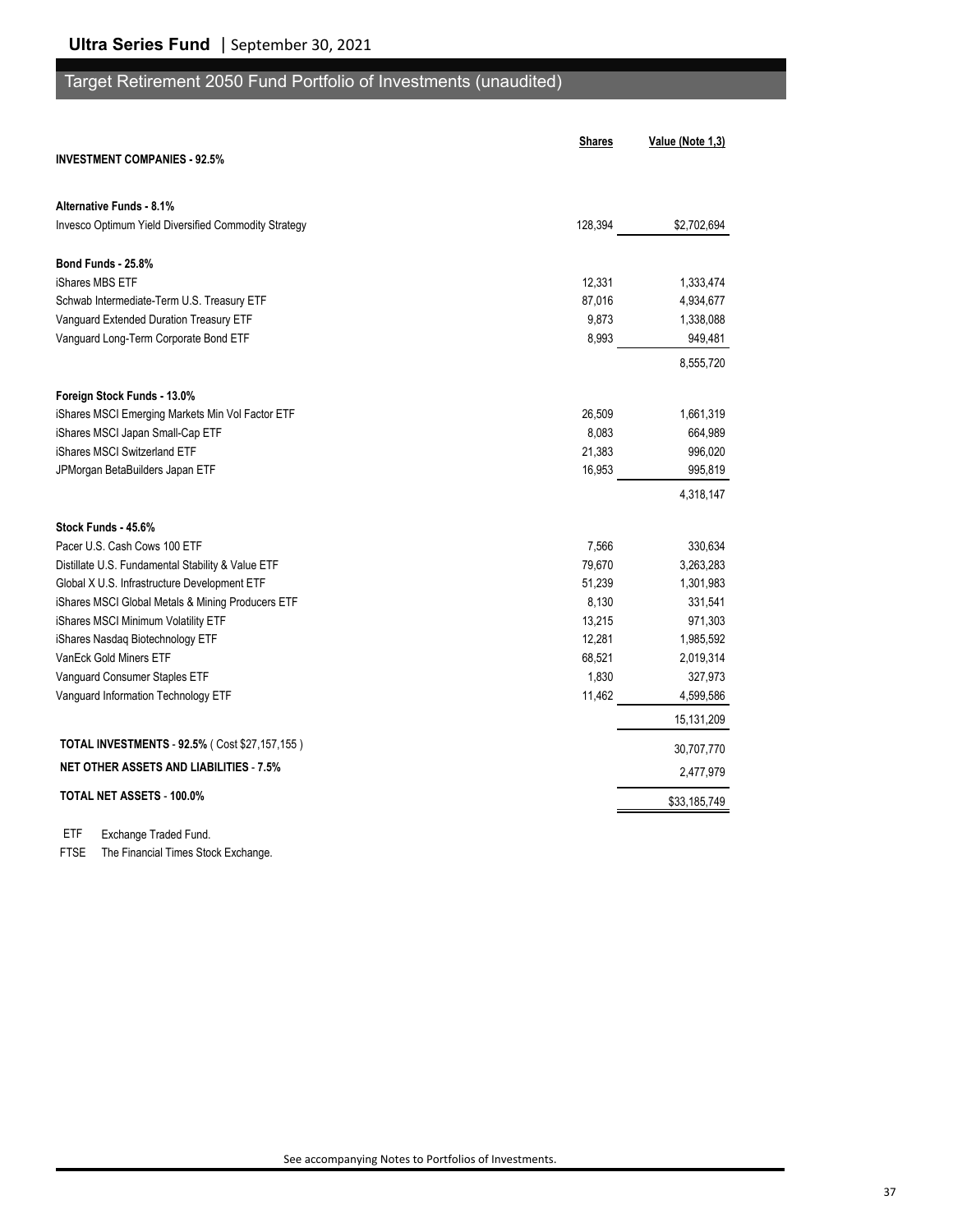**1. Portfolio Valuation:** The Ultra Series Fund (the "Trust") and each series of the Trust referred to individually as a "fund", and collectively, the ("funds") values securities and other investments as follows: Equity securities, including closed-end investment companies, American Depositary Receipts ("ADRs"), Global Depositary Receipts ("GDRs") and exchangetraded funds ("ETFs") listed on any U.S. or foreign stock exchange or quoted on the National Association of Securities Dealers Automated Quotation System ("NASDAQ") are valued at the last quoted sale price or official closing price on that exchange or NASDAQ on the valuation day (provided that, for securities traded on NASDAQ, the funds utilize the NASDAQ Official Closing Price ("NOCP"). If no sale occurs, equities traded on a U.S. exchange, foreign exchange or on NASDAQ are valued at the bid price. Debt securities (other than short-term obligations) purchased with a remaining maturity of 61 days or more are valued on the basis of last available bid prices or current market quotations provided by dealers or pricing services approved by the Trust. In determining the value of a particular investment, pricing services may use certain information with respect to transactions in such investments, quotations from dealers, pricing matrixes, market transactions in comparable investments, various relationships observed in the market between investments and calculated yield measures based on valuation technology commonly employed in the market for such investments.

Municipal debt securities are traded via a network among dealers and brokers that connect buyers and sellers. They are valued on the basis of last available bid prices or current market quotations provided by dealers or pricing services approved by the Trust. There may be little trading in the secondary market for the particular bonds and other debt securities, making them more difficult to value or sell. Asset-backed and mortgage-backed securities are valued by independent pricing services using models that consider estimated cash flows of each tranche of the security, establish a benchmark yield and develop an estimated tranche specific spread to the benchmark yield based on the unique attributes of the tranche.

Investments in shares of open-end mutual funds, including money market funds, are valued at their daily net asset value ("NAV") which is calculated as of the close of regular trading on the New York Stock Exchange (the "NYSE") usually 4:00 p.m. Eastern Standard Time on each day on which the NYSE is open for business. NAV per share is determined by dividing each fund's total net assets by the number of shares of such fund outstanding at the time of calculation. Because the assets of each Target Allocation Fund and each Target Date Fund consist primarily of shares of other registered investment companies (the "Underlying Funds"), the NAV of each fund is determined based on the NAVs of the Underlying Funds. Total net assets are determined by adding the total current value of portfolio securities, cash, receivables, and other assets and subtracting liabilities. Short-term instruments having maturities of 60 days or less are valued on an amortized cost basis, which approximates fair value.

Over-the-counter securities not listed or traded on NASDAQ are valued at the last sale price on the valuation day. If no sale occurs on the valuation day, an over-the-counter security is valued at the last bid price. Exchange-traded options are valued at the mean of the best bid and ask prices across all option exchanges. Over-the-counter options are valued based upon prices provided by market makers in such securities or dealers in such currencies. Financial futures contracts generally are valued at the settlement price established by the exchange(s) on which the contracts are primarily traded. Spot and forward foreign currency exchange contracts are valued based on quotations supplied by dealers in such contracts. Overnight repurchase agreements are valued at cost, and term repurchase agreements (i.e., those whose maturity exceeds seven days), swaps, caps, collars and floors, if any, are valued at the average of the closing bids obtained daily from at least one dealer.

Through the end of this reporting period, the value of all assets and liabilities expressed in foreign currencies was converted into U.S. dollar values using the then-current exchange rate at the close of regular trading on the NYSE.

All other securities for which either quotations are not readily available, no other sales have occurred, or in the Investment Adviser's opinion, do not reflect the current fair value, are appraised at their fair values as determined in good faith by the Pricing Committee (the "Committee") and under the general supervision of the Board of Trustees. When fair value pricing of securities is employed, the prices of securities used by the funds to calculate NAV may differ from market quotations or NOCP. Because the Allocation Funds primarily invest in Underlying Funds, government securities and short-term paper, it is not anticipated that the Investment Adviser will need to "fair value" any of the investments of these funds. However, an Underlying Fund may need to "fair value" one or more of its investments, which may, in turn, require an Allocation Fund to do the same because of delays in obtaining the Underlying Fund's NAV.

A fund's investments will be valued at fair value if, in the judgment of the Committee, an event impacting the value of an investment occurred between the closing time of a security's primary market or exchange (for example, a foreign exchange or market) and the time the fund's share price is calculated as of the close of regular trading on the NYSE. Significant events may include, but are not limited to, the following: (1) significant fluctuations in domestic markets, foreign markets or foreign currencies; (2) occurrences not directly tied to the securities markets such as natural disasters, armed conflicts or significant government actions; and (3) major announcements affecting a single issuer or an entire market or market sector. In responding to a significant event, the Committee would determine the fair value of affected securities considering factors including, but not limited to: fundamental analytical data relating to the investment; the nature and duration of any restrictions on the disposition of the investment; and the forces influencing the market(s) in which the investment is purchased or sold.

In addition to the fair value decisions made by the Committee noted above, the Committee also engages an independent fair valuation service to adjust the valuations of foreign equity securities based on specific market-movement parameters established by the Committee and approved by the Board of Trustees. Such adjustments to the valuation of foreign securities are applied automatically upon market close if the parameters established are exceeded. A foreign security is also automatically fair valued if the exchange it is traded on is on holiday.

**2. Illiquid Securities:** Each fund currently limits investments in illiquid investments, as defined by Rule 22e-4 under the 1940 Act, to 15% of net assets at the time of purchase. An illiquid investment is generally defined as a security that a fund reasonably expects cannot be sold or disposed of in current market conditions in seven calendar days or less without the sale or disposition significantly changing the market value of the security. At September 30, 2021, there were no illiquid securities held in the funds.

**3. Fair Value Measurements:** Each fund has adopted Financial Accounting Standards Board (the "FASB") guidance on fair value measurements. Fair value is defined as the price that each fund would receive upon selling an investment in a timely transaction to an independent buyer in the principal or most advantageous market of the investment. A three-tier hierarchy is used to maximize the use of observable market data "inputs" and minimize the use of unobservable "inputs" and to establish classification of fair value measurements for disclosure purposes. Inputs refer broadly to the assumptions that market participants would use in pricing the asset or liability, including assumptions about risk (for example, the risk inherent in a particular valuation technique used to measure fair value including such a pricing model and/or the risk inherent in the inputs used in the valuation technique). Inputs may be observable or unobservable.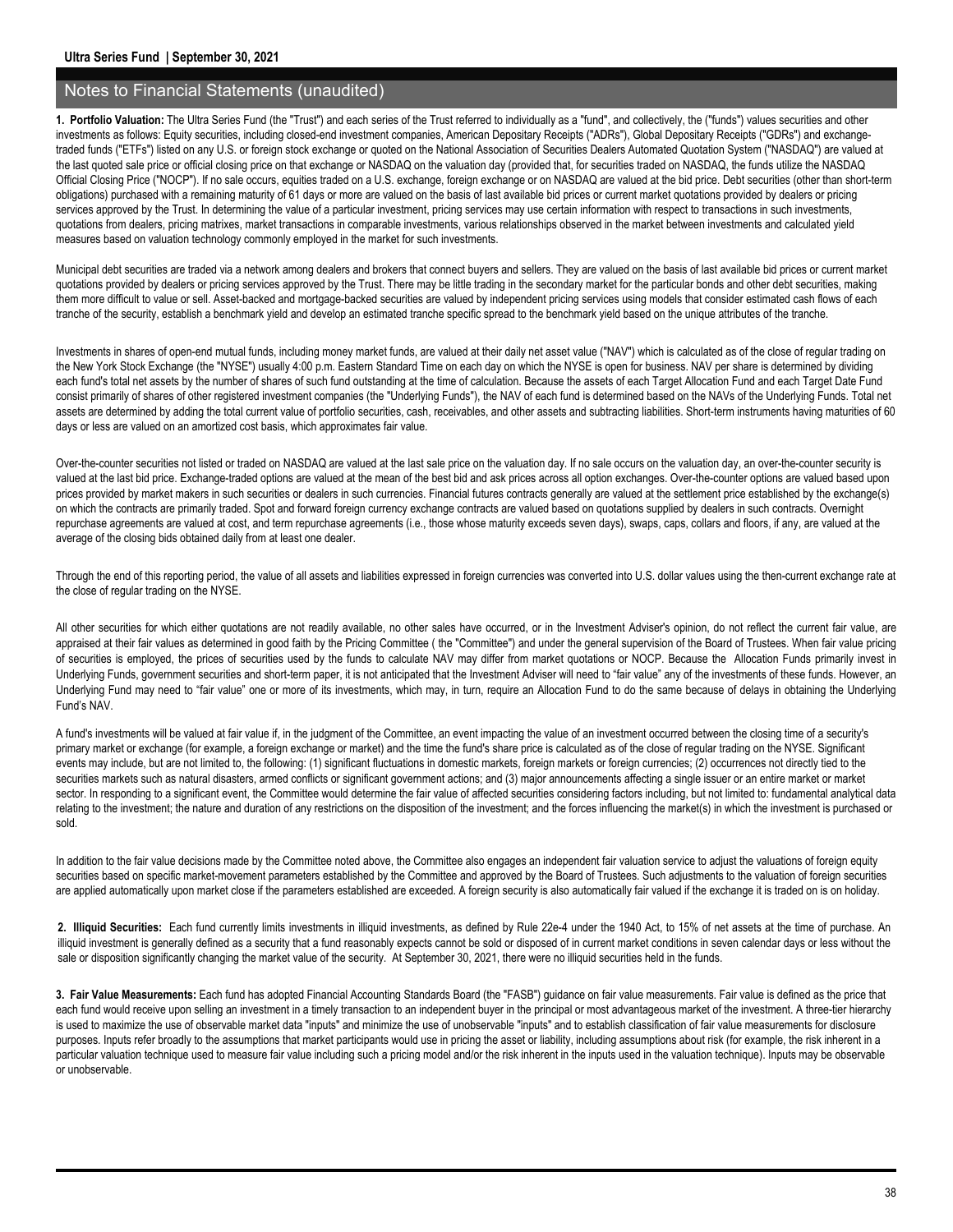Observable inputs are inputs that reflect the assumptions market participants would use in pricing the asset or liability developed based on market data obtained from sources independent of the reporting entity. Unobservable inputs are inputs that reflect the reporting entity's own assumptions about the assumptions market participants would use in pricing the asset or liability developed based on the best information available in the circumstances. The three-tier hierarchy of inputs is summarized in the three broad Levels listed below:

Level 1 - unadjusted quoted prices in active markets for identical investments

Level 2 - other significant observable inputs (including quoted prices for similar investments, interest rate volatilities, prepayment speeds, credit risk, benchmark yields, transactions, bids, offers, new issues, spreads, and other relationships observed in the markets among comparable securities, underlying equity of the issuer; and proprietary pricing models such as yield measures calculated using factors such as cash flows, financial or collateral performance, and other reference data, etc.)

Level 3 - significant unobservable inputs (including the fund's own assumptions in determining the fair value of investments)

The valuation techniques used by the funds to measure fair value for the period ended September 30, 2021 maximized the use of observable inputs and minimized the use of unobservable inputs. The funds estimated the price that would have prevailed in a liquid market for an international equity security given information available at the time of valuation. As of September 30, 2021, none of the funds held securities deemed as a Level 3, and there were no transfers between classification levels.

The following is a summary of the inputs used as of September 30, 2021, in valuing the funds' investments carried at fair value:

| <b>Description</b>                           | <b>Quoted Prices in</b><br><b>Active Markets for</b><br>Identical<br><b>Investments</b><br>(Level 1) | <b>Significant Other</b><br>Observable<br><b>Inputs</b><br>(Level 2) | Significant<br>Unobservable<br>Inputs<br>(Level 3) | Value at<br>09/30/21 |
|----------------------------------------------|------------------------------------------------------------------------------------------------------|----------------------------------------------------------------------|----------------------------------------------------|----------------------|
| <b>Conservative Allocation Fund</b>          |                                                                                                      |                                                                      |                                                    |                      |
| <b>Investment Companies</b>                  | \$<br>148,654,358                                                                                    | \$                                                                   | \$                                                 | \$<br>148,654,358    |
| Short-Term Investments                       | 16,506,573                                                                                           |                                                                      |                                                    | 16,506,573           |
|                                              | 165,160,931                                                                                          |                                                                      |                                                    | 165,160,931          |
| <b>Moderate Allocation Fund</b>              |                                                                                                      |                                                                      |                                                    |                      |
| <b>Investment Companies</b>                  | 156,896,497                                                                                          |                                                                      |                                                    | 156,896,497          |
| Short-Term Investments                       | 21,091,940                                                                                           |                                                                      |                                                    | 21,091,940           |
|                                              | 177,988,437                                                                                          |                                                                      |                                                    | 177,988,437          |
| <b>Aggressive Allocation Fund</b>            |                                                                                                      |                                                                      |                                                    |                      |
| <b>Investment Companies</b>                  | 49,344,799                                                                                           |                                                                      |                                                    | 49,344,799           |
| Short-Term Investments                       | 7,850,061                                                                                            |                                                                      |                                                    | 7,850,061            |
|                                              | 57,194,860                                                                                           |                                                                      |                                                    | 57,194,860           |
| <b>Core Bond Fund</b>                        |                                                                                                      |                                                                      |                                                    |                      |
| <b>Asset Backed Securities</b>               |                                                                                                      | 4,527,363                                                            |                                                    | 4,527,363            |
| <b>Collateralized Mortgage Obligations</b>   |                                                                                                      | 5,205,113                                                            |                                                    | 5,205,113            |
| <b>Commercial Mortgage-Backed Securities</b> |                                                                                                      | 1,922,741                                                            |                                                    | 1,922,741            |
| Corporate Notes and Bonds                    |                                                                                                      | 47,196,717                                                           |                                                    | 47,196,717           |
| Foreign Corporate Bonds                      |                                                                                                      | 154,875                                                              |                                                    | 154,875              |
| Long Term Municipal Bonds                    |                                                                                                      | 2,162,496                                                            |                                                    | 2,162,496            |
| Mortgage Backed Securities                   |                                                                                                      | 19,544,557                                                           |                                                    | 19,544,557           |
| U.S. Government and Agency Obligations       |                                                                                                      | 26,720,439                                                           |                                                    | 26,720,439           |
| Short-Term Investments                       | 4,083,622                                                                                            |                                                                      |                                                    | 4,083,622            |
|                                              | 4,083,622                                                                                            | 107,434,301                                                          |                                                    | 111,517,923          |
| <b>High Income Fund</b>                      |                                                                                                      |                                                                      |                                                    |                      |
| Corporate Notes and Bonds                    |                                                                                                      | 14,489,354                                                           |                                                    | 14,489,354           |
| Foreign Corporate Bonds                      |                                                                                                      | 988,485                                                              |                                                    | 988,485              |
| <b>Exchange Traded Funds</b>                 | 516.191                                                                                              |                                                                      |                                                    | 516,191              |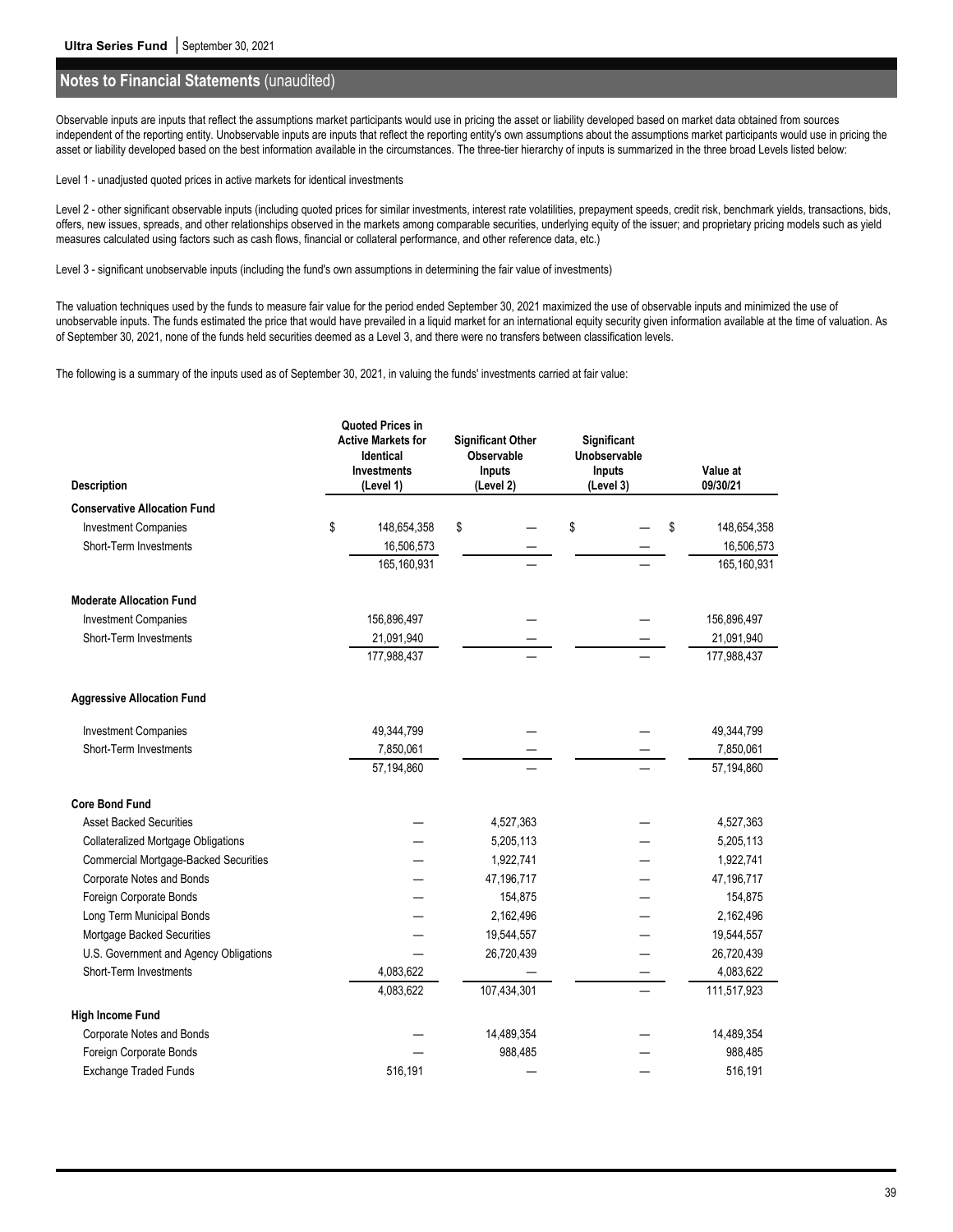| 15,477,839<br>16,990,895<br>1,513,056<br><b>Diversified Income Fund</b><br>Common Stocks<br>149,709,862<br>149,709,862<br><b>Asset Backed Securities</b><br>2,766,039<br>2,766,039<br>3,601,264<br>3,601,264<br><b>Collateralized Mortgage Obligations</b><br>914,358<br>Commercial Mortgage-Backed Securities<br>914,358<br>Corporate Notes and Bonds<br>27,208,378<br>27,208,378<br>Long Term Municipal Bonds<br>1,358,293<br>1,358,293<br>Mortgage Backed Securities<br>10,795,421<br>10,795,421<br>U.S. Government and Agency Obligations<br>20,366,697<br>20,366,697<br>Short-Term Investments<br>7,343,160<br>7,343,160<br>157,053,022<br>67,010,450<br>224,063,472<br>Large Cap Value Fund<br><b>Common Stocks</b><br>225,953,314<br>225,953,314<br>Short-Term Investments<br>2,718,025<br>2,718,025<br>228,671,339<br>228,671,339<br>Large Cap Growth Fund<br>Common Stocks<br>215,501,144<br>215,501,144<br>Short-Term Investments<br>2,301,590<br>2,301,590<br>217,802,734<br>217,802,734<br><b>Mid Cap Fund</b><br>Common Stocks<br>159,937,497<br>159,937,497<br>Short-Term Investments<br>18,776,634<br>18,776,634<br>178,714,131<br>178,714,131<br><b>International Stock Fund</b><br><b>Common Stocks</b><br>Australia<br>955,860<br>955,860<br>764,146<br>Brazil<br>764,146<br>1,260,706<br>Canada<br>1,260,706<br>565,995<br>China<br>1,135,722<br>1,701,717<br>650,959<br>650,959<br>Denmark<br>1,909,383<br>1,909,383<br>France<br>278,317<br>1,614,195<br>1,892,512<br>Germany<br>Hong Kong<br>387,105<br>387,105<br>India<br>1,837,315<br>1,837,315<br>360,447<br>314,359<br>Ireland<br>674,806<br>424,378<br>Israel<br>424,378<br>361,987<br>Italy<br>361,987<br>4,158,874<br>Japan<br>4,158,874<br>Mexico<br>401,472<br>475,612<br>877,084<br>1,096,597<br>Netherlands<br>1,096,597<br>395,265<br>Singapore<br>395,265<br>South Korea<br>294,501<br>294,501<br>417,364<br>417,364<br>Spain<br>Sweden<br>500,435<br>500,435<br>Switzerland<br>1,639,184<br>1,639,184<br>464,352<br>464,352<br>Taiwan<br>United Kingdom<br>2,984,070<br>2,984,070 | Short-Term Investments | 996,865 |  | 996,865 |
|------------------------------------------------------------------------------------------------------------------------------------------------------------------------------------------------------------------------------------------------------------------------------------------------------------------------------------------------------------------------------------------------------------------------------------------------------------------------------------------------------------------------------------------------------------------------------------------------------------------------------------------------------------------------------------------------------------------------------------------------------------------------------------------------------------------------------------------------------------------------------------------------------------------------------------------------------------------------------------------------------------------------------------------------------------------------------------------------------------------------------------------------------------------------------------------------------------------------------------------------------------------------------------------------------------------------------------------------------------------------------------------------------------------------------------------------------------------------------------------------------------------------------------------------------------------------------------------------------------------------------------------------------------------------------------------------------------------------------------------------------------------------------------------------------------------------------------------------------------------------------------------------------------------------------------------------------------------------------------------------------------------------------------------------------------------------|------------------------|---------|--|---------|
|                                                                                                                                                                                                                                                                                                                                                                                                                                                                                                                                                                                                                                                                                                                                                                                                                                                                                                                                                                                                                                                                                                                                                                                                                                                                                                                                                                                                                                                                                                                                                                                                                                                                                                                                                                                                                                                                                                                                                                                                                                                                        |                        |         |  |         |
|                                                                                                                                                                                                                                                                                                                                                                                                                                                                                                                                                                                                                                                                                                                                                                                                                                                                                                                                                                                                                                                                                                                                                                                                                                                                                                                                                                                                                                                                                                                                                                                                                                                                                                                                                                                                                                                                                                                                                                                                                                                                        |                        |         |  |         |
|                                                                                                                                                                                                                                                                                                                                                                                                                                                                                                                                                                                                                                                                                                                                                                                                                                                                                                                                                                                                                                                                                                                                                                                                                                                                                                                                                                                                                                                                                                                                                                                                                                                                                                                                                                                                                                                                                                                                                                                                                                                                        |                        |         |  |         |
|                                                                                                                                                                                                                                                                                                                                                                                                                                                                                                                                                                                                                                                                                                                                                                                                                                                                                                                                                                                                                                                                                                                                                                                                                                                                                                                                                                                                                                                                                                                                                                                                                                                                                                                                                                                                                                                                                                                                                                                                                                                                        |                        |         |  |         |
|                                                                                                                                                                                                                                                                                                                                                                                                                                                                                                                                                                                                                                                                                                                                                                                                                                                                                                                                                                                                                                                                                                                                                                                                                                                                                                                                                                                                                                                                                                                                                                                                                                                                                                                                                                                                                                                                                                                                                                                                                                                                        |                        |         |  |         |
|                                                                                                                                                                                                                                                                                                                                                                                                                                                                                                                                                                                                                                                                                                                                                                                                                                                                                                                                                                                                                                                                                                                                                                                                                                                                                                                                                                                                                                                                                                                                                                                                                                                                                                                                                                                                                                                                                                                                                                                                                                                                        |                        |         |  |         |
|                                                                                                                                                                                                                                                                                                                                                                                                                                                                                                                                                                                                                                                                                                                                                                                                                                                                                                                                                                                                                                                                                                                                                                                                                                                                                                                                                                                                                                                                                                                                                                                                                                                                                                                                                                                                                                                                                                                                                                                                                                                                        |                        |         |  |         |
|                                                                                                                                                                                                                                                                                                                                                                                                                                                                                                                                                                                                                                                                                                                                                                                                                                                                                                                                                                                                                                                                                                                                                                                                                                                                                                                                                                                                                                                                                                                                                                                                                                                                                                                                                                                                                                                                                                                                                                                                                                                                        |                        |         |  |         |
|                                                                                                                                                                                                                                                                                                                                                                                                                                                                                                                                                                                                                                                                                                                                                                                                                                                                                                                                                                                                                                                                                                                                                                                                                                                                                                                                                                                                                                                                                                                                                                                                                                                                                                                                                                                                                                                                                                                                                                                                                                                                        |                        |         |  |         |
|                                                                                                                                                                                                                                                                                                                                                                                                                                                                                                                                                                                                                                                                                                                                                                                                                                                                                                                                                                                                                                                                                                                                                                                                                                                                                                                                                                                                                                                                                                                                                                                                                                                                                                                                                                                                                                                                                                                                                                                                                                                                        |                        |         |  |         |
|                                                                                                                                                                                                                                                                                                                                                                                                                                                                                                                                                                                                                                                                                                                                                                                                                                                                                                                                                                                                                                                                                                                                                                                                                                                                                                                                                                                                                                                                                                                                                                                                                                                                                                                                                                                                                                                                                                                                                                                                                                                                        |                        |         |  |         |
|                                                                                                                                                                                                                                                                                                                                                                                                                                                                                                                                                                                                                                                                                                                                                                                                                                                                                                                                                                                                                                                                                                                                                                                                                                                                                                                                                                                                                                                                                                                                                                                                                                                                                                                                                                                                                                                                                                                                                                                                                                                                        |                        |         |  |         |
|                                                                                                                                                                                                                                                                                                                                                                                                                                                                                                                                                                                                                                                                                                                                                                                                                                                                                                                                                                                                                                                                                                                                                                                                                                                                                                                                                                                                                                                                                                                                                                                                                                                                                                                                                                                                                                                                                                                                                                                                                                                                        |                        |         |  |         |
|                                                                                                                                                                                                                                                                                                                                                                                                                                                                                                                                                                                                                                                                                                                                                                                                                                                                                                                                                                                                                                                                                                                                                                                                                                                                                                                                                                                                                                                                                                                                                                                                                                                                                                                                                                                                                                                                                                                                                                                                                                                                        |                        |         |  |         |
|                                                                                                                                                                                                                                                                                                                                                                                                                                                                                                                                                                                                                                                                                                                                                                                                                                                                                                                                                                                                                                                                                                                                                                                                                                                                                                                                                                                                                                                                                                                                                                                                                                                                                                                                                                                                                                                                                                                                                                                                                                                                        |                        |         |  |         |
|                                                                                                                                                                                                                                                                                                                                                                                                                                                                                                                                                                                                                                                                                                                                                                                                                                                                                                                                                                                                                                                                                                                                                                                                                                                                                                                                                                                                                                                                                                                                                                                                                                                                                                                                                                                                                                                                                                                                                                                                                                                                        |                        |         |  |         |
|                                                                                                                                                                                                                                                                                                                                                                                                                                                                                                                                                                                                                                                                                                                                                                                                                                                                                                                                                                                                                                                                                                                                                                                                                                                                                                                                                                                                                                                                                                                                                                                                                                                                                                                                                                                                                                                                                                                                                                                                                                                                        |                        |         |  |         |
|                                                                                                                                                                                                                                                                                                                                                                                                                                                                                                                                                                                                                                                                                                                                                                                                                                                                                                                                                                                                                                                                                                                                                                                                                                                                                                                                                                                                                                                                                                                                                                                                                                                                                                                                                                                                                                                                                                                                                                                                                                                                        |                        |         |  |         |
|                                                                                                                                                                                                                                                                                                                                                                                                                                                                                                                                                                                                                                                                                                                                                                                                                                                                                                                                                                                                                                                                                                                                                                                                                                                                                                                                                                                                                                                                                                                                                                                                                                                                                                                                                                                                                                                                                                                                                                                                                                                                        |                        |         |  |         |
|                                                                                                                                                                                                                                                                                                                                                                                                                                                                                                                                                                                                                                                                                                                                                                                                                                                                                                                                                                                                                                                                                                                                                                                                                                                                                                                                                                                                                                                                                                                                                                                                                                                                                                                                                                                                                                                                                                                                                                                                                                                                        |                        |         |  |         |
|                                                                                                                                                                                                                                                                                                                                                                                                                                                                                                                                                                                                                                                                                                                                                                                                                                                                                                                                                                                                                                                                                                                                                                                                                                                                                                                                                                                                                                                                                                                                                                                                                                                                                                                                                                                                                                                                                                                                                                                                                                                                        |                        |         |  |         |
|                                                                                                                                                                                                                                                                                                                                                                                                                                                                                                                                                                                                                                                                                                                                                                                                                                                                                                                                                                                                                                                                                                                                                                                                                                                                                                                                                                                                                                                                                                                                                                                                                                                                                                                                                                                                                                                                                                                                                                                                                                                                        |                        |         |  |         |
|                                                                                                                                                                                                                                                                                                                                                                                                                                                                                                                                                                                                                                                                                                                                                                                                                                                                                                                                                                                                                                                                                                                                                                                                                                                                                                                                                                                                                                                                                                                                                                                                                                                                                                                                                                                                                                                                                                                                                                                                                                                                        |                        |         |  |         |
|                                                                                                                                                                                                                                                                                                                                                                                                                                                                                                                                                                                                                                                                                                                                                                                                                                                                                                                                                                                                                                                                                                                                                                                                                                                                                                                                                                                                                                                                                                                                                                                                                                                                                                                                                                                                                                                                                                                                                                                                                                                                        |                        |         |  |         |
|                                                                                                                                                                                                                                                                                                                                                                                                                                                                                                                                                                                                                                                                                                                                                                                                                                                                                                                                                                                                                                                                                                                                                                                                                                                                                                                                                                                                                                                                                                                                                                                                                                                                                                                                                                                                                                                                                                                                                                                                                                                                        |                        |         |  |         |
|                                                                                                                                                                                                                                                                                                                                                                                                                                                                                                                                                                                                                                                                                                                                                                                                                                                                                                                                                                                                                                                                                                                                                                                                                                                                                                                                                                                                                                                                                                                                                                                                                                                                                                                                                                                                                                                                                                                                                                                                                                                                        |                        |         |  |         |
|                                                                                                                                                                                                                                                                                                                                                                                                                                                                                                                                                                                                                                                                                                                                                                                                                                                                                                                                                                                                                                                                                                                                                                                                                                                                                                                                                                                                                                                                                                                                                                                                                                                                                                                                                                                                                                                                                                                                                                                                                                                                        |                        |         |  |         |
|                                                                                                                                                                                                                                                                                                                                                                                                                                                                                                                                                                                                                                                                                                                                                                                                                                                                                                                                                                                                                                                                                                                                                                                                                                                                                                                                                                                                                                                                                                                                                                                                                                                                                                                                                                                                                                                                                                                                                                                                                                                                        |                        |         |  |         |
|                                                                                                                                                                                                                                                                                                                                                                                                                                                                                                                                                                                                                                                                                                                                                                                                                                                                                                                                                                                                                                                                                                                                                                                                                                                                                                                                                                                                                                                                                                                                                                                                                                                                                                                                                                                                                                                                                                                                                                                                                                                                        |                        |         |  |         |
|                                                                                                                                                                                                                                                                                                                                                                                                                                                                                                                                                                                                                                                                                                                                                                                                                                                                                                                                                                                                                                                                                                                                                                                                                                                                                                                                                                                                                                                                                                                                                                                                                                                                                                                                                                                                                                                                                                                                                                                                                                                                        |                        |         |  |         |
|                                                                                                                                                                                                                                                                                                                                                                                                                                                                                                                                                                                                                                                                                                                                                                                                                                                                                                                                                                                                                                                                                                                                                                                                                                                                                                                                                                                                                                                                                                                                                                                                                                                                                                                                                                                                                                                                                                                                                                                                                                                                        |                        |         |  |         |
|                                                                                                                                                                                                                                                                                                                                                                                                                                                                                                                                                                                                                                                                                                                                                                                                                                                                                                                                                                                                                                                                                                                                                                                                                                                                                                                                                                                                                                                                                                                                                                                                                                                                                                                                                                                                                                                                                                                                                                                                                                                                        |                        |         |  |         |
|                                                                                                                                                                                                                                                                                                                                                                                                                                                                                                                                                                                                                                                                                                                                                                                                                                                                                                                                                                                                                                                                                                                                                                                                                                                                                                                                                                                                                                                                                                                                                                                                                                                                                                                                                                                                                                                                                                                                                                                                                                                                        |                        |         |  |         |
|                                                                                                                                                                                                                                                                                                                                                                                                                                                                                                                                                                                                                                                                                                                                                                                                                                                                                                                                                                                                                                                                                                                                                                                                                                                                                                                                                                                                                                                                                                                                                                                                                                                                                                                                                                                                                                                                                                                                                                                                                                                                        |                        |         |  |         |
|                                                                                                                                                                                                                                                                                                                                                                                                                                                                                                                                                                                                                                                                                                                                                                                                                                                                                                                                                                                                                                                                                                                                                                                                                                                                                                                                                                                                                                                                                                                                                                                                                                                                                                                                                                                                                                                                                                                                                                                                                                                                        |                        |         |  |         |
|                                                                                                                                                                                                                                                                                                                                                                                                                                                                                                                                                                                                                                                                                                                                                                                                                                                                                                                                                                                                                                                                                                                                                                                                                                                                                                                                                                                                                                                                                                                                                                                                                                                                                                                                                                                                                                                                                                                                                                                                                                                                        |                        |         |  |         |
|                                                                                                                                                                                                                                                                                                                                                                                                                                                                                                                                                                                                                                                                                                                                                                                                                                                                                                                                                                                                                                                                                                                                                                                                                                                                                                                                                                                                                                                                                                                                                                                                                                                                                                                                                                                                                                                                                                                                                                                                                                                                        |                        |         |  |         |
|                                                                                                                                                                                                                                                                                                                                                                                                                                                                                                                                                                                                                                                                                                                                                                                                                                                                                                                                                                                                                                                                                                                                                                                                                                                                                                                                                                                                                                                                                                                                                                                                                                                                                                                                                                                                                                                                                                                                                                                                                                                                        |                        |         |  |         |
|                                                                                                                                                                                                                                                                                                                                                                                                                                                                                                                                                                                                                                                                                                                                                                                                                                                                                                                                                                                                                                                                                                                                                                                                                                                                                                                                                                                                                                                                                                                                                                                                                                                                                                                                                                                                                                                                                                                                                                                                                                                                        |                        |         |  |         |
|                                                                                                                                                                                                                                                                                                                                                                                                                                                                                                                                                                                                                                                                                                                                                                                                                                                                                                                                                                                                                                                                                                                                                                                                                                                                                                                                                                                                                                                                                                                                                                                                                                                                                                                                                                                                                                                                                                                                                                                                                                                                        |                        |         |  |         |
|                                                                                                                                                                                                                                                                                                                                                                                                                                                                                                                                                                                                                                                                                                                                                                                                                                                                                                                                                                                                                                                                                                                                                                                                                                                                                                                                                                                                                                                                                                                                                                                                                                                                                                                                                                                                                                                                                                                                                                                                                                                                        |                        |         |  |         |
|                                                                                                                                                                                                                                                                                                                                                                                                                                                                                                                                                                                                                                                                                                                                                                                                                                                                                                                                                                                                                                                                                                                                                                                                                                                                                                                                                                                                                                                                                                                                                                                                                                                                                                                                                                                                                                                                                                                                                                                                                                                                        |                        |         |  |         |
|                                                                                                                                                                                                                                                                                                                                                                                                                                                                                                                                                                                                                                                                                                                                                                                                                                                                                                                                                                                                                                                                                                                                                                                                                                                                                                                                                                                                                                                                                                                                                                                                                                                                                                                                                                                                                                                                                                                                                                                                                                                                        |                        |         |  |         |
|                                                                                                                                                                                                                                                                                                                                                                                                                                                                                                                                                                                                                                                                                                                                                                                                                                                                                                                                                                                                                                                                                                                                                                                                                                                                                                                                                                                                                                                                                                                                                                                                                                                                                                                                                                                                                                                                                                                                                                                                                                                                        |                        |         |  |         |
|                                                                                                                                                                                                                                                                                                                                                                                                                                                                                                                                                                                                                                                                                                                                                                                                                                                                                                                                                                                                                                                                                                                                                                                                                                                                                                                                                                                                                                                                                                                                                                                                                                                                                                                                                                                                                                                                                                                                                                                                                                                                        |                        |         |  |         |
|                                                                                                                                                                                                                                                                                                                                                                                                                                                                                                                                                                                                                                                                                                                                                                                                                                                                                                                                                                                                                                                                                                                                                                                                                                                                                                                                                                                                                                                                                                                                                                                                                                                                                                                                                                                                                                                                                                                                                                                                                                                                        |                        |         |  |         |
|                                                                                                                                                                                                                                                                                                                                                                                                                                                                                                                                                                                                                                                                                                                                                                                                                                                                                                                                                                                                                                                                                                                                                                                                                                                                                                                                                                                                                                                                                                                                                                                                                                                                                                                                                                                                                                                                                                                                                                                                                                                                        |                        |         |  |         |
|                                                                                                                                                                                                                                                                                                                                                                                                                                                                                                                                                                                                                                                                                                                                                                                                                                                                                                                                                                                                                                                                                                                                                                                                                                                                                                                                                                                                                                                                                                                                                                                                                                                                                                                                                                                                                                                                                                                                                                                                                                                                        |                        |         |  |         |
|                                                                                                                                                                                                                                                                                                                                                                                                                                                                                                                                                                                                                                                                                                                                                                                                                                                                                                                                                                                                                                                                                                                                                                                                                                                                                                                                                                                                                                                                                                                                                                                                                                                                                                                                                                                                                                                                                                                                                                                                                                                                        |                        |         |  |         |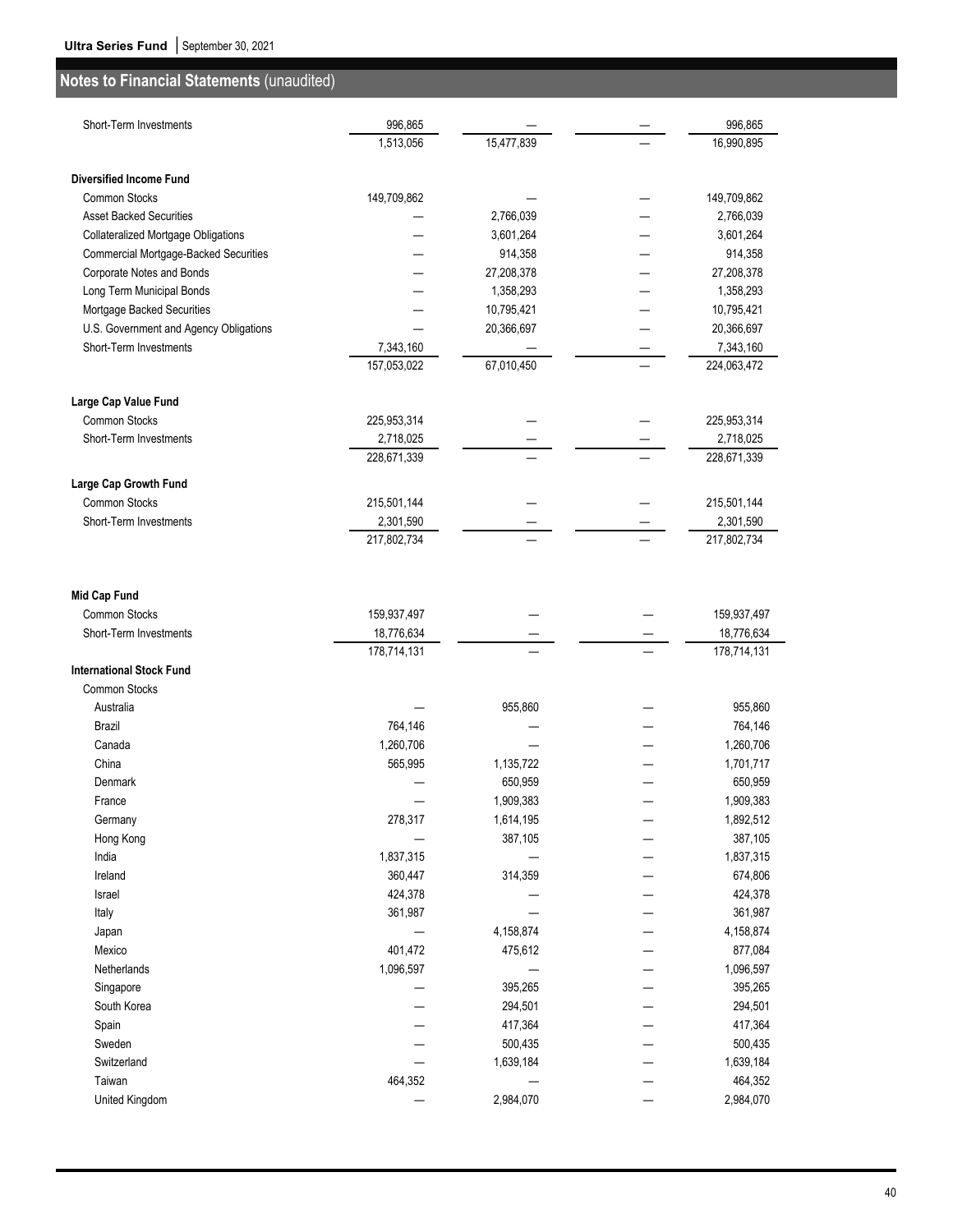|            | 24,111     | 24,111     |
|------------|------------|------------|
| 690,874    |            | 690,874    |
| 8,506,586  | 17,856,999 | 26,363,585 |
|            |            |            |
|            |            | 25,204,950 |
| 64,539,131 |            | 64,539,131 |
| 38,509,178 |            | 38,509,178 |
| 30,707,770 |            | 30,707,770 |
|            | 25.204.950 |            |

<sup>1</sup>See respective portfolio of investments for underlying holdings in each fund. For additional information on the Underlying Funds held in the Conservative, Moderate and Aggressive Allocation funds, including shareholder prospectuses and financial reports, please visit each Underlying Fund's website or visit the Securities and Exchange Commission's website at http://www.sec.gov.

**4. SECURITIES LENDING :**The Board of Trustees has authorized the funds, other than the USF Target Date Funds, to engage in securities lending with State Street Bank and Trust Company as securities lending agent pursuant to a Securities Lending Authorization Agreement (the "Agreement") and subject to the Trust's securities lending policies and procedures. Under the terms of the Agreement, and subject to the policies and procedures, the authorized funds may lend portfolio securities to qualified borrowers in order to generate additional income, while managing risk associated with the securities lending program. The Agreement requires that loans are collateralized at all times by cash or U.S. government securities, initially equal to at least 102% of the value of domestic securities and 105% of non-domestic securities, based upon the prior days market value for securities loaned. The loaned securities and collateral are marked to market daily to maintain collateral at 102% and 105% for non-domestic security of the total loaned portfolio for each broker/borrower. Amounts earned as interest on investments of cash collateral, net of rebates and fees, if any, are included in the Statements of Operations. The primary risk associated with securities lending is loss associated with investment of cash and non-cash collateral. A secondary risk is if the borrower defaults on its obligation to return the securities loaned because of insolvency or other reasons. The funds could experience delays and costs in recovering securities loaned or in gaining access to the collateral. Under the Agreement, the securities lending agent has provided a limited indemnification in the event of a borrower default. The funds do not have a master netting agreement.

As of September 30, 2021, the aggregate fair value of securities on loan for the Trust was \$39,767,267. Cash collateral received for such loans is reinvested into the State Street Navigator Securities Lending Government Money Market Portfolio. Non-cash collateral is comprised of U.S. treasuries or government securities. See below for fair value on loan and collateral breakout for each fund and each respective fund's portfolio of investments for individual securities identified on loan.

|                         | Fair Value on Loan | Cash Collateral* | Non-Cash Collateral* |
|-------------------------|--------------------|------------------|----------------------|
| Conservative Allocation | 10,595,144<br>\$   | 10,824,902<br>\$ | \$                   |
| Moderate Allocation     | 12,129,894         | 12,403,203       | 4.353                |
| Aggressive Allocation   | 7,031,275          | 4,220,692        | 2,996,895            |
| Core Bond               | 1,389,868          | 1,425,363        |                      |
| High Income             | 299.385            | 305.525          |                      |
| Diversified Income      | 612.425            | 630.528          |                      |
| Mid Cap                 | 64.29.246          | 6,692,992        |                      |
| International Stock     | 1.280.030          | 523.886          | 798.574              |

\* Collateral represents minimum 102% of the value of domestic securities and 105% of non-domestic securities on loan, based upon the prior days market value for securities loaned.

**5. Federal Income Tax Information:** At September 30, 2021, the aggregate gross unrealized appreciation (depreciation) and net unrealized appreciation (depreciation) for all securities, as computed on a federal income tax basis for each fund were as follows:

| Fund                    | <b>Appreciation</b> | <b>Depreciation</b> | Net          |
|-------------------------|---------------------|---------------------|--------------|
| Conservative Allocation | \$11,516,784        | \$928,514           | \$10,588,270 |
| Moderate Allocation     | 24,755,080          | 1,317,650           | 23,437,430   |
| Aggressive Allocation   | 9,259,419           | 617,580             | 8,641,839    |
| Core Bond               | 6,016,208           | 551,680             | 5,464,528    |
| High Income             | 543.918             | 121,188             | 422.730      |
| Diversified Income      | 55,762,996          | 815,990             | 54,947,006   |
| Large Cap Value         | 51,901,377          | 1.317.919           | 50,583,458   |
| Large Cap Growth        | 89.354.406          | 1.240.505           | 88,113,901   |
| Mid Cap                 | 85,469,833          | 3,095,832           | 82,374,001   |
| International Stock     | 2,106,680           | 2,127,499           | (20, 819)    |